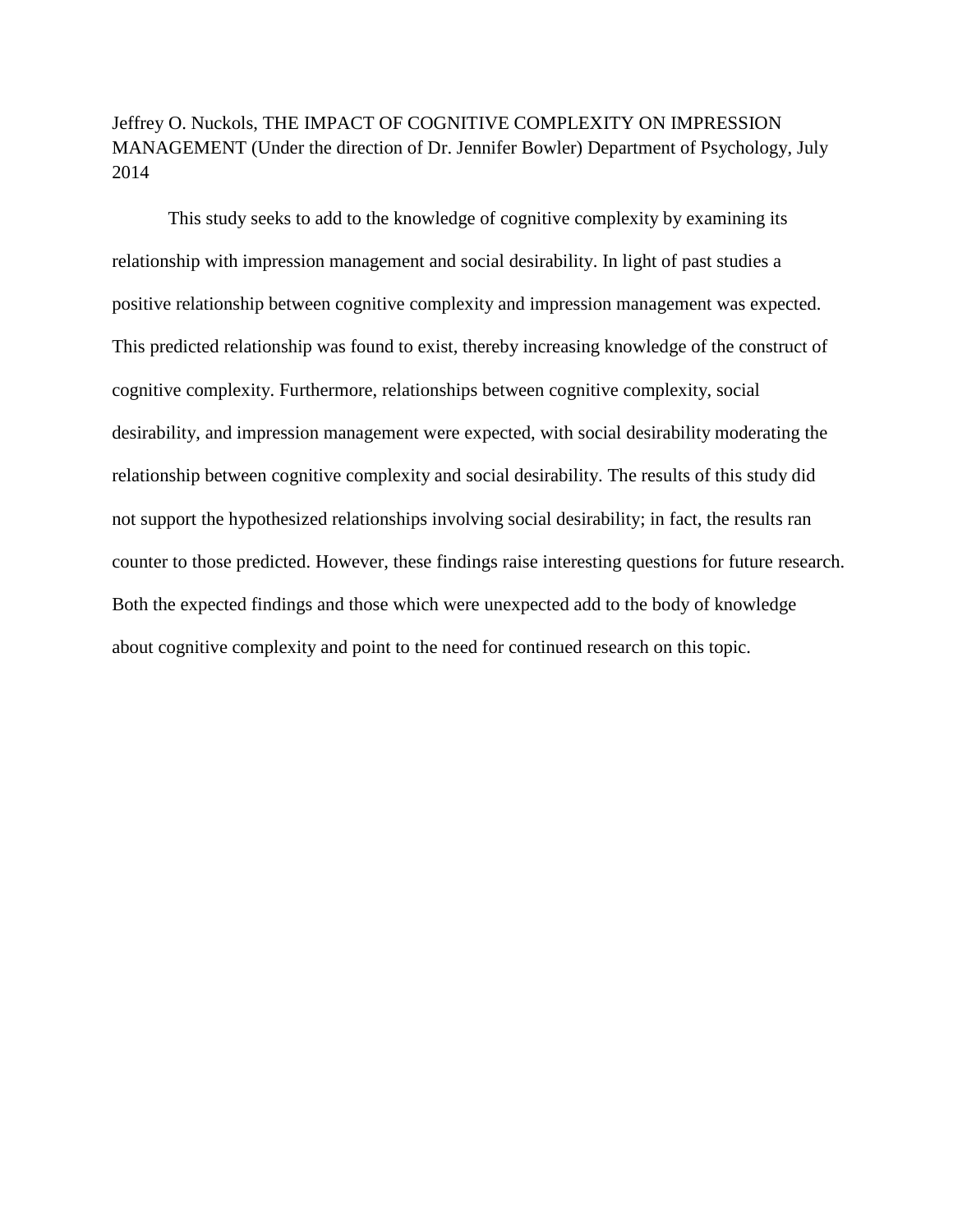The Impact of Cognitive Complexity on Impression Management

A Thesis

Presented To

The Faculty of the Department of Psychology

East Carolina University

In Partial Fulfillment

of the Requirements for the Degree

Master of Arts in Psychology

with a Concentration in Industrial and Organizational Psychology

by

Jeffrey O. Nuckols

July, 2014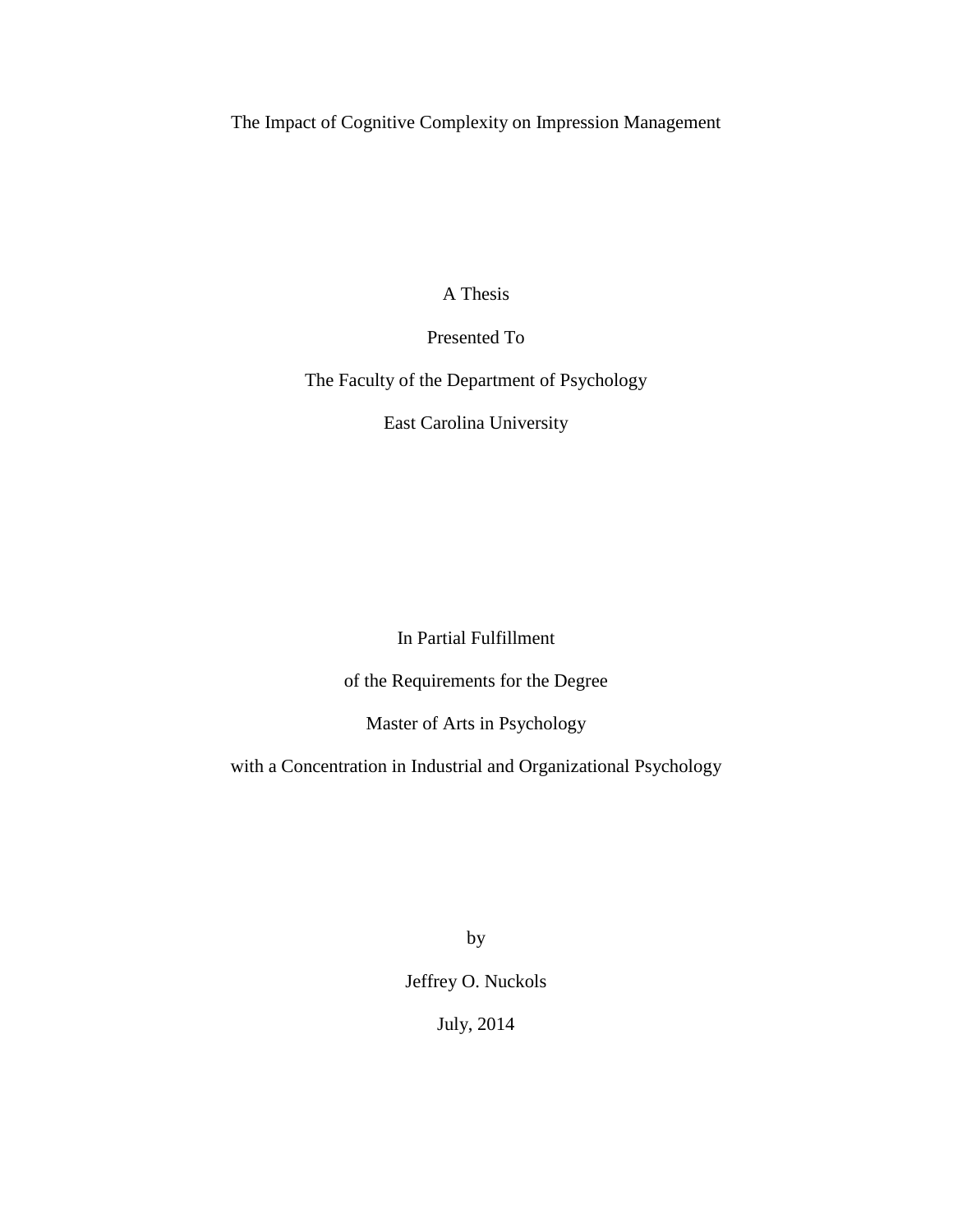©Copyright 2014 Jeffrey O. Nuckols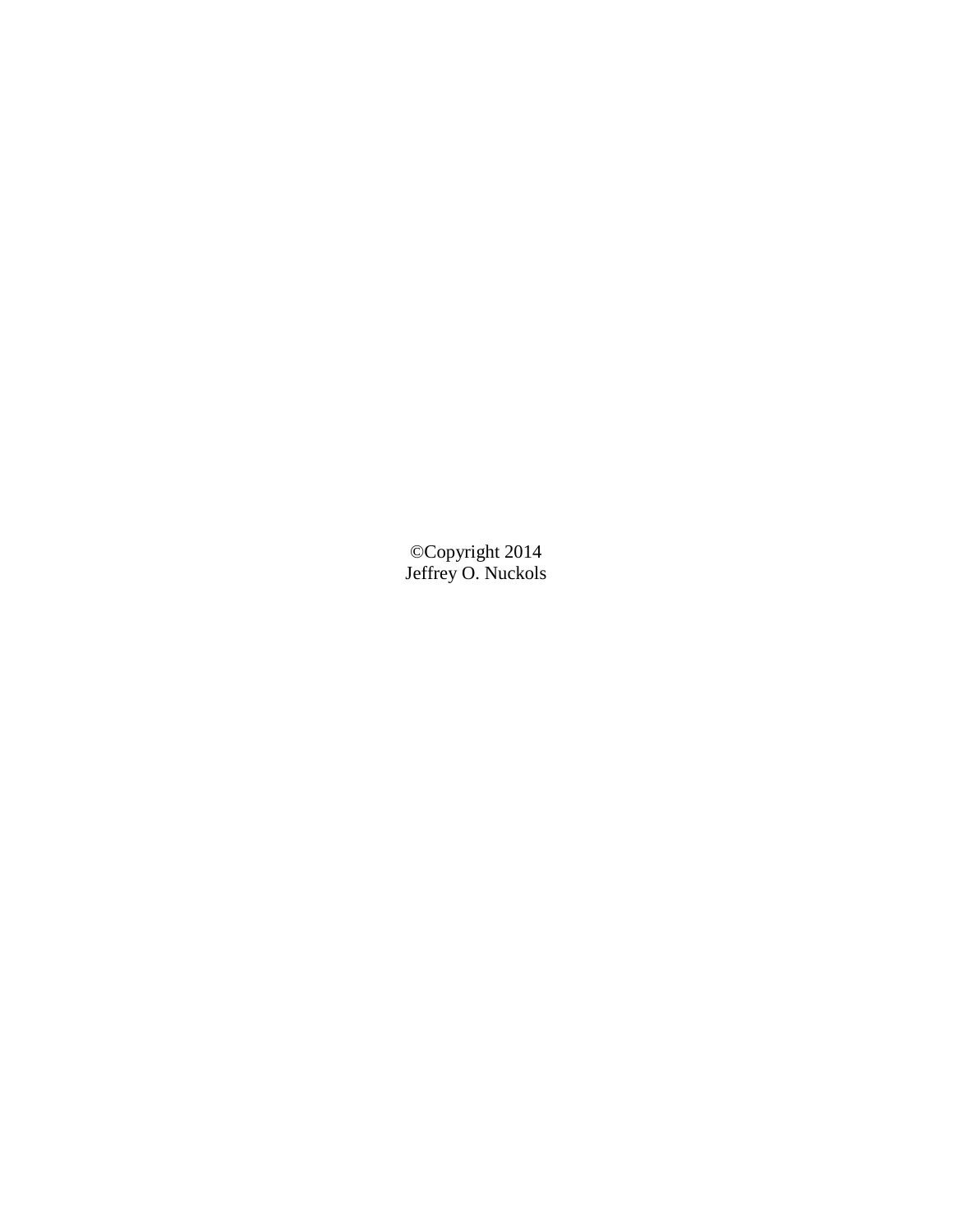# The Impact of Cognitive Complexity on Impression Management

by

Jeffrey O. Nuckols

APPROVED BY: DIRECTOR OF

DISSERTATION/THESIS: \_\_\_\_\_\_\_\_\_\_\_\_\_\_\_\_\_\_\_\_\_\_\_\_\_\_\_\_\_\_\_\_\_\_\_\_\_\_\_\_\_\_\_\_\_\_\_\_\_\_\_\_\_\_\_

COMMITTEE MEMBER: \_\_\_\_\_\_\_\_\_\_\_\_\_\_\_\_\_\_\_\_\_\_\_\_\_\_\_\_\_\_\_\_\_\_\_\_\_\_\_\_\_\_\_\_\_\_\_\_\_\_\_\_\_\_\_

COMMITTEE MEMBER: \_\_\_\_\_\_\_\_\_\_\_\_\_\_\_\_\_\_\_\_\_\_\_\_\_\_\_\_\_\_\_\_\_\_\_\_\_\_\_\_\_\_\_\_\_\_\_\_\_\_\_\_\_\_\_

CHAIR OF THE DEPARTMENT OF PSYCHOLOGY:

DEAN OF THE GRADUATE SCHOOL: \_\_\_\_\_\_\_\_\_\_\_\_\_\_\_\_\_\_\_\_\_\_\_\_\_\_\_\_\_\_\_\_\_\_\_\_\_\_\_\_\_\_\_\_\_\_\_\_\_\_\_\_\_\_\_\_\_

Jennifer L. Bowler, PhD

Karl L. Wuensch, PhD

Shahnaz Aziz, PhD

Susan L. McCammon, PhD, CIP

Paul J. Gemperline, PhD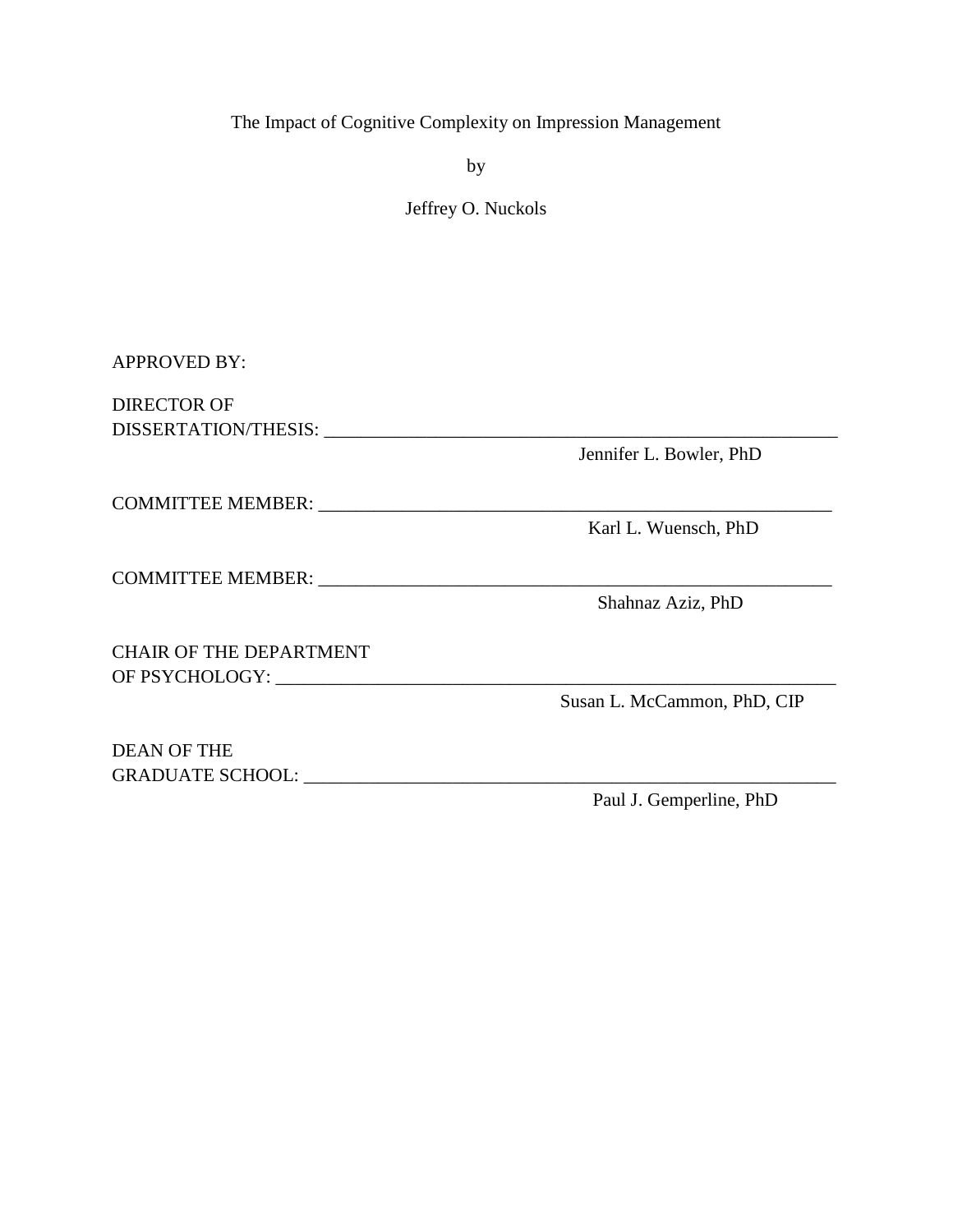#### **Acknowledgements**

I would like to extend my sincere thanks to Dr. Jennifer Bowler who has served as my thesis chair. Her willingness to help in answering my questions and looking over my work has proved invaluable combined with her wonderful disposition. Every step of the way she has been an able and willing mentor, and I cannot imagine my thesis coming together so well without her input and guidance. Furthermore, I would like to thank Dr. Karl Wuensch and Dr. Shahnaz Aziz for serving as committee members. The statistical insight provided by Dr. Wuensch was largely instrumental in my development of the procedures adopted and the analyses conducted. Furthermore, his enthusiasm for statistics and his willingness to always help when needed made him an invaluable resource. Likewise, Dr. Aziz brought an enthusiasm for the topic and a willingness to help when called upon. Her attitude and work ethic made her a perfect fit on the committee and a valuable asset.

Next, I would like to thank the students of East Carolina University who participated in my study as well as my cohort in the I/O Psychology program. The student participants, for the most part, provided responses conducive to analyses. The amount of questions the students worked through and answered in order to facilitate my findings is a testament to the character and patience many of them process. My cohort, for their part, provided a strong support group throughout the process. Friendships with many of them helped keep my spirits up as work dragged on. They were a true blessing.

Last but certainly not least, I would like to thank my wife Kati. Kati has been amazing throughout the process since I brought her halfway across the country from Texas. Her unwavering support and supreme thoughtfulness has been more helpful than she could know and this thesis would not have been possible without her.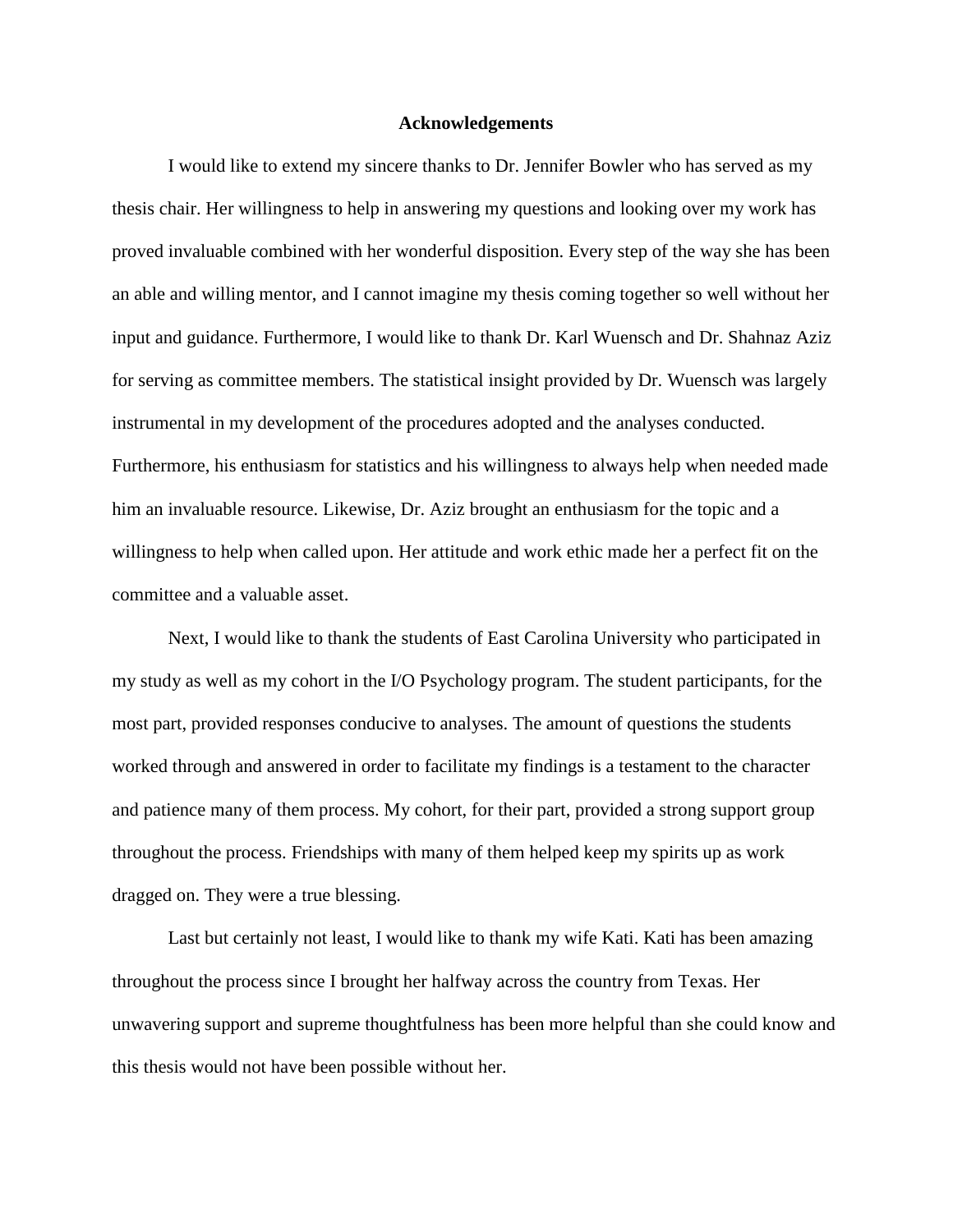# **Table of Contents**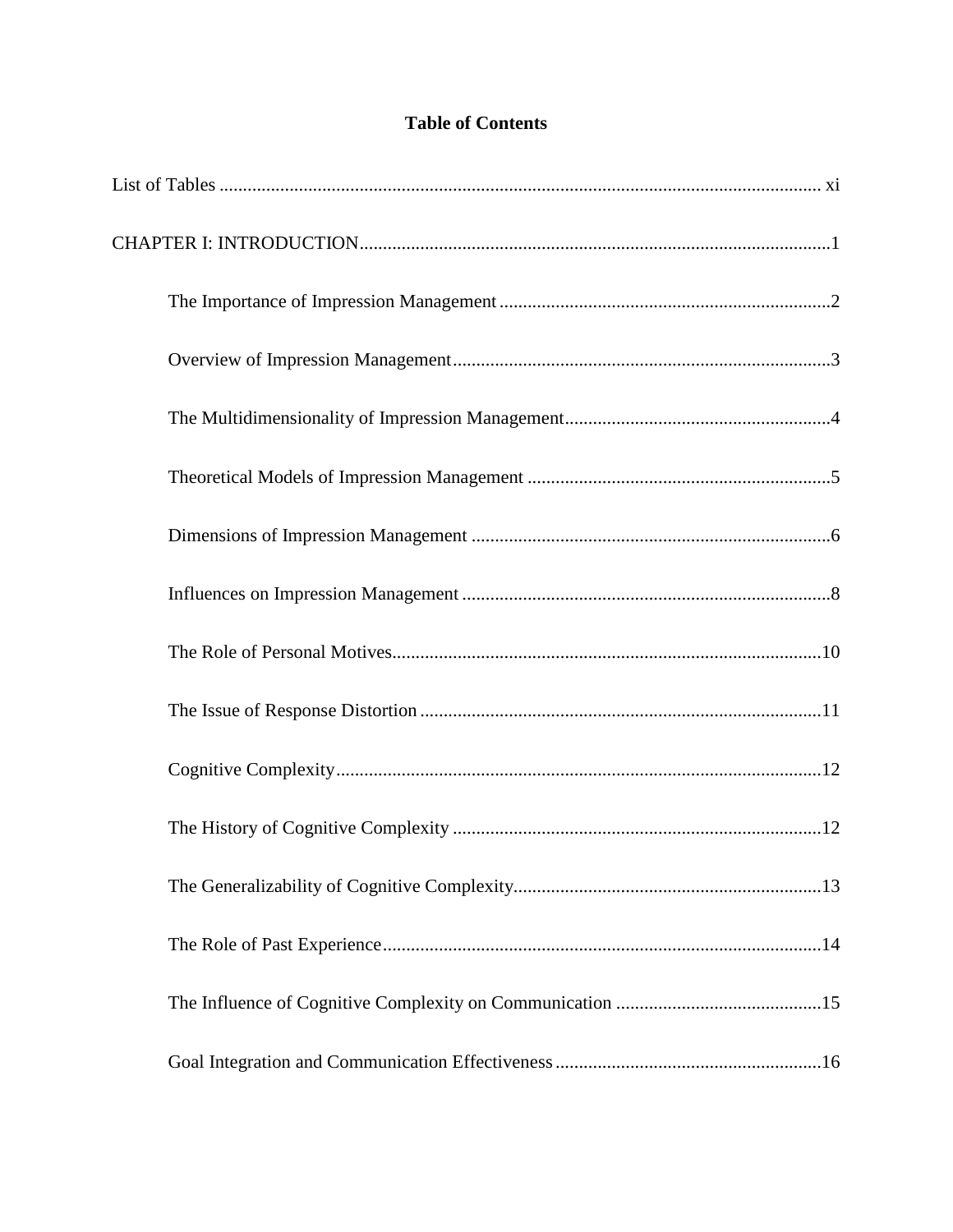| The Relationship between Cognitive Complexity and Impression Management18 |
|---------------------------------------------------------------------------|
|                                                                           |
|                                                                           |
|                                                                           |
|                                                                           |
|                                                                           |
|                                                                           |
|                                                                           |
|                                                                           |
|                                                                           |
|                                                                           |
|                                                                           |
|                                                                           |
|                                                                           |
|                                                                           |
|                                                                           |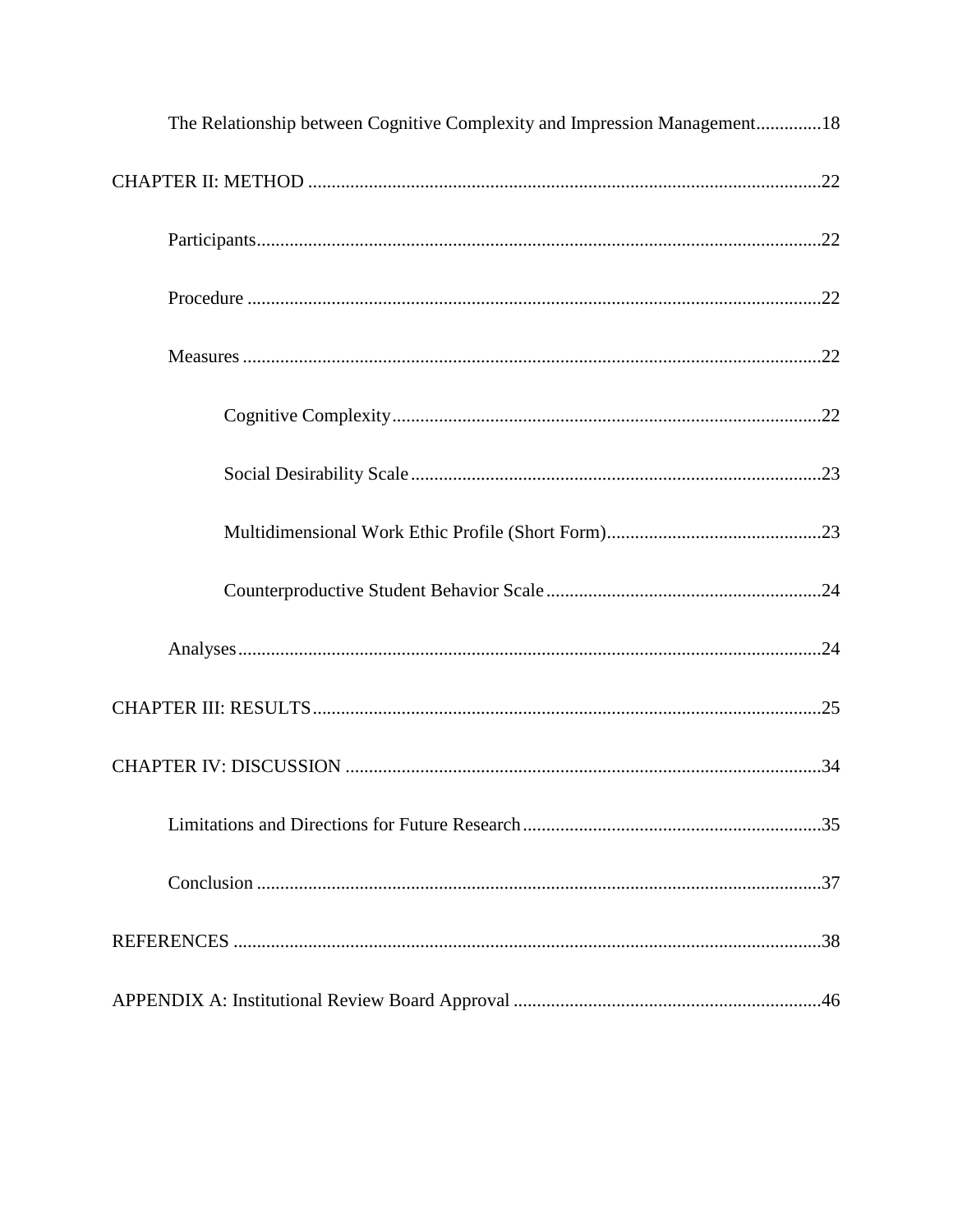# **List of Tables**

| Table 1: Correlations for the Relationships between the CART, CSBS, MWEP, and SDS-17 in |
|-----------------------------------------------------------------------------------------|
|                                                                                         |
| Table 2: Correlations for the Relationships between the CART, CSBS, MWEP, and SDS-17 in |
|                                                                                         |
| Table 3: Correlations for the Relationships between the CART, CSBS, MWEP, and SDS-17 in |
|                                                                                         |
|                                                                                         |
|                                                                                         |
|                                                                                         |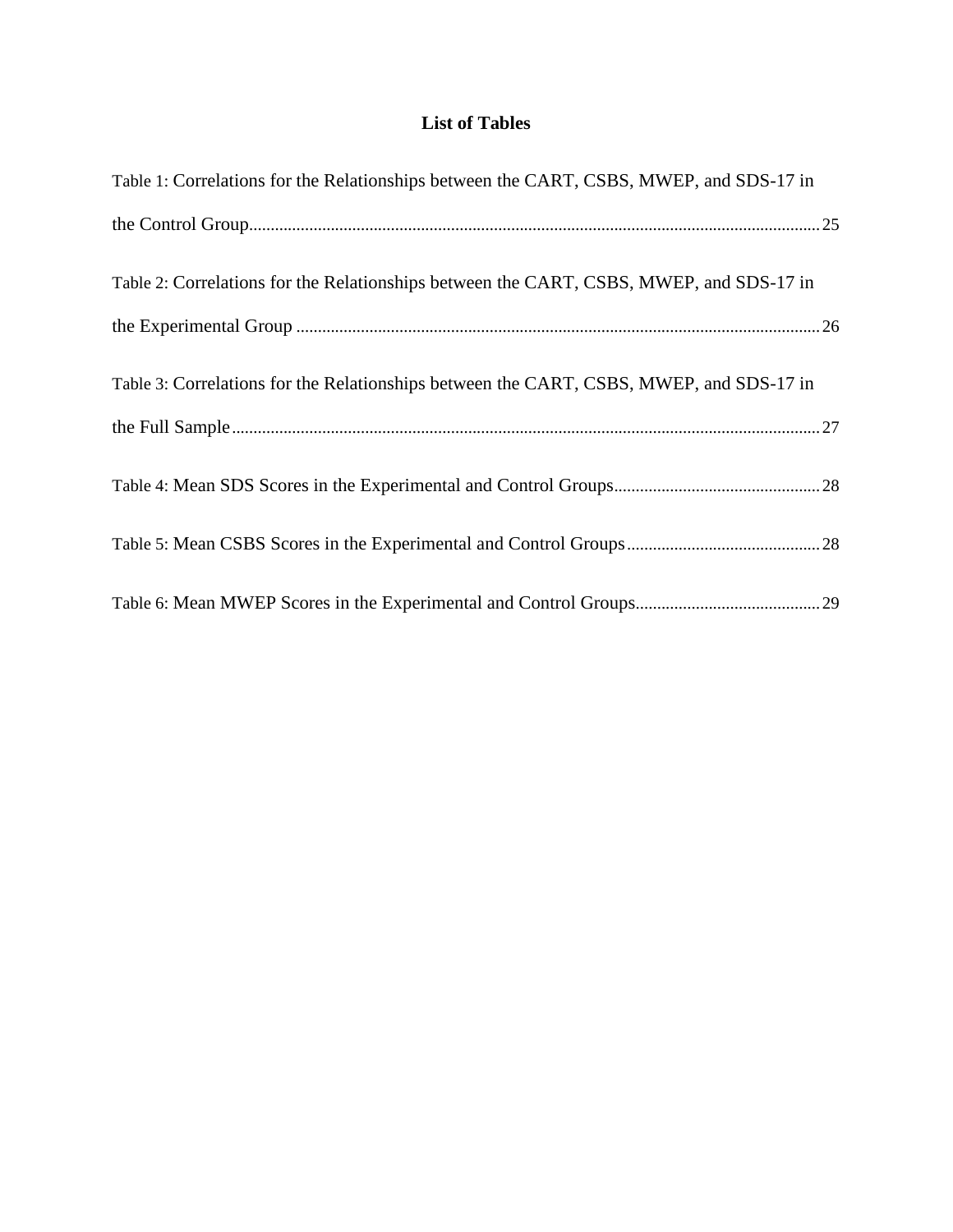## **CHAPTER I: INTRODUCTION**

Within the field of psychological inquiry, the quest to understand and predict human behavior has garnered considerable empirical attention. This undertaking may appear to be straightforward because, theoretically, if one has knowledge of all the factors that cause a behavior and how they relate, it may be possible to predict behavior. However, predictive precision is currently low because the factors that contribute to behaviors are very numerous. In light of the myriad of factors, researchers attempt to narrow the scope and seek to understand the impact of a single factor or two on a limited range of behaviors.

One behavior that warrants continued research is impression management, defined by Leary and Kowalski (1990) as the process individuals undertake in an attempt to control or manipulate the perceptions that others form about them. Continued research on impression management, as opposed to any number of other behaviors people perform, is of the utmost importance due to the fact that impression management may potentially shape countless events in a person's life (Leary  $\&$  Allen, 2011). Most people try their best to make a favorable impression on others because of the importance of interpersonal interaction in a person's life (Holoien & Fiske, 2013). However, impression management is accomplished with varying degrees of success. Furthermore, impression management is a multidimensional construct that individuals employ in many different ways (Leary, Allen, & Terry, 2011). In light of the many ways that individuals attempt to present themselves in an enhanced light, researchers have attempted to develop strategies to detect people's efforts to present themselves in an inaccurate manner (Gatewood, Feild, & Barrick, 2011; Wiener, 1948). Although these methods are effective to a certain extent, additional research is needed (Schmitt & Kunce, 2002; Schmitt et al., 2003; Wiener, 1948). Subsequently, it is increasingly important to clarify the factors that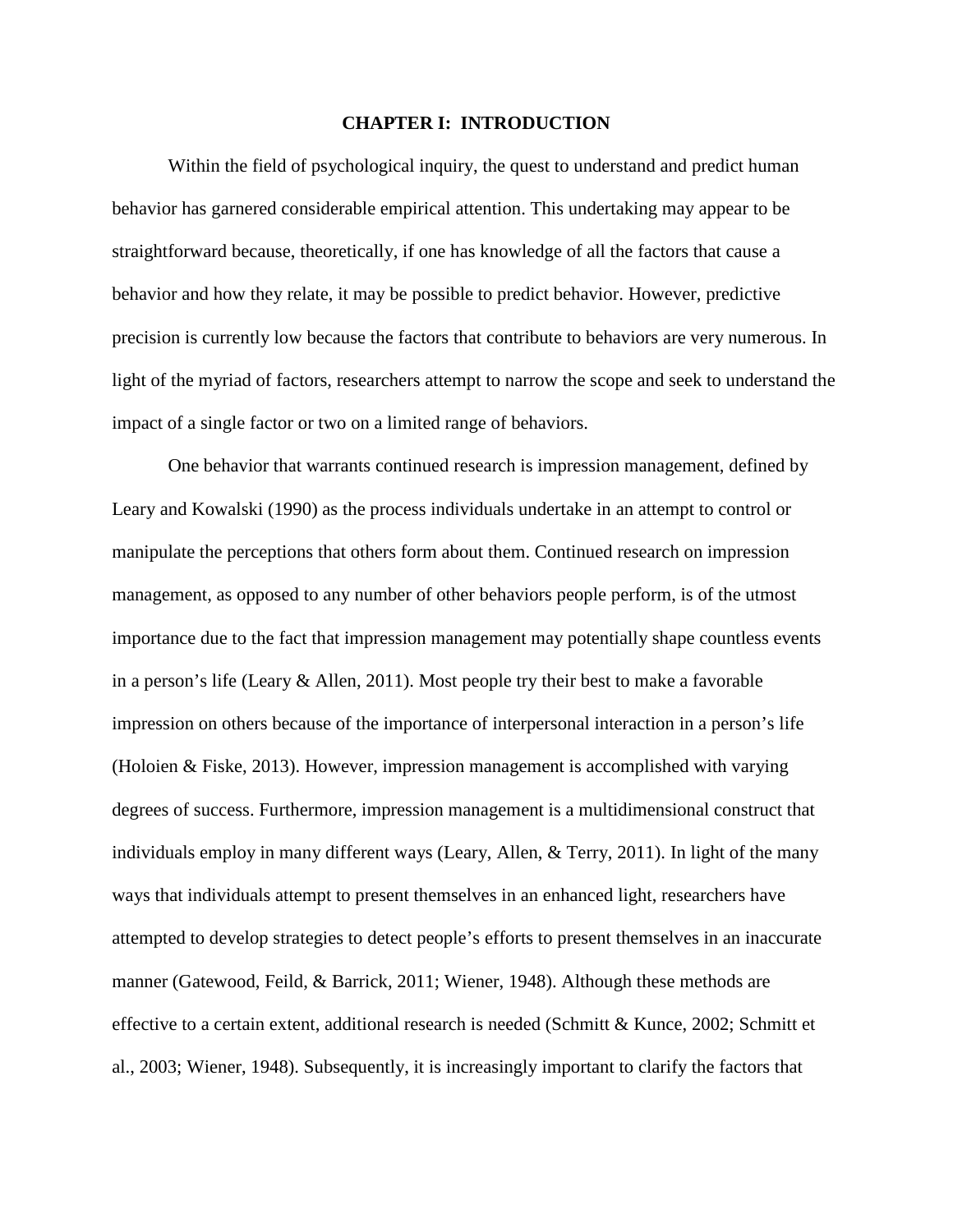influence impression management in order to better understand the way that impression management operates so as to reduce its effects.

Cognitive complexity, an internal construct that influences people's interactions by aiding in the interpretation and consolidation of the information they take in from the world around them (Bieri, 1955), is ideally situated as a factor that may affect impression management processes. However, the relationship between cognitive complexity and impression management has yet to be examined, despite the fact that cognitive complexity affects several of the activities necessary for impression management, including communication strength and style as well as goal incorporation (Burleson, 1987; O'Keefe & Delia, 1982; O'Keefe & Shepherd, 1989). Thus, it appears plausible that cognitive complexity may influence a person's impression management style and effectiveness. In light of this, this study seeks to determine whether higher levels of cognitive complexity are indeed associated with increased impression management efforts. Furthermore, it explores individuals' propensity to promote themselves in a socially desirable manner as a possible moderator of the relationship between cognitive complexity and impression management.

# **The Importance of Impression Management**

It may be said that impression management is one of the most important undertakings a person will engage in throughout life, as the results of the person's attempts to manage impressions continually shape the course of his or her life (Leary  $\&$  Allen, 2011). In light of this, it is not surprising that people try their best to make a good impression on others (Holoien & Fiske, 2013). As people seek to make favorable impressions, it should follow that we generally project the same traits and behaviors we like to see manifested by other people. Research supports this idea, as warmth and competence have been shown to be the two dimensions of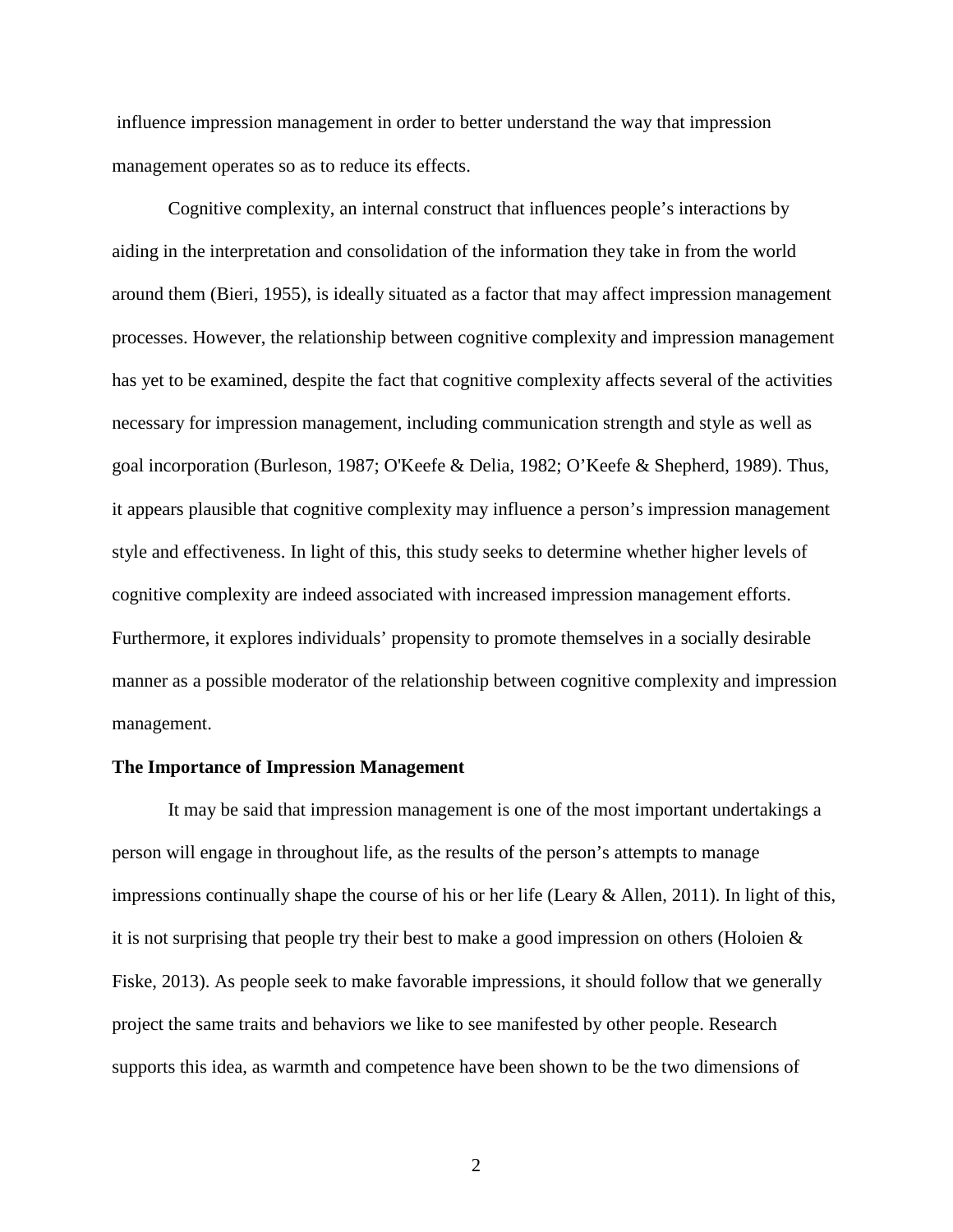greatest interest when an individual is forming an impression of someone else (Fiske, Cuddy,  $\&$ Glick, 2007) and are the top impressions people seek to convey to others (Nezlek, Schutz, & Sellin, 2007). Taken together, these findings provide evidence relating to the connection between the traits that people look for in others as well as the traits individuals attempt to project to others. However, the relationship between interpretation and projection is far from simple; research suggests that in some situations individuals actually downplay warmth in an effort to appear more competent, or in other scenarios, people downplay their competence in an effort to appear warmer to the individuals with whom they are interacting (Holoien & Fiske, 2013).

#### **Overview of Impression Management**

These basic examples illustrate how frequent impression management is in daily life and how pervasive it can be in shaping others' viewpoints. However, the construct itself warrants more scientific exploration. Self-presentation as presented by Goffman (1959), or impression management as it would eventually grow to be called, has been the focus of considerable research since it was introduced as a fundamental interpersonal process (Leary & Allen, 2011). Simply stated, impression management denotes the process by which individuals attempt to control the impressions others form about them (Leary & Kowalski, 1990; Rosenfeld, Giacalone, & Riordan, 1995), and research in this domain examines the way in which behavioral choices reflect a desire to manipulate the perceptions of others (Bozeman & Kacmar, 1997).

However, this cursory overview does not adequately address all that falls under the broad umbrella of impression management. For instance, Schlenker (1980) proposes that selfpresentation, a subcategory of impression management, is not adequately represented by its designation and deserves to be considered as a distinct construct, with the distinction hinging on the self-relevance of the image the individual seeks to project. Furthermore, some researchers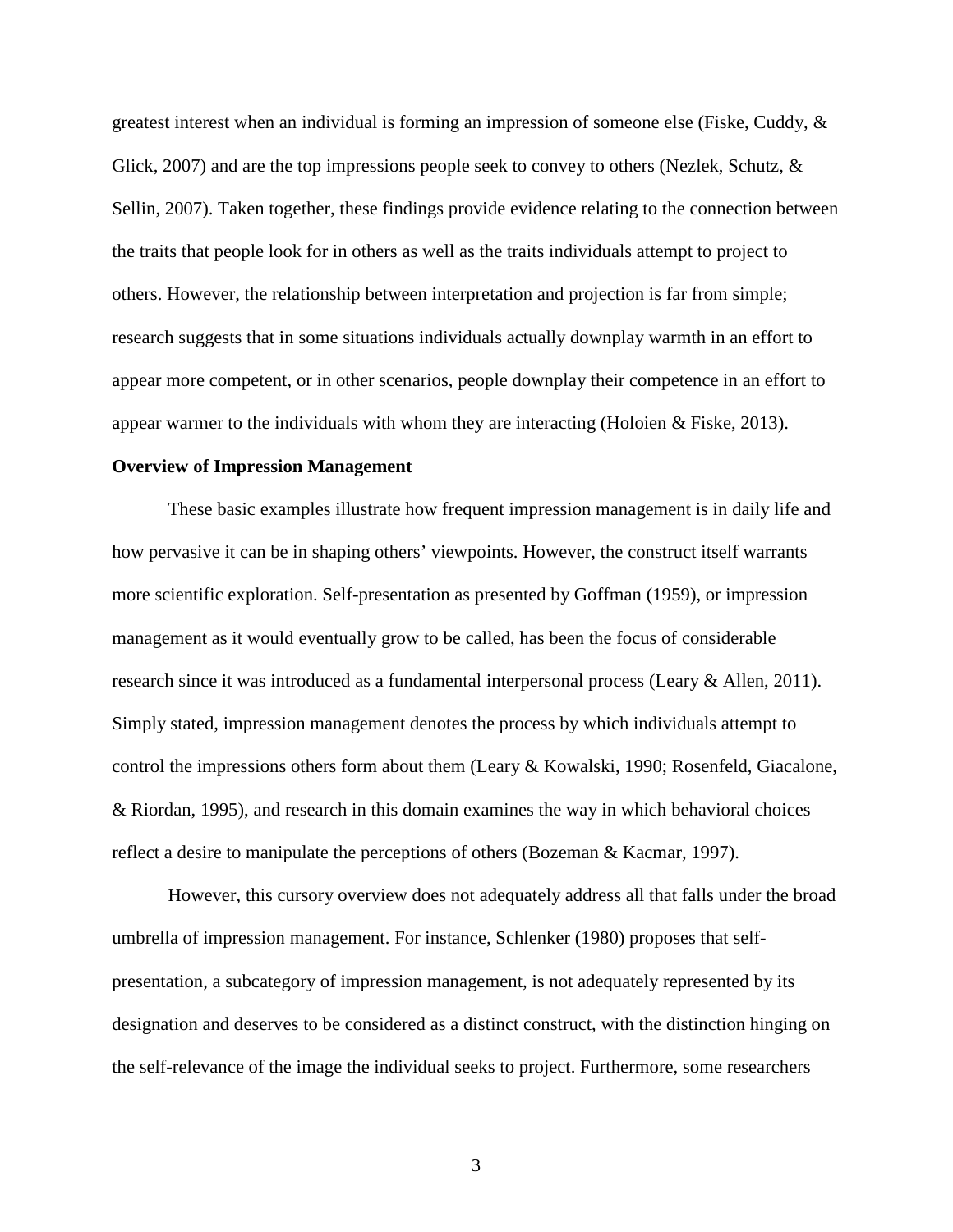have suggested that impression management should include the way an individual establishes his or her own self-image (Greenwald & Breckler, 1985; Hogan, Jones, & Cheek, 1985; Schlenker, 1985).

# **The Multidimensionality of Impression Management**

Thus, impression management is a complex phenomenon that may encompass a wide variety of undertakings, depending upon the intentions of the person using the term. Leary, Allen, and Terry (2011) point out that impression management is a multidimensional term as evidenced by the various actions people take in different scenarios in an effort to manage their impressions. The notion of impression management as a multidimensional construct is further developed and simplified by Leary and Allen (2011) as they provide a clear example of how individuals, finding themselves in a given scenario, such as meeting new peers, are likely to be concerned about how they present themselves on a variety of levels from friendliness to dependability to attractiveness, rather than focusing on a single dimension.

Given that impression management has been well established as a multidimensional construct, it is very important to examine the way in which impression management plays out in everyday life. Not all multidimensional constructs are created equal; however, Law, Wong, and Mobley (1998) present strong points of reference for interpreting these constructs, proposing three different types of multidimensional constructs.

The first conceptualization that may be used to interpret a multidimensional construct is the aggregate model, which promotes the idea that multidimensional constructs represent the sum of their parts or some other function by which the underlying dimensions are combined algebraically to form the construct (Law et al., 1998). Although this would be a fairly simple way to interpret impression management, namely that all of the parts contribute in a set manner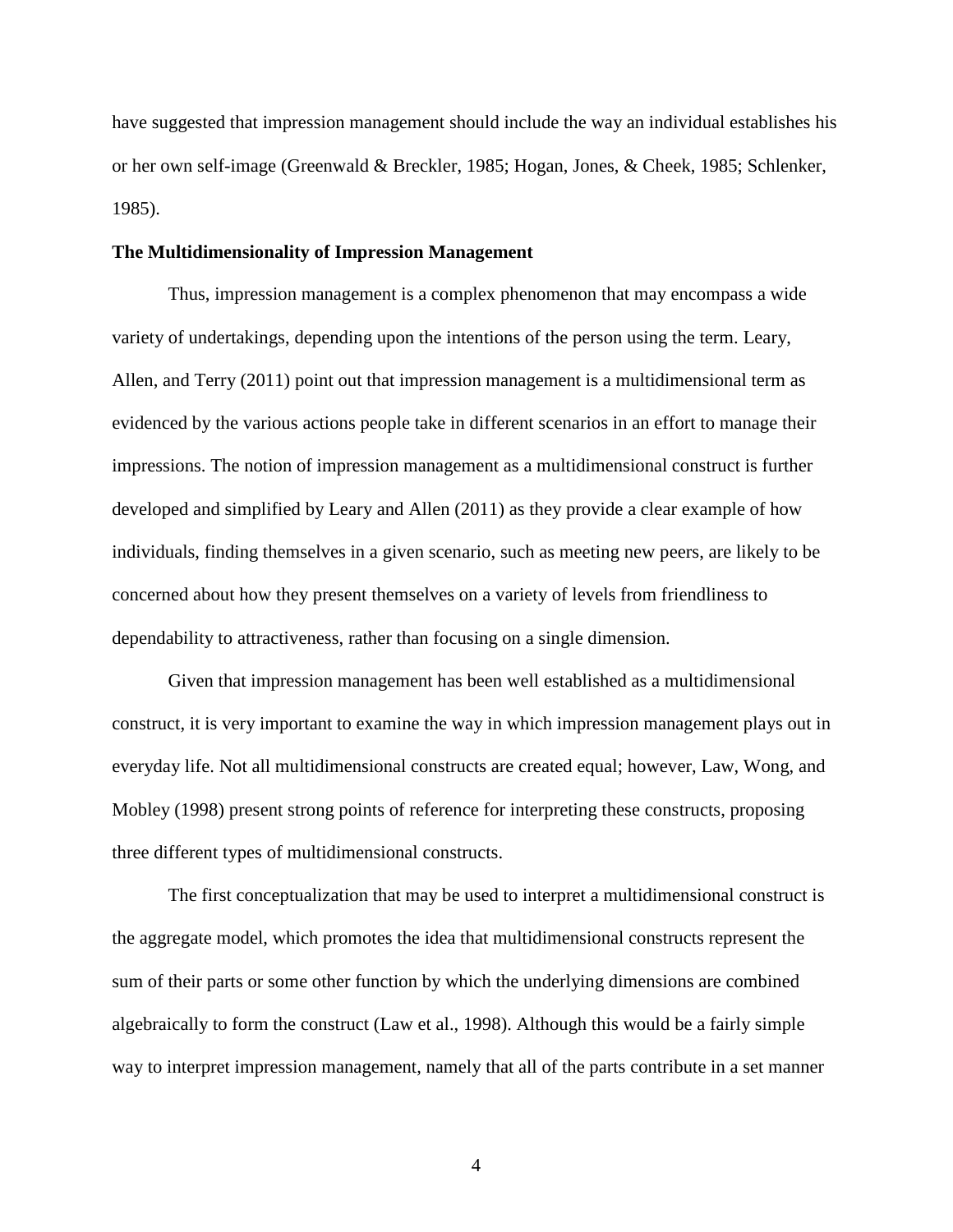to the total amount of the construct present, the reality is that impression management does not operate in this manner and is not a candidate for interpretation using the aggregate model (Bolino & Turnley, 2003). The second lens through which multidimensional constructs may be viewed is the latent model, which is applied to constructs that exist at a deeper level than the dimensions that comprise them such that the multidimensional construct is only present when all of the dimensions subsumed under it are present (Law et al., 1998). Although this model may be used to describe some multidimensional constructs, it falls short as a descriptor of impression management as nearly all of impression management occurs as the result of a few dimensions that are presented based on the situation rather than being manifest when all of its dimensions are present (Bolino & Turnley, 2003). The shortcomings of the latent model are addressed by the third and final model, the profile model. The profile model promotes the idea that the construct is present when various combinations of the dimensions subsumed under it are present (Law et al., 1998). This model is clearly the one that best applies to impression management, with impression management behavior being the result of various combinations of the dimensions subsumed under it such that impression management may appear completely different based on the person engaging in it as well as specific situational variables (Bolino & Turnley, 2003). For example, the child who cries in order to receive attention and the child who hides his tears in order to be viewed as tough are both managing impressions, but they are on opposite ends of the spectrum with respect to the types of impression management behaviors they are displaying.

# **Theoretical Models of Impression Management**

Beyond examining the basics of impression management, including its multidimensional nature, it is important to examine the ways in which impression management is conceptualized and empirically explored. Specifically, as impression management is well established as a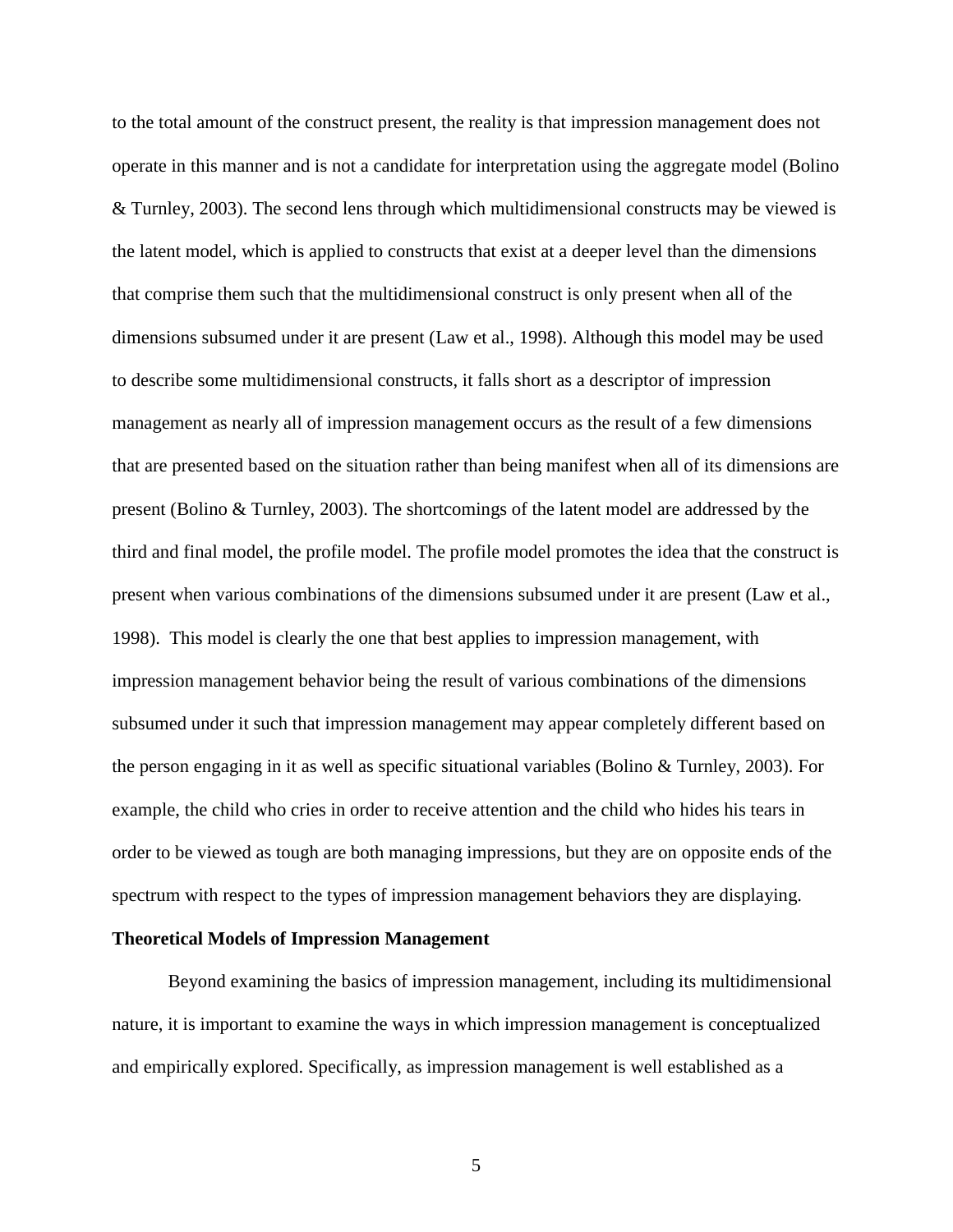multidimensional construct, it is of the utmost importance to examine the dimensions that fall under the construct. As is frequently the case, several models have been proposed, with many finding their origins in theoretical frameworks (Bozeman & Kacmar, 1997; Jones & Pittman, 1982; Tedeschi & Melburg, 1984) and empirically-derived models (e.g., Wayne & Ferris, 1990). However, despite the plethora of options presented across two decades of research, the model presented by Jones and Pittman (1982) became the accepted model, and the five dimensions they presented (ingratiation, self-promotion, exemplification, supplication, and intimidation) have become the most researched impression management dimensions today (Bolino, Kacmar, Turnley, & Gilstrap, 2008; Bolino & Turnley, 1999; Nagy, Kacmar, & Harris, 2011). Although Jones and Pittman (1982) were among the first to realize the importance of conceptualizing the multidimensionality of impression management, the prominence of their model is the result of its later validation by Bolino and Turnley (1999), whose findings were further reinforced when the measure they developed was subsequently validated by Kacmar, Harris, and Nagy (2007).

# **Dimensions of Impression Management**

With the Jones and Pittman (1982) conceptualization of impression management firmly established, the next step is to examine the implications of the five dimensions (i.e., ingratiation, self-promotion, exemplification, supplication, and intimidation) with respect to the operation of impression management in everyday life. However, before individual dimensions are fleshed out a more basic distinction among the dimensions that comprise impression management must first be brought to light. At the most basic level, Nagy et al. (2011) highlight a clear divide present within the impression management strategies, pointing out the fact that individuals participate in ingratiation, self-promotion, and exemplification to create positive perceptions of themselves in the minds of others but use supplication and intimidation to promote negative perceptions of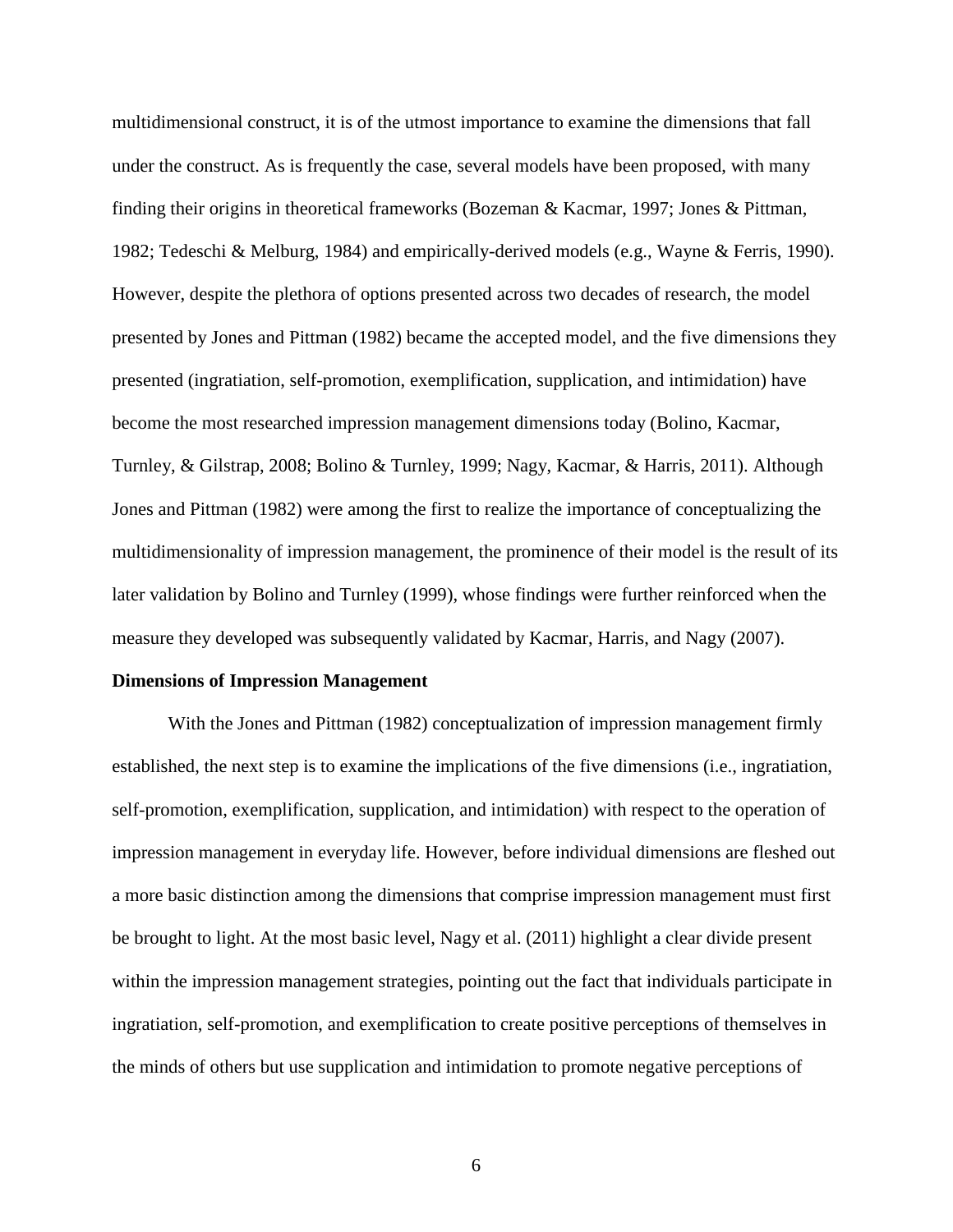themselves by others. In order to gain a greater appreciation for each of the impression management dimensions as they relate to the divide present within the types of impression management, it is important to examine each dimension in further detail.

Starting with the dimensions that people use to promote a positive perception of themselves by others, ingratiation is presented by Jones and Pittman (1982) as encompassing impression management behaviors that utilize flattery in an attempt to increase liking in a target individual. A simple example of ingratiation impression management could be people complimenting hosts about their homes when they are invited in to visit. Next, self-promotion is conceptualized as impression management that is focused on highlighting one's own accomplishments and/or abilities in an attempt to be viewed as more competent (Jones & Pittman, 1982). One example of self-promotion is when individuals ensure that their accomplishments are widely broadcasted to others (e.g., via social media). Finally, exemplification is presented as being impression management that occurs when individuals engage in behaviors in order to make themselves appear as model citizens would in their role (Jones & Pittman, 1982). An example of this could be people who work harder than everyone else only when other individuals are present, or who volunteer to help with tasks that others prefer not to do and that do not fall under the basic requirements of their position. As mentioned before, these three types of impression management comprise individuals' options when trying to present a positive perception of themselves to other people, and these behaviors are clearly an attempt to portray a positive image (Nagy et al., 2011).

Although creating a positive perception of oneself is typically the goal of impression management, the following two dimensions within impression management are carried out in order to create a negative perception (Nagy et al., 2011). The first type of negative impression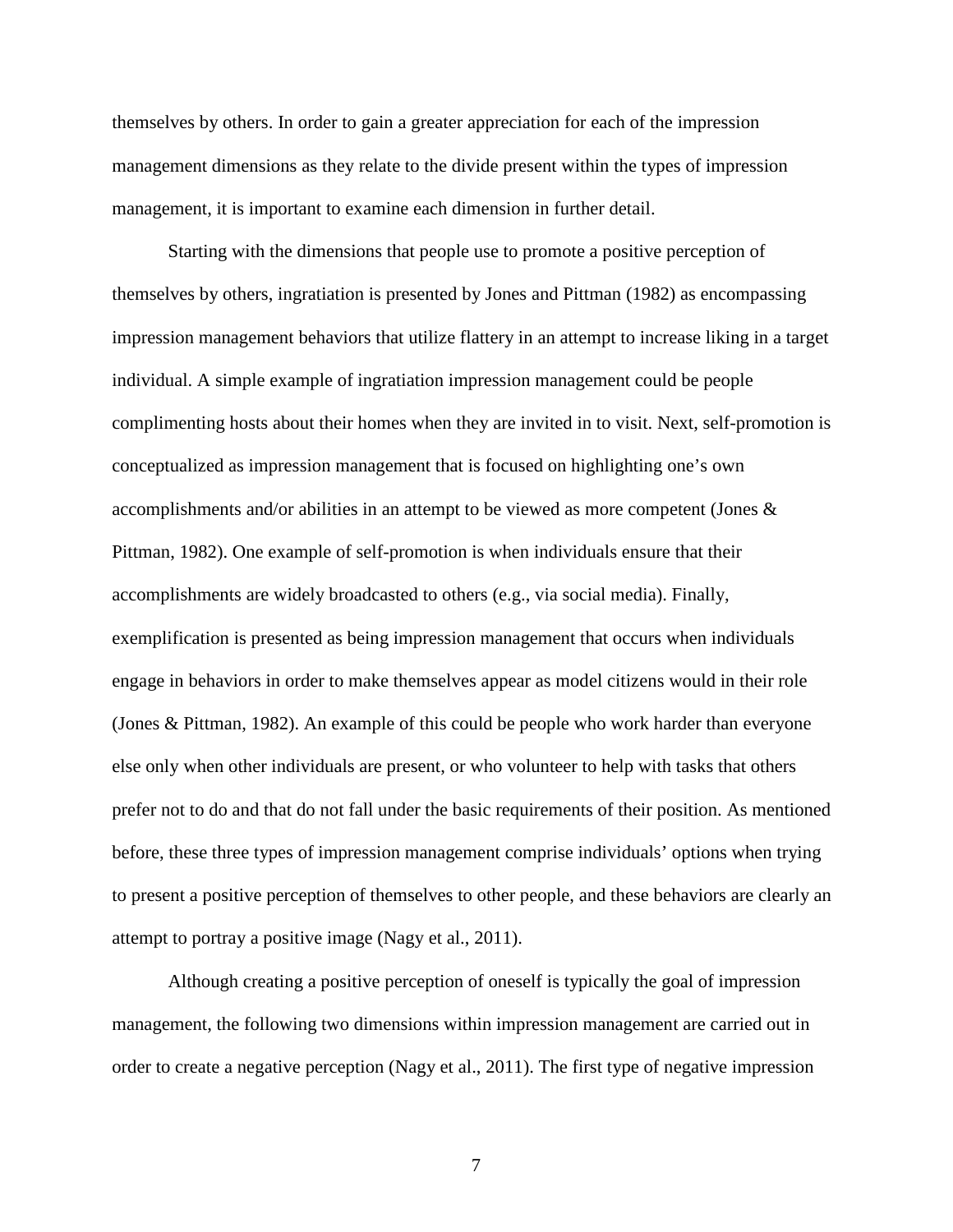management is supplication, which is conceptualized as impression management that is undertaken by individuals in order to broadcast their real or imagined limitations to others in an attempt to appear needy (Jones & Pittman, 1982). An example of supplication is an individual who plays up a disability they may or may not actually have in order to receive a handicapped parking tag or to be awarded special treatment. The other negative form of impression management is intimidation, which is presented as being impression management behavior that is undertaken in order to cause others to attribute danger to interactions with the actor (Jones & Pittman, 1982). An example of this type of behavior would be an individual who, when confronted by other individuals about a certain behavior, overreacts by speaking harshly to them in an effort to make the other person leave them alone.

#### **Influences on Impression Management**

The researchers who have promoted the literature reviewed so far have been instrumental in developing the concept of impression management, but there is far more information relevant to understanding impression management beyond the way in which it is conceptualized. It is of particular interest to examine factors that may influence the way in which impression management operates, such as dispositional and situational predictors of impression management, as called for in previous research (Kidd, 2004). An understanding of impression management processes is greatly enriched by identifying the situations and conditions that may set the stage for the emergence of these behaviors (Nicholson, 1990). Thankfully, an abundance of research has involved examining the factors that act to influence when and how people use impression management (Leary & Allen, 2011).

The research of Vorauer and Miller (1997) has helped to clarify some of these influences. They report that the identity of the person with whom an individual is interacting exerts a strong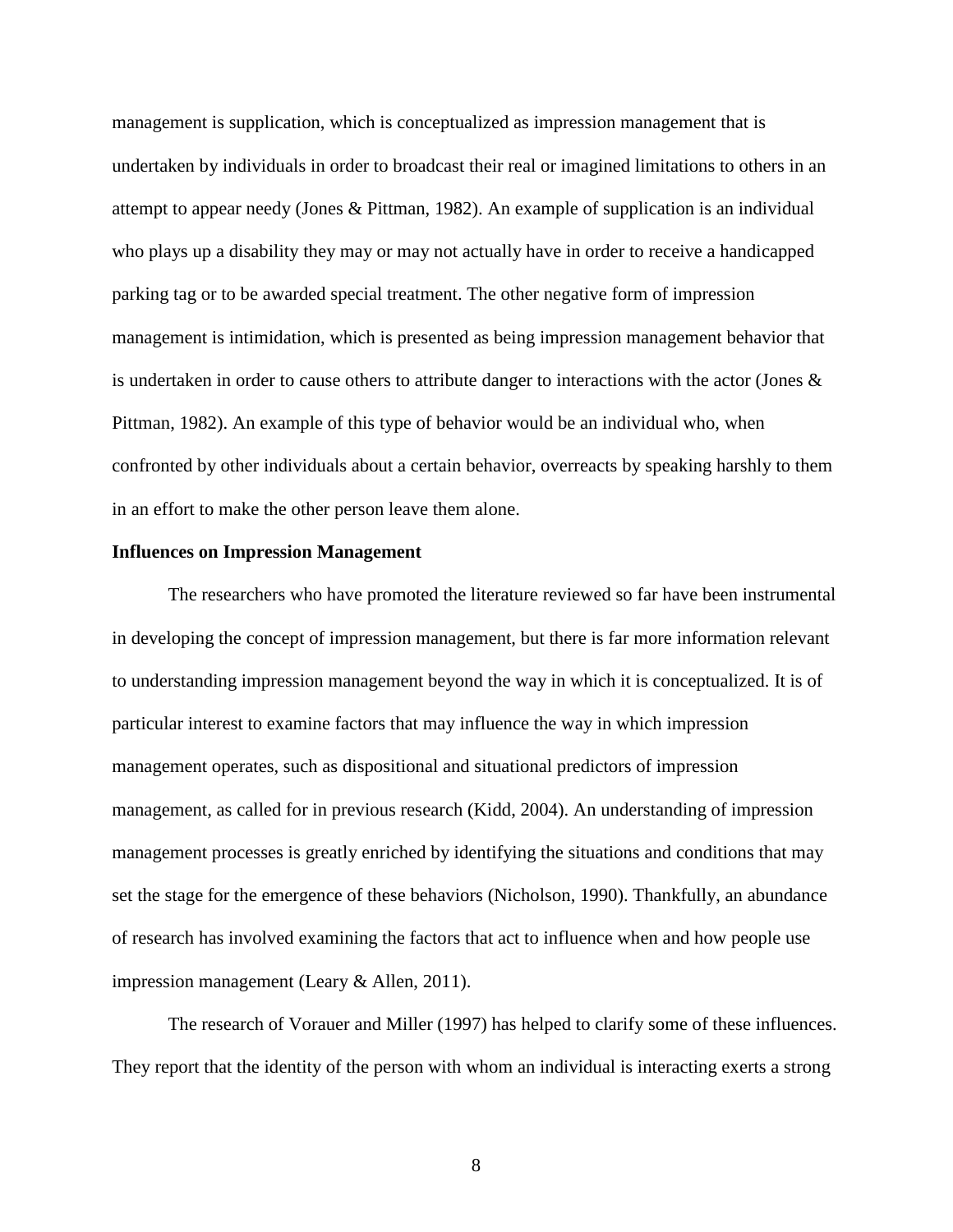influence on how the actor uses impression management behaviors and what types of impression management he or she displays. Furthermore, it is worth noting that the undergraduate students from Princeton and Manitoba who participated in this study did not consciously recognize the effects that the target of their interactions engendered on the methods they employed to manage their impressions, making a strong case that much of impression management occurs at a subconscious level (Vorauer & Miller, 1997). In addition, several additional studies have shown that people generally tend to reflect the mannerisms and traits of the individual with whom they are interacting (Cappella, 1981; Rosenfeld, 1967). At its most basic level, this type of ingratiation impression management may take the form of a person returning a smile (Rosenfeld, 1967). However, such forms of mirroring others may also include replicating a target's vocal intensity and pauses between statements when speaking with the person, as well as matching the target's gaze when communicating with the person nonverbally (Cappella, 1981).

Nearly any behavior presented by one individual could be reciprocated by another individual, but as mirroring is not likely to be undertaken for the same reasons each time, it is very important to examine the motivations underlying mirroring. First, Vorauer and Miller (1997) point out that people are usually motivated to behave in a manner consistent with others around them and, although there may be the select few who attempt to go against the crowd, even these individuals generally act within the norms of a smaller subgroup. Furthermore, the ways in which individuals attempt to portray themselves are often dependent on social and cultural norms (Pataki & Clark, 2004). In other words, impression management behavior is often directed at helping the individual to fit in, and the way many individuals present the impression that they belong is by mirroring surrounding individuals' behavior. Similarly, people's beliefs about how they are being perceived by the other people with whom they are interacting also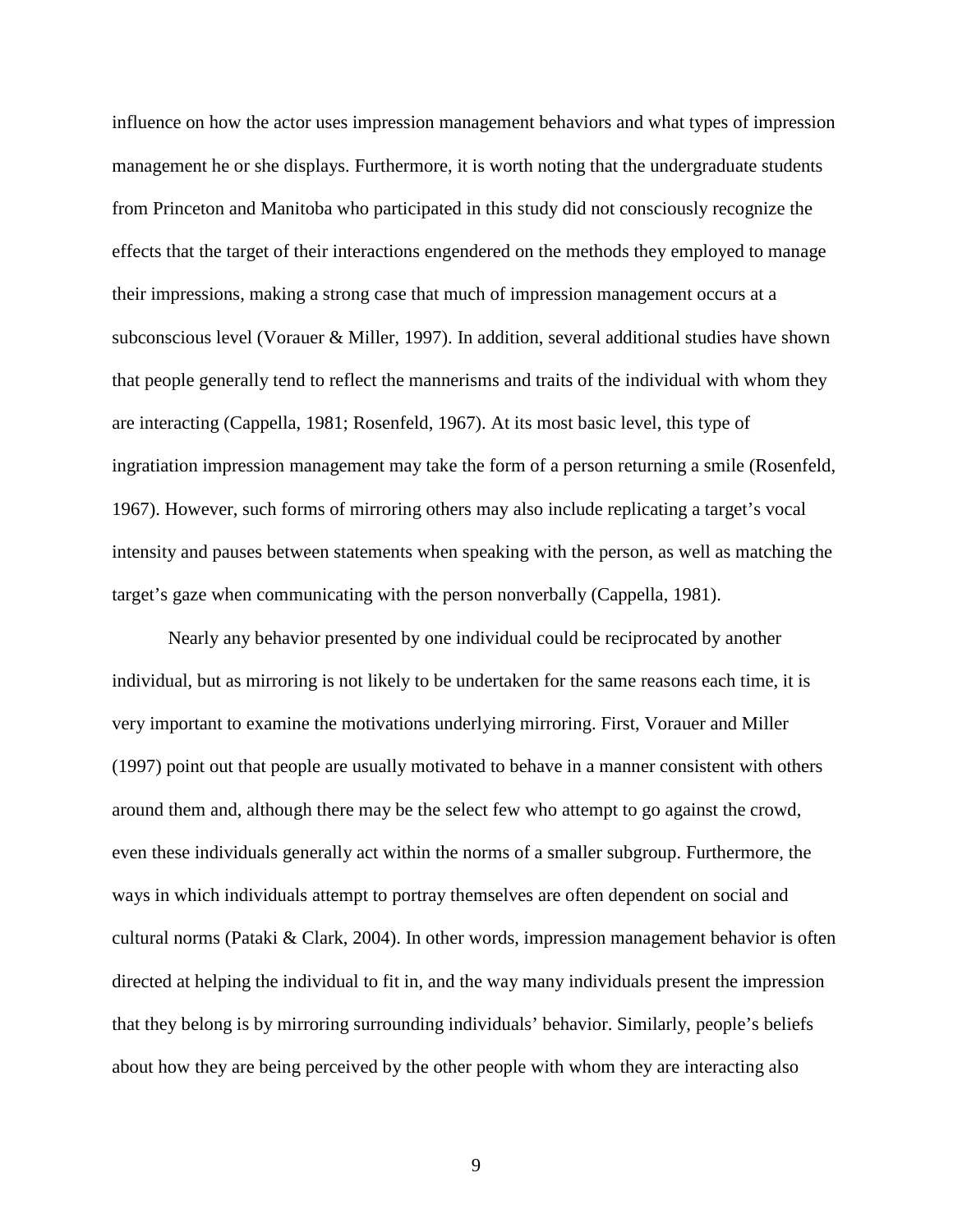influence the behaviors they adopt (Martin & Leary, 1999). People's perceptions of how others are reacting to them may influence their impression management attempts, particularly if they do not like the way they believe they are being viewed. If individuals believe that they are not regarded in a constructive way by others they are more likely to broadcast themselves in a way that promotes a more favorable impression (e.g., by downplaying their competence in order to project a warmer personality or downplaying their friendliness in order to appear smarter; Holoien & Fiske, 2013).

### **The Role of Personal Motives**

Even when the expression and outcomes of impression management are identical, the motives behind it may be completely different. For example, an individual may downplay some traits and promote others in an effort to deceive other people by presenting a false image (Weiss & Feldman, 2006). Drawing on the examples involving competence and warmth, this type of impression management may take the form of individuals who lack competence downplaying their warmth in a job interview by dressing sharply and refraining from attempts at humor in order to make themselves appear to be more qualified for the position than they actually are. On the other hand, individuals may also manage their impressions when interacting with other people in order to present a more complete picture of themselves that others may not otherwise have the opportunity to experience (Murphy, 2007). With regard to warmth and competence, this form of impression management may manifest itself in the form of job applicants again downplaying their warmth in an interview by dressing sharply and refraining from humor, but this time in order to demonstrate their actual competence for the job. Thus, although these examples lead to the same outcome for very different reasons, it is not often that an individual is solely influenced by the desire to fake good or by a singular desire to present some hidden part of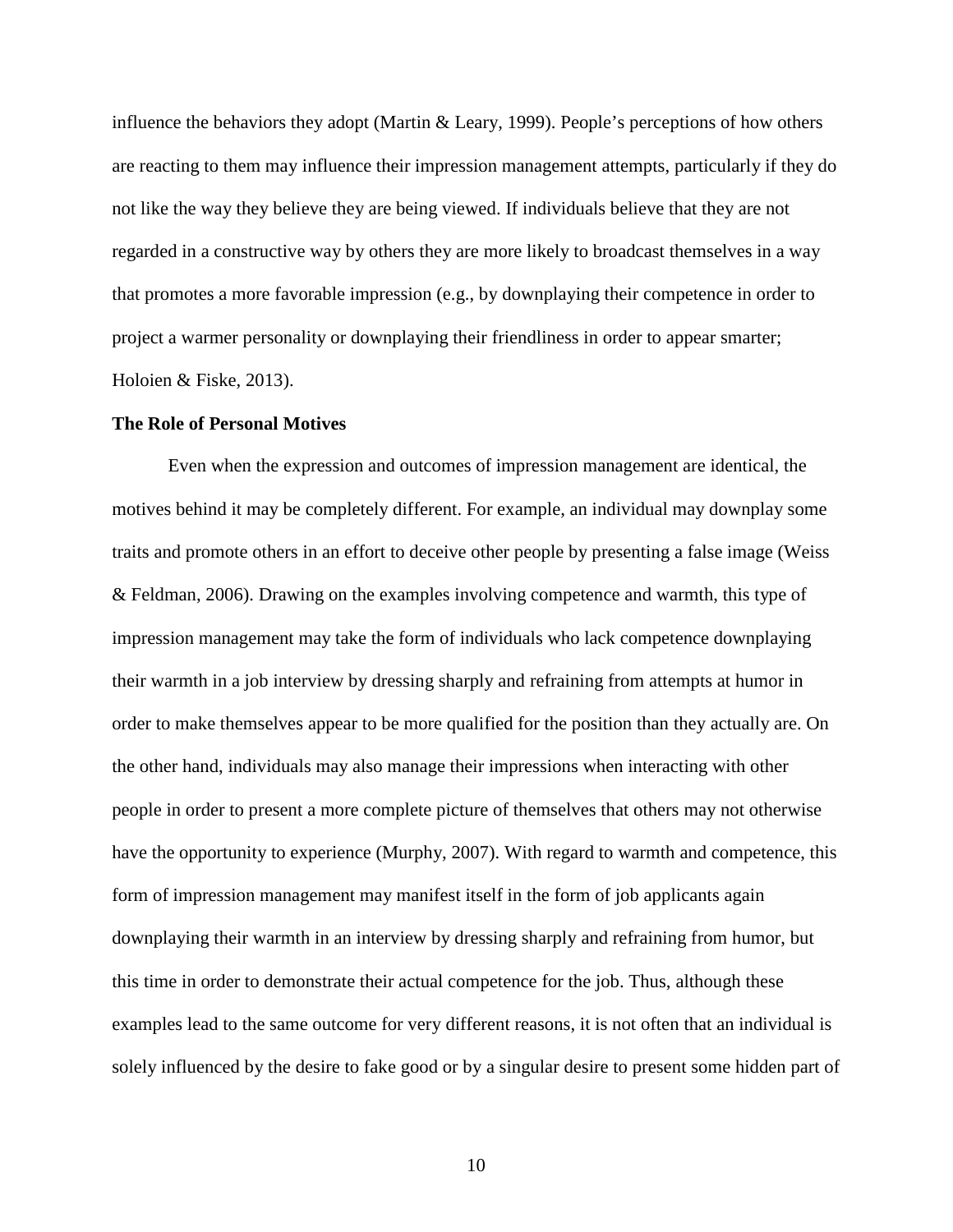themselves. Leary and Allen (2011) maintain that people are very complex and their actions thus stem from the combination of several immediate goals. In the example of a job interview, this means that individuals may present themselves in the manner that most increases the likelihood of a favorable outcome.

#### **The Issue of Response Distortion**

Regardless of the situation, impression management is so pervasive in our daily lives that it influences the course and content of nearly all human interaction. Since impression management is so prevalent, it is important to evaluate its influence and gain a truer representation of an individual. Researchers have addressed impression management by including statements highlighting the consequences that face individuals who try to misrepresent themselves (Gatewood, Feild, & Barrick, 2011). Research in this domain has indicated that including such statements may reduce faking by nearly half (Schmitt  $\&$  Kunce, 2002; Schmitt, Oswald, Kim, Yoo, Gillespie, & Ramsay, 2003). Although some have included warnings to reduce impression management and outright faking, others have approached the issue from a different perspective by creating instruments that are designed to detect faking, such as the obvious and subtle items of the MMPI (Wiener, 1948). However, these scales are not perfect and they do not directly translate to interpersonal interactions. Furthermore, impression management is an active process whereby all people involved in an interaction may work simultaneously to manage their own image and to influence the thoughts and actions of others (King, 2004). In light of this fact, applied research on the detection of impression management can only combat impression management to a certain extent, and additional research focused on identifying the factors that influence the expression and direction of impression management is needed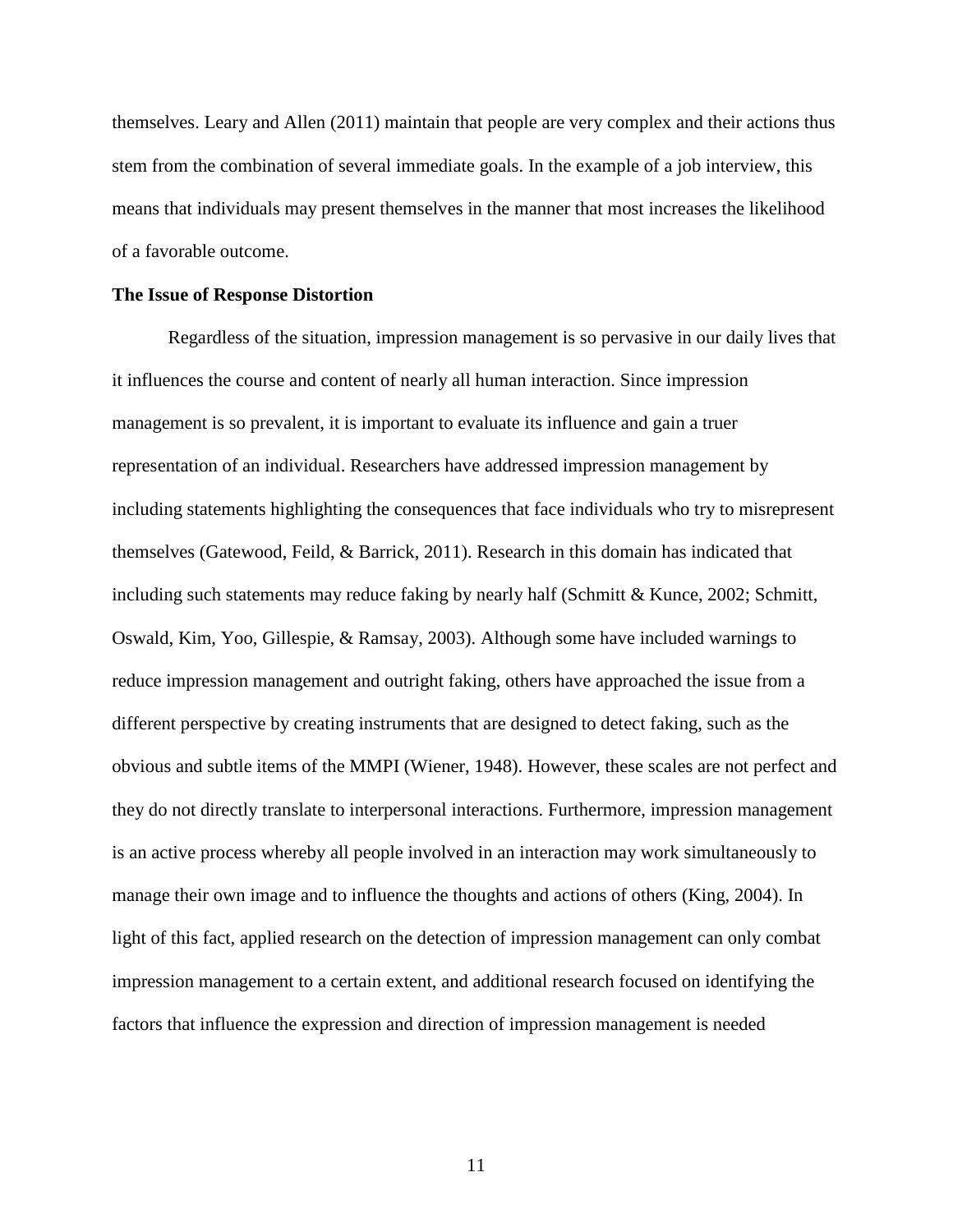(Baumeister, 1982; Leary, 1995; Leary & Kowalski, 1990). One factor that may have a large impact on the expression of impression management is cognitive complexity.

# **Cognitive Complexity**

 Cognitive complexity has been the focus of considerable research since it was first conceptualized by Bieri (1955). This concept actually finds its roots in the personal construct theory proposed by Kelly (1955). Based on some of the foundational principles of personal construct theory, Bieri (1955) conceptualized cognitive complexity as the number and differentiation of the personal constructs that an individual holds. Simply stated, cognitive complexity is a measure that represents a person's ability to take in, efficiently utilize, and differentiate among multiple elements presented within his or her environment (Kelly, 1955; Labouvie-Vief & Diehl, 2000; Vannoy, 1965). Based on the aforementioned definition, the ability to perceive, analyze, and utilize data is indicative of a high level of cognitive complexity, whereas lower ability to carry out the various data processing tasks would be indicative of a lower level of cognitive complexity.

# **The History of Cognitive Complexity**

As was previously mentioned, the construct of cognitive complexity is based heavily on Kelly's (1955) personal construct theory that suggests that people seek to understand events in a scientific fashion in order to better predict or control future events. Based on this assertion, it was believed that in order for individuals to apply the information that they take in from the world around them, they create their own personal constructs that they then rely upon in order to interpret and act upon the stimuli they encounter (Kelly, 1955). Bieri (1955) asserted that certain individuals are able to incorporate more constructs into their judgments than others. As a consequence, these more cognitively complex individuals are able to maintain a more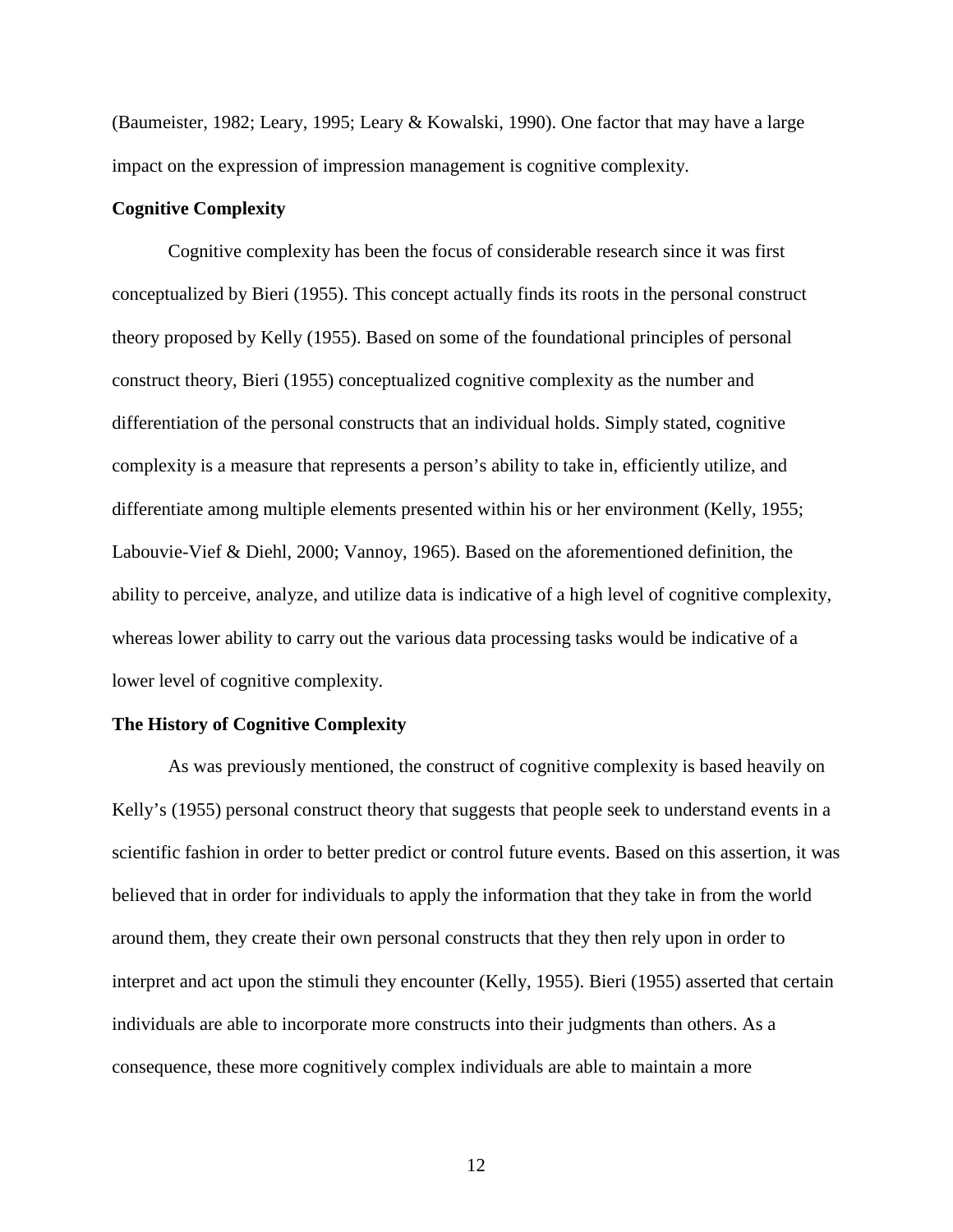differentiated system of internal constructs (Bieri, 1955). Subsequent research has not only confirmed the views proposed by Bieri (1955) but further broadened the concept of cognitive complexity by demonstrating that individuals high in cognitive complexity also use their greater system of differentiated internal constructs in order to arrive at solutions and actions that are based on more complex reasoning than individuals lower in cognitive complexity (Burleson & Caplan, 1998).

# **The Generalizability of Cognitive Complexity**

Of additional relevance to the construct of cognitive complexity are the findings of Bieri and Blacker (1956) that support the notion that an individual's cognitive complexity level may be generalized across situations. However, the implications of this finding are not as straightforward as they at first appear, as other research has shown that cognitive complexity is situation-specific (Scott, 1963). This apparent discrepancy is likely due to the fact that cognitive complexity is not immune to influences of other factors, such that experience or personality may influence the way an individual absorbs or applies information in various situations (Vannoy, 1965). In this way, an individual's level of cognitive complexity may be generalized across situations, but other situational factors may also influence the manner in which an individual collects and uses data within a given scenario (Vannoy, 1965). For example, assuming that level of cognitive complexity is held constant, an individual with significant years of experience working security watching tables in a casino is going to perceive far more information than an individual who is learning during his or her first day on the job. However, if two people with different levels of cognitive complexity are being trained, it would be expected that the individual with higher cognitive complexity would be able to perceive, differentiate, and apply a greater amount of information than his or her lower cognitive complexity counterpart.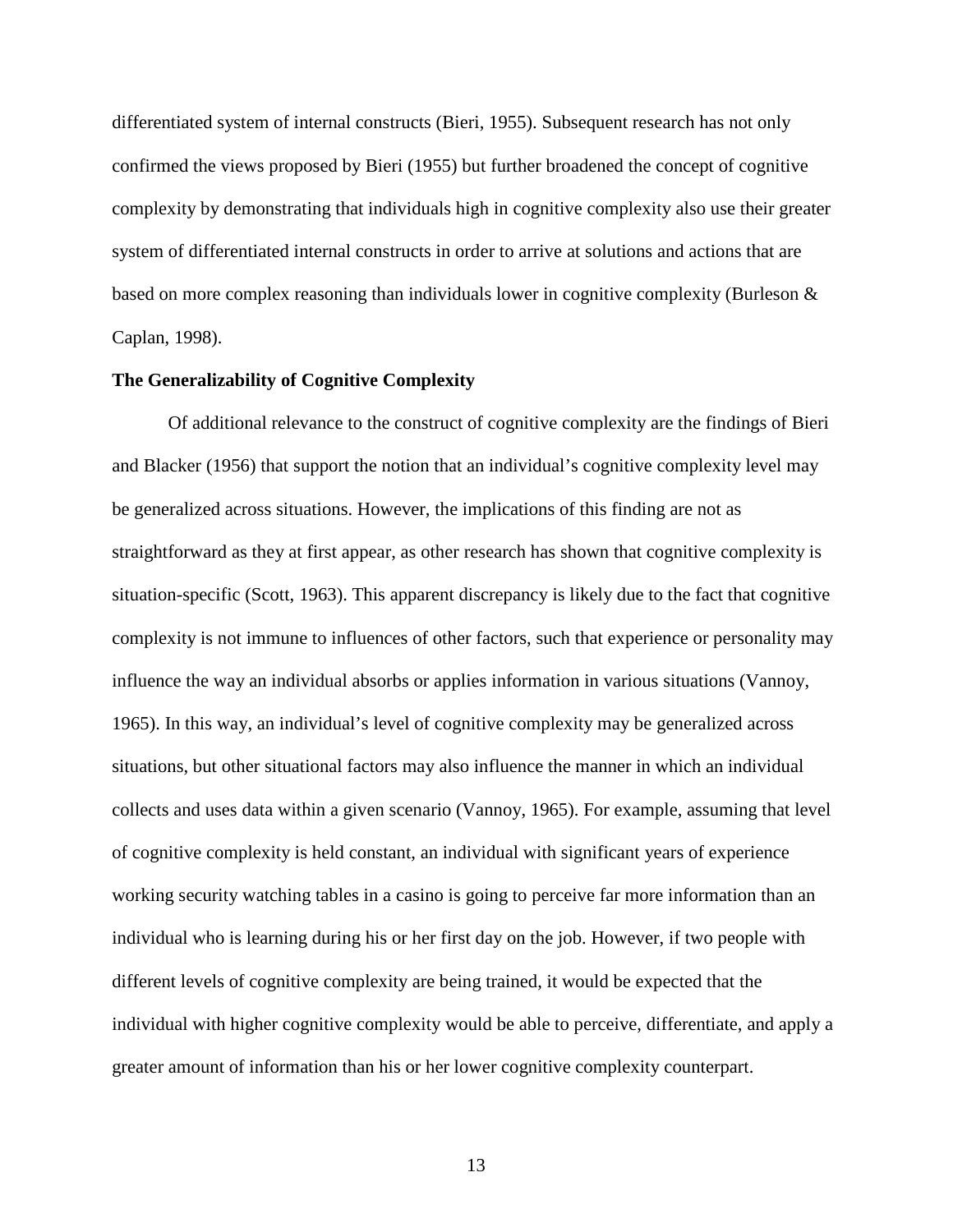# **The Role of Past Experience**

 As other factors may affect the influence of cognitive complexity on the way a person collects and uses data in a given situation, it is beneficial to identify possible situational factors that may influence cognitive complexity. In this regard, Delia (1987) determined that individuals seek to develop schemes that differentiate among the relevant features present within a given situation. With regard to affecting the expression of cognitive complexity, this research showed that the individual is forced to differentiate among relevant features. Obviously, in order to determine the relevance of information, especially as information becomes more complex, an individual is required to possess some experience or knowledge base from which to make a decision.

Additional research suggests that experience plays a critical role in decision making. First, Lejarraga and Gonzalez (2011) contend that the decisions that people make based on their own experiences are different from those that people make based on second-hand knowledge. Furthermore, as task complexity increases, individuals are increasingly likely to model behavior based on experience rather than what they have been told (Lejarraga & Gonzalez, 2011). As might be expected, experience plays a significant role in the way that situations are interpreted and handled. Furthermore, Lejarraga (2010) suggests that those judgments that are made based on experience are more accurate than judgments made simply from second-hand information. This does not mean that decisions based on experience are more likely to be accurate, but rather that interpretation of the data at hand is more likely to align with the knowledge gained from past experience. Unfortunately, the preference to favor experience over descriptive information is so compelling that an individual will act on the basis of faulty experience even when more accurate and detailed information is available to them (Lejarraga, 2010). Taken together, these studies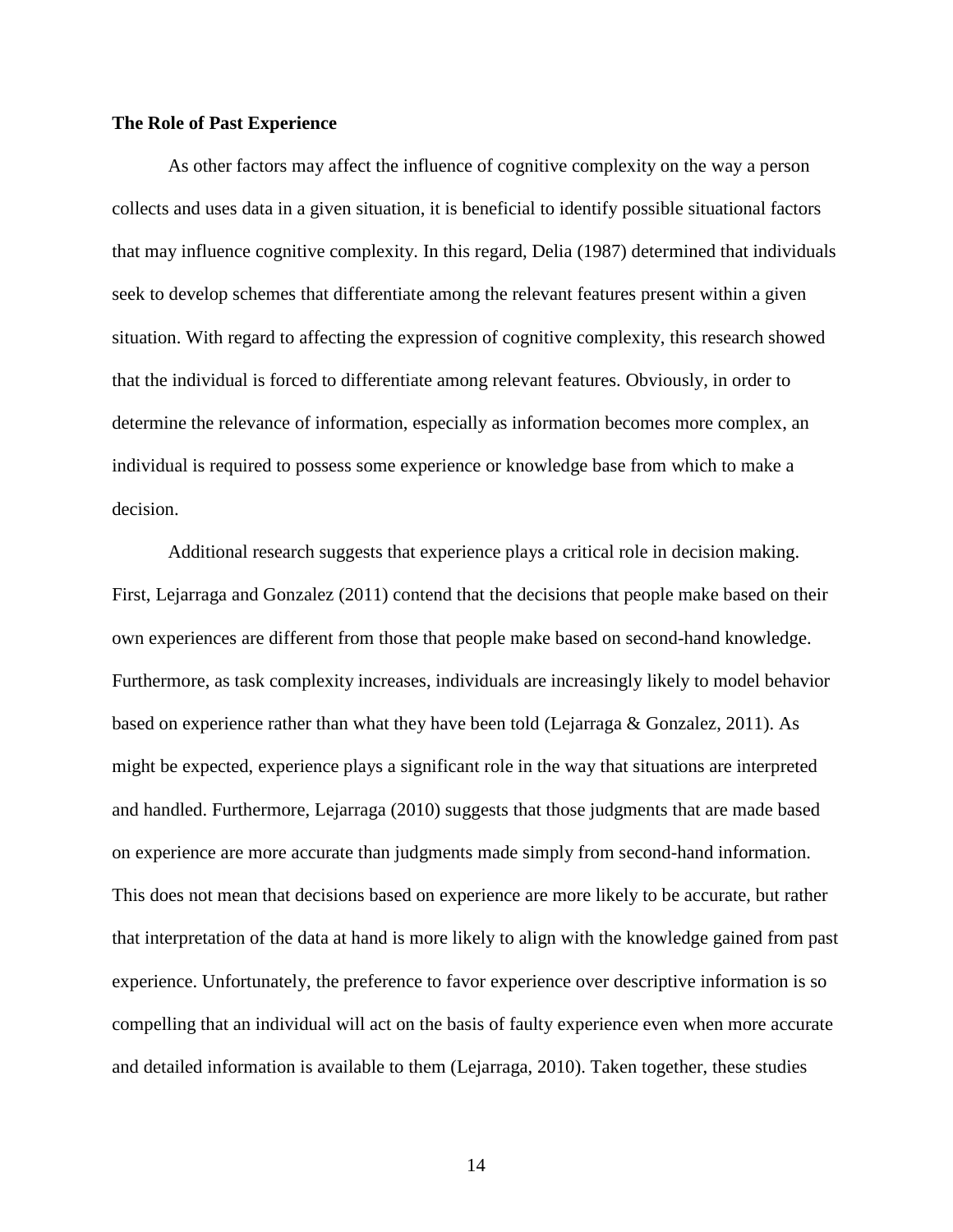clearly illustrate the influence that experience has on decision making processes. Moreover, Granello (2010) further underscores the impact that experience may have on cognitive complexity. For example, research on counselors indicates that cognitive complexity is positively correlated with experience in the field (Granello, 2010). In addition, in this particular study, cognitive complexity was unrelated to age, giving further credence to the idea that the application of cognitive complexity is strongly affected by experience.

Thus, extant research suggests that certain underlying factors affect the expression of cognitive complexity. Although underlying factors may affect cognitive complexity, the construct itself influences countless other factors. To put it another way, whereas impression management, discussed previously, is clearly pursued in order to influence the course of interactions, cognitive complexity influences the way people perceive and evaluate events (Lundy & Berkowitz, 1957; Mayo & Crockett, 1964). As cognitive complexity affects many of the actions and attributions of individuals, we can achieve a better understanding of this construct by exploring some of the factors it has been found to influence.

#### **The Influence of Cognitive Complexity on Communication**

Cognitive complexity has been the subject of copious amounts of research investigating exactly how its influence could affect individual functioning (Vannoy, 1965); however, its influence on impression management efforts (e.g., interpersonal communications and interaction) has not been adequately explored. While there has been a fair amount of research in the area of communication, the most important theme that has emerged, as it pertains to cognitive complexity, is that the strategies and methods people use to communicate are related to their level of cognitive complexity (Burleson, 1987; O'Keefe & Delia, 1982). More specifically, Chen (1996) suggests that cognitive complexity affects the ways in which individuals communicate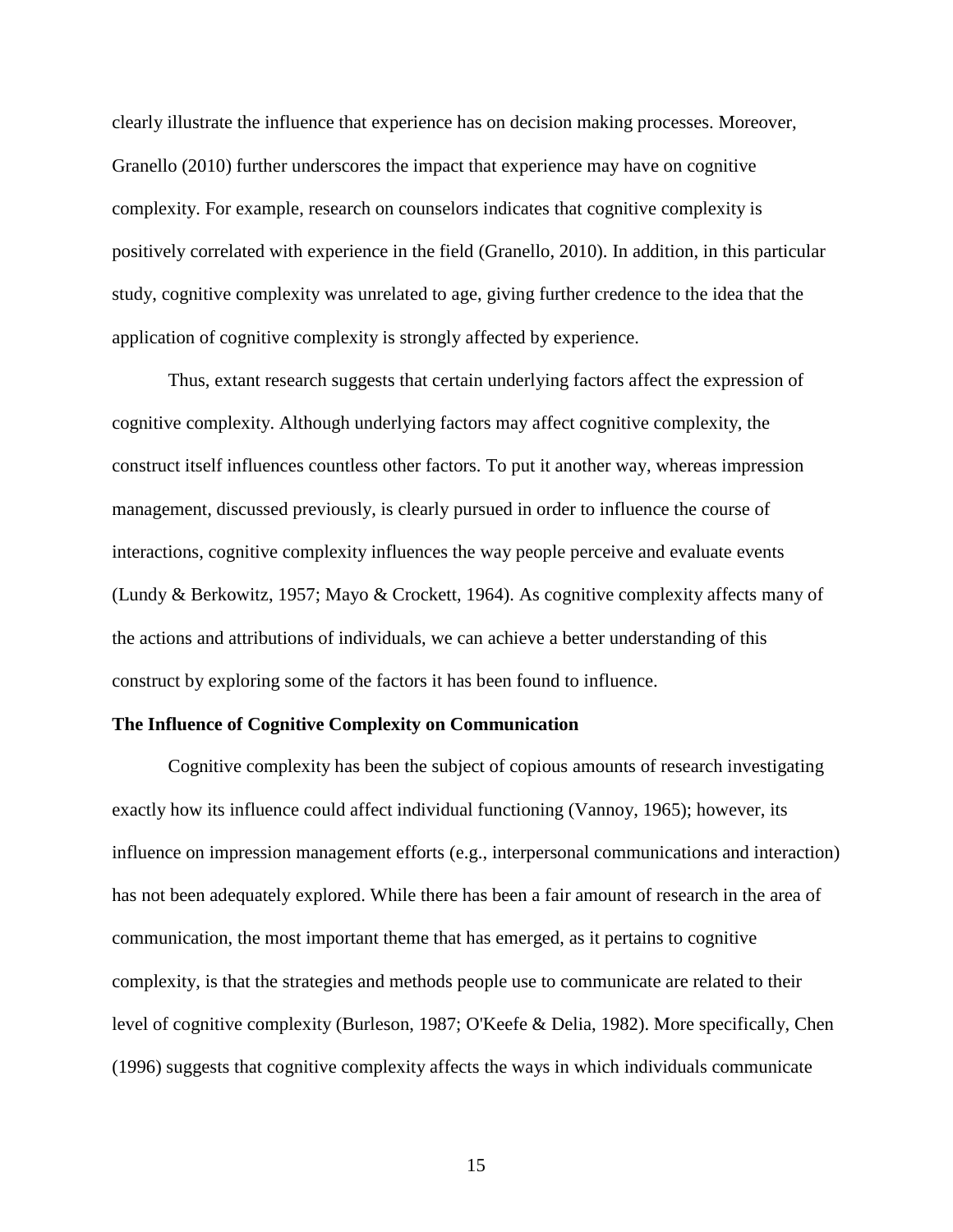due to the influence that cognitive complexity has on an individual's interpretation of a given situation, whereby people with high cognitive complexity may recognize and apply more information from their environment than people with lower cognitive complexity. In other words, people with higher cognitive complexity may perceive different information and apply information in a more comprehensive manner than those with low cognitive complexity, which is then manifested by their communication style. This first explanation concerning how cognitive complexity affects communication is fairly broad and lacks specificity; however, a study by O'Keefe and Shepherd (1987) showed that individuals who are high in cognitive complexity make use of far more complex and measured internal messages to regulate their behavior than individuals low in cognitive complexity. Furthermore, the internal messages of cognitively complex individuals are well differentiated and lead to more strongly developed arguments, when they are attempting to persuade others, than those formulated by individuals lower in cognitive complexity (O'Keefe & Shepherd, 1987). In addition, cognitively complex individuals are more likely to integrate and incorporate several goals into a single message that furthers the impact of the message they are presenting (O'Keefe & Shepherd, 1989).

### **Goal Integration and Communication Effectiveness**

However, the ability of highly cognitively complex individuals to integrate multiple goals into a singular pursuit is not limited to personal goals. As Leighty and Applegate (1991) point out, when interacting with others, individuals displaying high levels of cognitive complexity are also more likely to integrate the goals of multiple parties when they present an argument on behalf of a group. Furthermore, the messages developed by cognitively complex individuals that incorporate the desires of the group members are stronger and better developed than group messages formed by people with lower cognitive complexity (Burleson & Samter, 1990).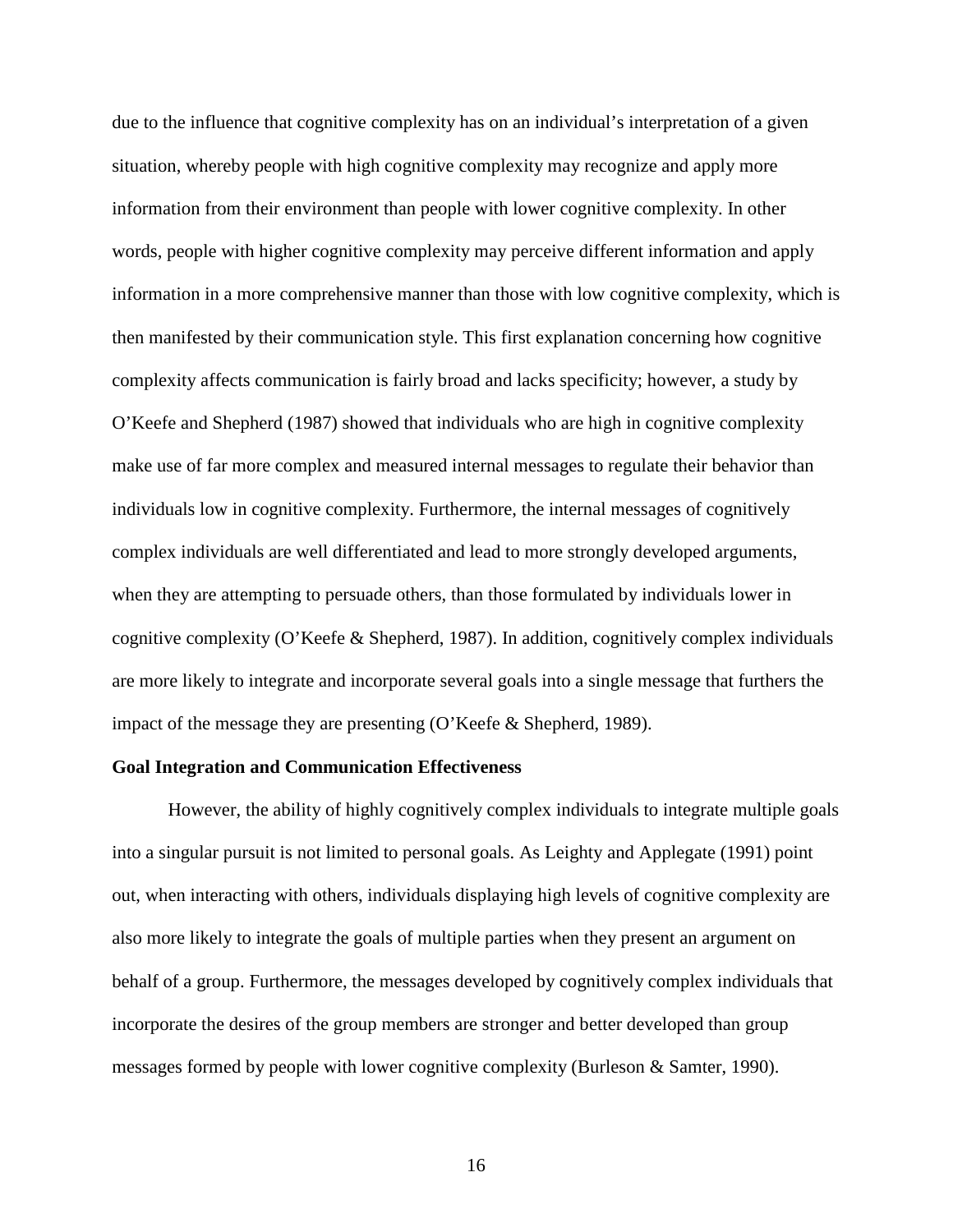Finally, O'Keefe and Shepherd (1989) conclude that not only are cognitively complex individuals significantly better at incorporating their personal goals into a single message, but they are also adept at incorporating others' goals into a single unified message that is agreeable to all parties.

Burleson (1994) proposes that the integration of individual and group goals by cognitively complex individuals may be possible because individuals who are high in cognitive complexity are able to interpret the state an individual is in at the present moment as well as how the person is predisposed to behave. Basically, cognitively complex individuals are attuned to a greater amount and higher quality of interpersonal information than individuals with low cognitive complexity. Furthermore, once a judgment has been made concerning a target individual's current state and disposition, cognitively complex individuals may then utilize the information to better organize the opinions expressed by the target in light of the judgment that has already been formed (O'Keefe, 1984).

In light of the research examining the impact of cognitive complexity on the ways in which individuals communicate, such as by incorporating multiple goals, it is relevant to examine the impact that cognitively complex communication has on others. By focusing on the ways cognitively complex individuals engage in communication relative to individuals lower in cognitive complexity, a clear divide emerges (Burleson, 1987; Burleson & Samter, 1985). On the one hand, individuals high in cognitive complexity are more likely to engage in communication with others that is person-centered and focused on the uniqueness of the individual with whom they are interacting and are less likely to engage in position-centered communication, which emphasizes the role of the other individual (Burleson, 1987; Burleson & Samter, 1985). Due to use of person-centered communication, cognitively complex individuals are able to build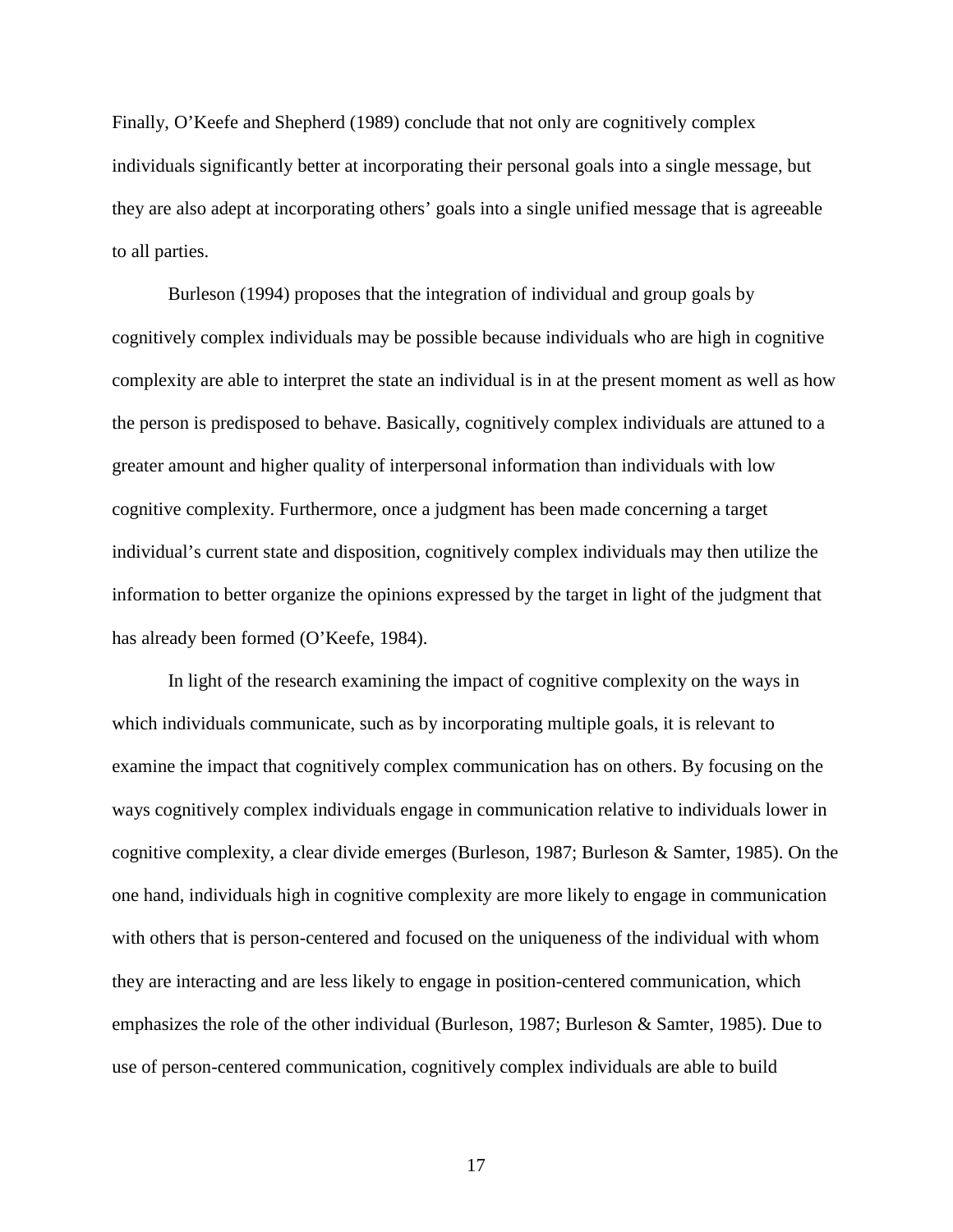relationships with others and accomplish their goals simultaneously (O'Keefe & McCornack, 1987). Furthermore, as it pertains to interacting with others, cognitively complex individuals are also better able to adapt their communication style in order to effectively convey their message in many different situations than individuals who are lower in cognitive complexity (Applegate, Burk, Delia, & Kline, 1985; Shepherd & Trank, 1989). Chen (1996) notes that sufficient evidence suggests that people high in cognitive complexity are able to adapt their messages better than those who are low in cognitive complexity. Being able to modify one's messages, as well as present more comprehensive arguments, could prove very important to an individual trying to manage his or her impressions.

# **The Relationship between Cognitive Complexity and Impression Management**

Impression management and cognitive complexity appear to be pivotal factors that influence every interpersonal interaction. Although several connections have been made between cognitive complexity and various behaviors that may facilitate impression management (e.g., communication style, communication strength, and the incorporation of others' thoughts into a unified message), the relationship between cognitive complexity and impression management has not been specifically examined (Burleson, 1987; O'Keefe & Delia, 1982; O'Keefe & Shepherd, 1989). Subsequently, this study seeks to investigate this relationship.

 It is expected that individuals who are higher in cognitive complexity will engage in impression management to a greater extent than individuals lower in cognitive complexity due to their enhanced ability to perceive and consolidate a greater amount of information than their counterparts (Kelly, 1955; Labouvie-Vief & Diehl, 2000; O'Keefe & McCornack 1987; O'Keefe & Shepherd, 1989; Vannoy, 1965). It is expected that all participants will engage in certain amount of socially desirable responding due to participants' natural inclination to present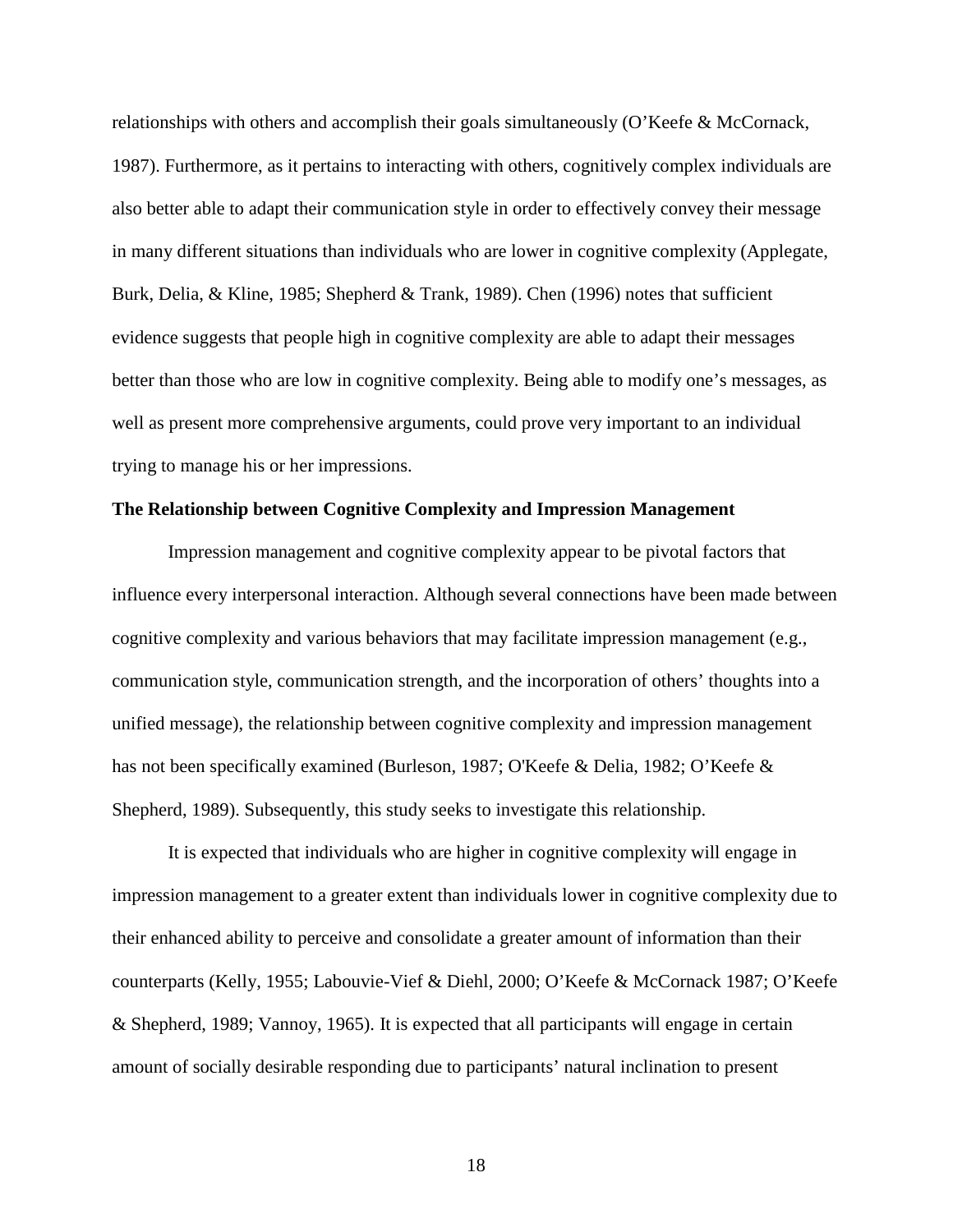themselves favorably, and that this tendency will be especially pronounced for highly cognitively complex individuals. This tendency to manage impressions in a positive manner when selfreporting was expected to be clearly highlighted by subjects' responses to two different measures, the work ethic profile and the counterproductive student behavior scale. These measures have been specifically selected in order to provide optimal opportunity for subjects to present themselves in a positive light. Subsequently,

*Hypothesis 1:* Higher levels of cognitive complexity (as indicated by lower scores on the computer-administered rep test) will be associated with increased instances of impression management as evidenced by higher scores on the work ethic profile.

*Hypothesis 2:* Higher levels of cognitive complexity (as indicated by lower scores on the computer-administered rep test) will be associated with increased instances of impression management as evidenced by lower scores on the counterproductive student behavior scale.

*Hypothesis 3:* Higher levels of cognitive complexity (as indicated by lower scores on the computer-administered rep test) will be associated with higher levels of social desirability as evidenced by higher scores on the social desirability scale.

In addition, impression management behavior is proposed to be markedly higher in the experimental group who will be encouraged to provide favorable responses than in the control group who will be instructed to respond truthfully to the personality questions. This scenario is likely because level of cognitive complexity alone influences an individual's *ability* to impression manage and does not directly highlight the likelihood of the individual engaging in impression management. Thus,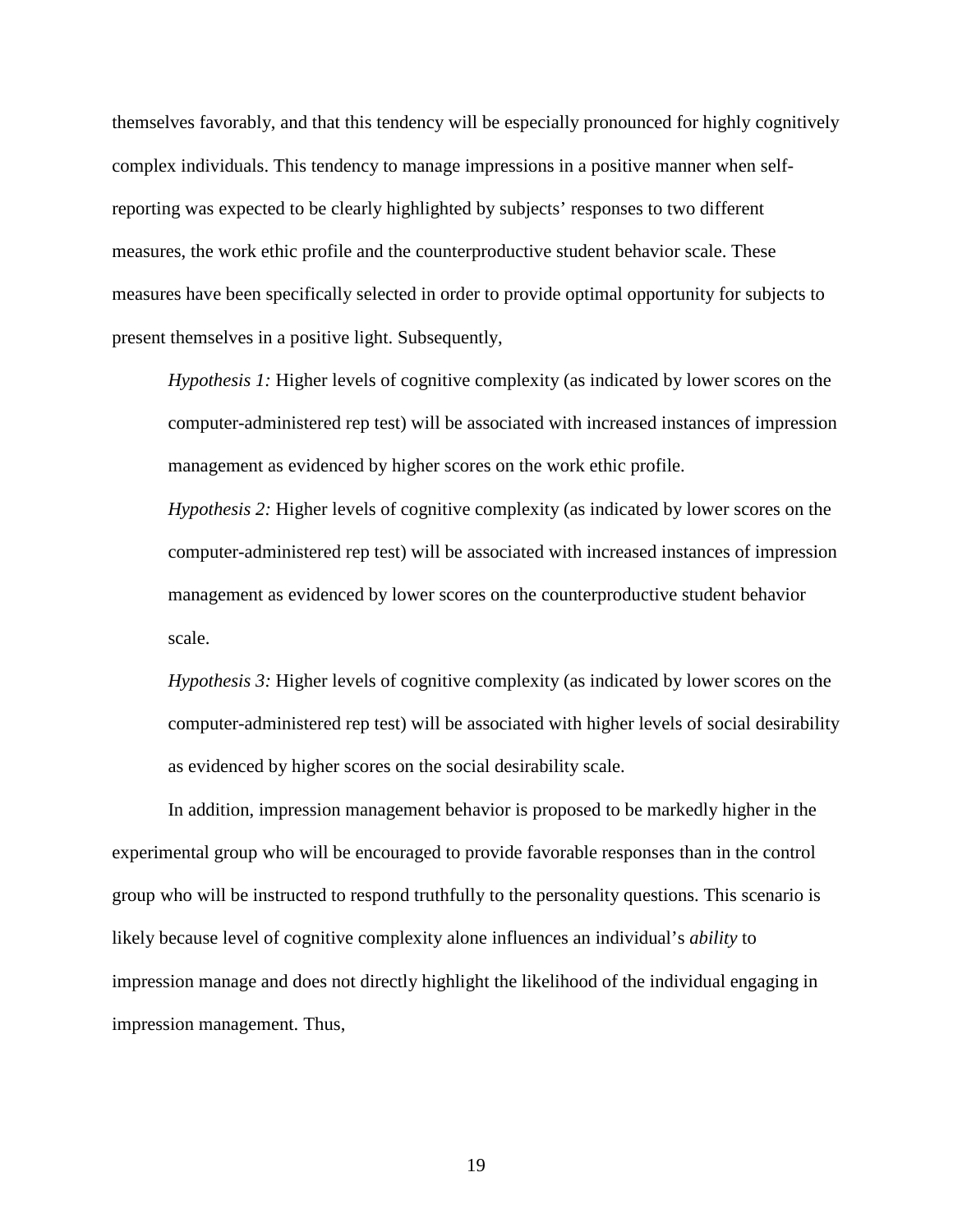*Hypothesis 4:* Scores on the social desirability scale will be higher in the experimental group than the control group.

*Hypothesis 5:* Scores on the counterproductive student behavior scale will be lower in the experimental group than the control group.

*Hypothesis 6:* Scores on the work ethic profile will be higher in the experimental group than the control group.

Furthermore, as impression management behavior is expected to be markedly higher in the experimental group than the control group, the relationship between cognitive complexity and impression management (as indicated by scores on the CSBS and MWEP) is expected to be strengthened as well. This outcome is likely due to cognitive complexity's role as a facilitator of impression management. Within the experimental group, cognitively complex individuals are expected to outpace their less cognitively complex counterparts with respect to the use of impression management. Thus,

*Hypothesis 7:* The magnitude of the relationship between cognitive complexity and counterproductive student behavior scale scores will be greater in the experimental group than in the control group.

*Hypothesis 8:* The magnitude of the relationship between cognitive complexity and work ethic profile scale scores will be greater in the experimental group than in the control group.

Lastly, in light of the fact that cognitive complexity should only directly affect an individual's ability to impression manage and not the person's willingness to impression manage, it is proposed that the relationship between cognitive complexity and impression management will be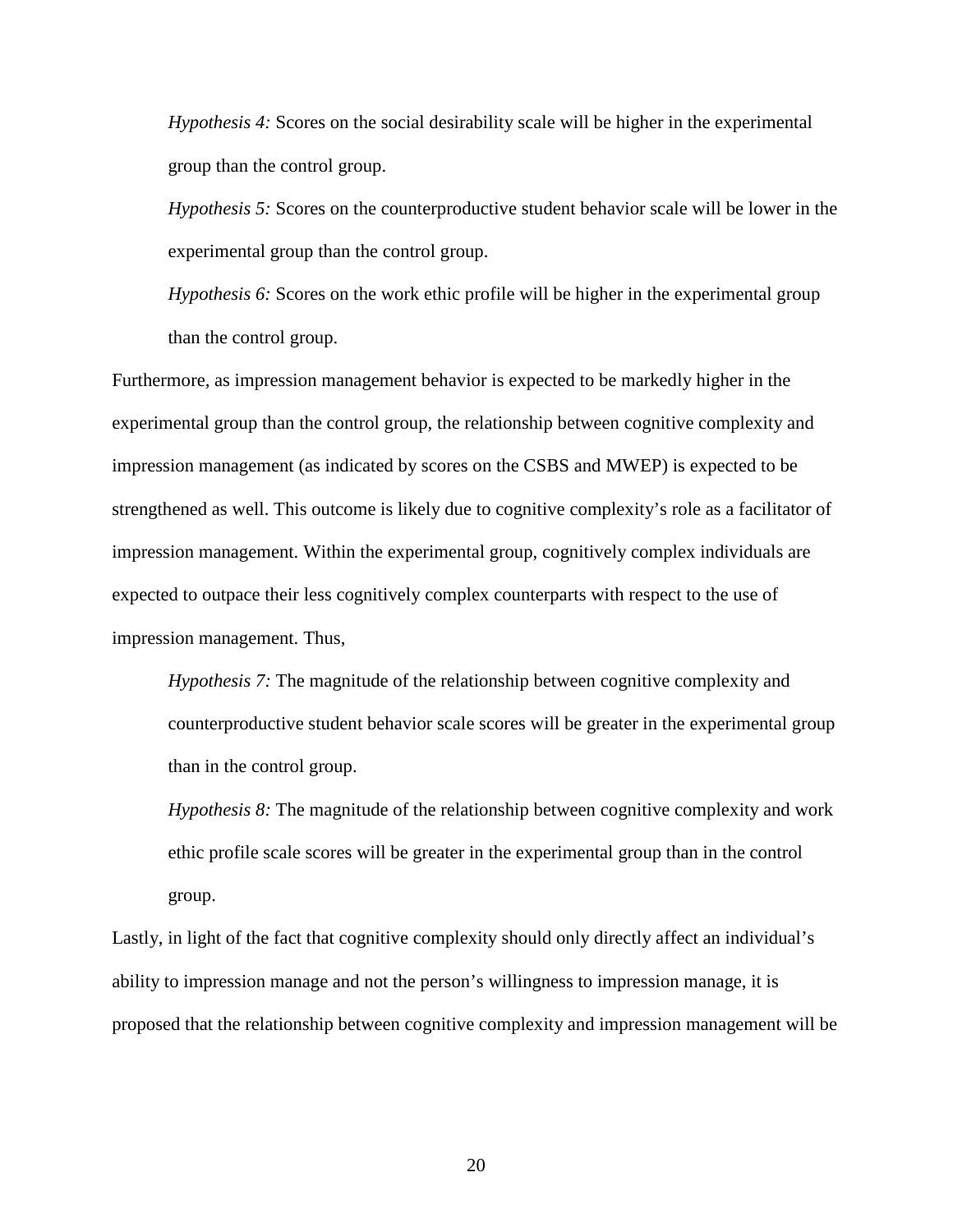moderated by social desirability, as scores on the social desirability scale indicate an individual's actual propensity to cast themselves in a socially desirable manner. Thus,

*Hypothesis 9:* Social desirability will moderate the relationship between cognitive complexity and impression management such that the relationship between cognitive complexity and counterproductive student behavior scale scores will be stronger in magnitude at higher levels of social desirability and weaker in magnitude at lower levels of social desirability.

*Hypothesis 10:* Social desirability will moderate the relationship between cognitive complexity and impression management such that the relationship between cognitive complexity and work ethic profile scale scores will be stronger in magnitude at higher levels of social desirability and weaker in magnitude at lower levels of social desirability.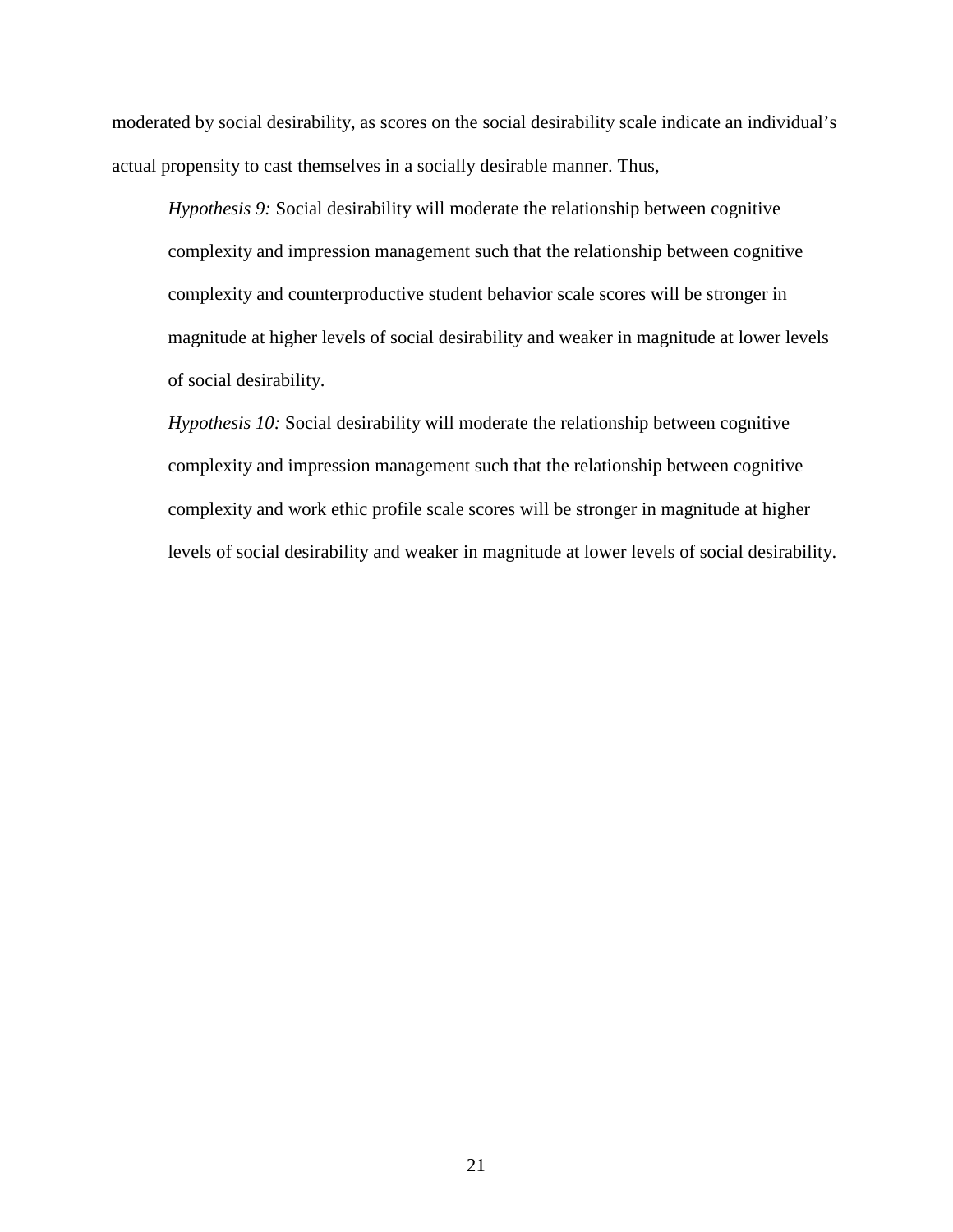#### **CHAPTER II: METHOD**

# **Participants**

 Data were collected upon obtaining approval from the Institutional Review Board (see Appendix A). Participants consisted of 945 undergraduate psychology students at a large southeastern university. The sample was 68% female with 73% identifying as White, 17% identifying as Black, 4% identifying as Asian, and 6% identifying as some other race. Participants received research participation credit in exchange for completion of the study.

# **Procedure**

 Participants were randomly assigned to either the control group (*N* = 586) or the experimental group ( $N = 359$ ). All participants first completed a measure of cognitive complexity. Participants in the control group then completed a social desirability measure, a work ethic measure, and a counterproductive student behavior measure using traditional instructions in order to provide avenues for natural self-promotion. In contrast, participants in the experimental group completed the social desirability, work ethic, and counterproductive student behavior measures using an alternate set of instructions that encouraged them to provide socially desirable responses and thus increase the likelihood of impression management (i.e., they were asked to complete the measure as if they were applying for a job that they really wanted).

# **Measures**

 **Cognitive complexity.** Cognitive complexity was measured using the Computeradministered Rep Test (CART), a version of the Construct Repertory Test (Rep Test) that was adapted for computer administration (Woehr, Miller, & Lane, 1998). Although the CART has been adapted for computer administration, the components of the Rep Test have not changed significantly since it was first presented by Bieri, Atkins, Briar, Leaman, Miller, and Tripodi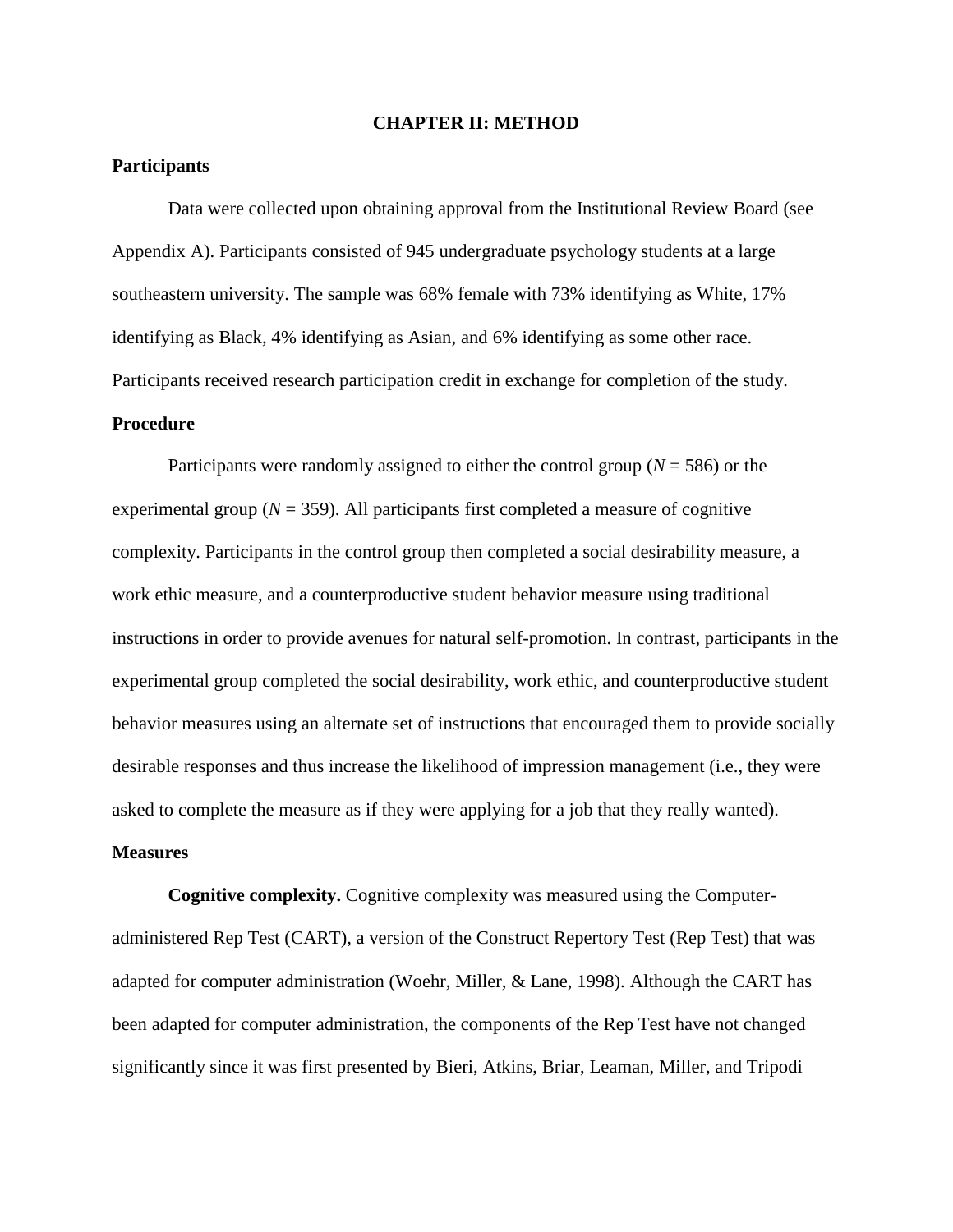(1966). The Rep Test instructs respondents to identify ten people corresponding to ten specific roles (i.e., yourself, a person you dislike, your mother, a person you would like to help, your father, a friend of the same sex, a friend of the opposite sex, the person with whom you feel the most uncomfortable, a person in a position of authority, and a person who is difficult to understand). Respondents then rate these individuals based on 10 sets of adjectives set at opposite ends of a 6-point scale. The adjective pairs are as follows: outgoing to shy, maladjusted to adjusted, decisive to indecisive, excitable to calm, interested in others to self-absorbed, illhumored to cheerful, irresponsible to responsible, considerate to inconsiderate, dependent to independent, and interesting to dull. Once the data are collected the responses are scored in the manner prescribed by Johnson (1994) such that scores may range from 230 to 900 with cognitive complexity increasing as the score decreases (e.g., a score of 230 would indicate a high level of cognitive complexity whereas a score of 900 would indicate a low level of cognitive complexity).

**Social Desirability Scale.** The Social Desirability Scale-17 (SDS-17; Stöber, 2001) was used to assess social desirability. This measure consists of 17 items that reflect the propensity to respond in a manner that reflects favorably on oneself (e.g., "I never hesitate to help someone in case of emergency"; "When I have made a promise, I keep it – no ifs, ands or buts"). Participants were asked to read each statement carefully and indicate whether each statement describes them by providing a true or false response.

**Multidimensional Work Ethic Profile (Short Form).** The short form of the Multidimensional Work Ethic Profile (MWEP-SF; Meriac, Woehr, Gorman, & Thomas, 2013) was used to assess work ethic. This measure includes 28 items that reflect the propensity to value one's efforts and to honor commitments (e.g., "A hard day's work is very fulfilling"; "If you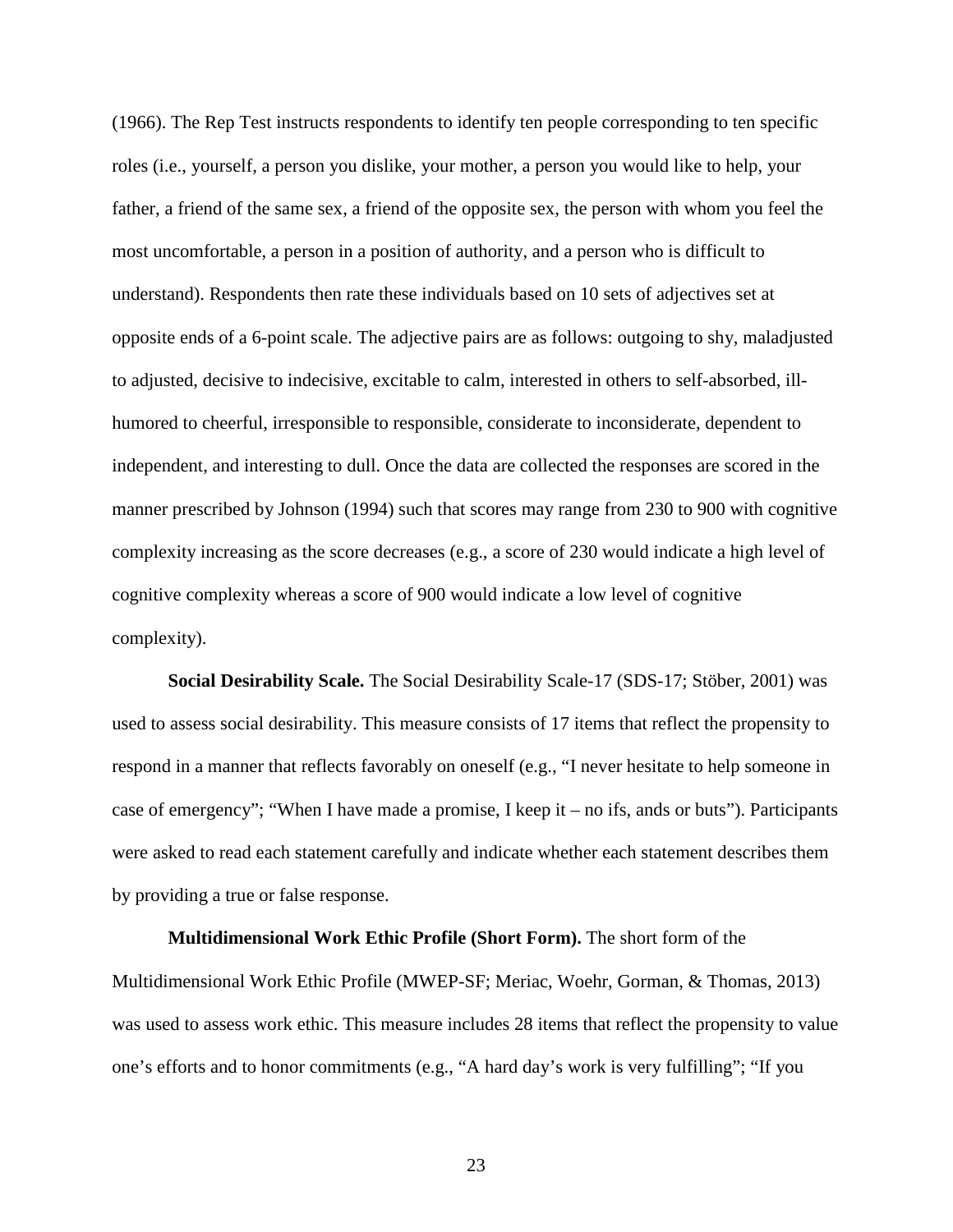work hard you will succeed"). Participants were asked to indicate the extent to which they agree that each statement describes them on a 5-point rating scale ranging from  $1 =$  Strongly Disagree" to " $5 =$  Strongly Agree."

**Counterproductive Student Behavior Scale.** The Counterproductive Student Behavior Scale (CSBS; Rimkus, 2012) is comprised of 58 questions that assess the propensity to engage in a range of counterproductive student behaviors. For the purposes of this study, 24 items from the following five subscales of the CSBS were used: cheating/plagiarism (11 items), deviant behavior (3 items), alcohol use (1 item), laziness (2 items), and procrastination (7 items). Participants were asked to rate the frequency with which each of the behaviors occurs using a 9 point rating scale ranging from " $1 =$  Never" to " $9 =$  Every day."

#### **Analyses**

After screening the data for missing values and employing list-wise deletion, the final sample consisted of 566 participants in the control group and 343 participants in the experimental group. Correlational analyses were used to determine whether impression management increased with higher levels of cognitive complexity. As a manipulation check, a *t*-test was used to determine whether social desirability scores were higher in the experimental group. A Potthoff analysis was then conducted to determine whether the relationship between cognitive complexity and impression management (as measured by scores on the work ethic and counterproductive student behavior scales) differed significantly between the control and experimental groups. Multiple regression was then used to determine whether social desirability moderates the relationship between cognitive complexity and impression management.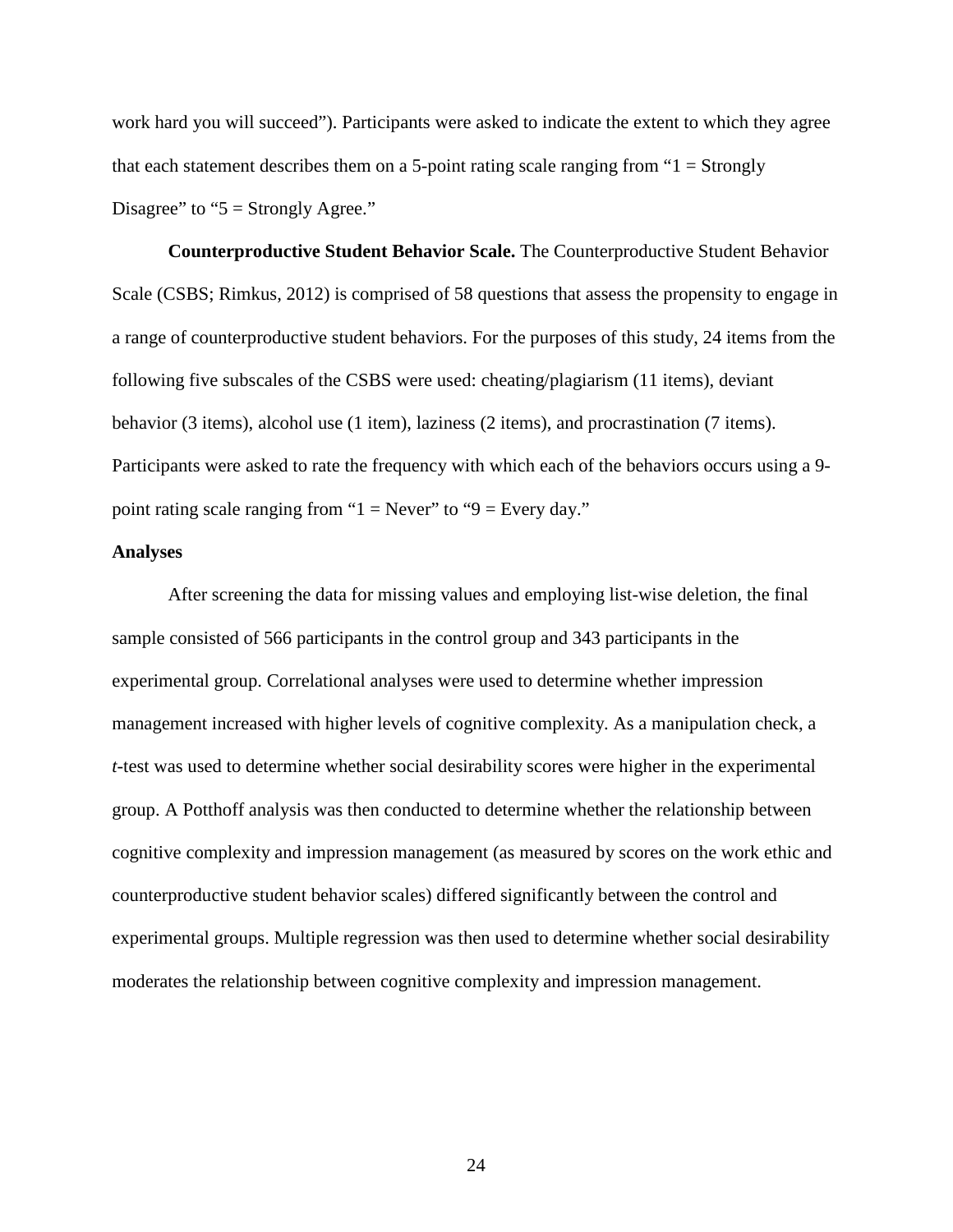# **CHAPTER III: RESULTS**

Correlational analyses were used to test Hypotheses 1, 2, and 3 (i.e., that higher levels of cognitive complexity as demonstrated by lower scores on the CART are associated with increased instances of impression management as evidenced by higher scores on the work ethic profile and lower scores on the counterproductive student behavior scale as well as higher levels of social desirability as evidenced by higher scores on the social desirability scale). As shown in Table 1, cognitive complexity scores in the control group were related to impression management as evidenced by reported counterproductive student behaviors ( $N = 566$ ,  $r = .162$ ,  $p < .001$ , 95% CI [.081, .241]). Moreover, correlational analyses on the relationship between cognitive complexity and multidimensional work ethic profile scores yielded a significant Pearson correlation as well (*N* = 566, *r* = -.381, *p* < .001, 95% CI [-.449, -.308]). These results support Hypotheses 1 and 2. In the control group, as cognitive complexity increased, reported counterproductive student behaviors decreased and reported work ethic increased, thus indicating greater impression management efforts. However, Hypothesis 3 was not supported for the control group as correlational analysis showed no statistically significant relationship between cognitive complexity and social desirability ( $N = 566$ ,  $r = .036$ ,  $p = .393$ , 95% CI [-.047, .118]). Table 1

| × |
|---|
|---|

|             | <b>CART</b> | <b>CSBS</b> | <b>MWEP</b> | $SDS-17$ |
|-------------|-------------|-------------|-------------|----------|
| <b>CART</b> | 1.000       |             |             |          |
| <b>CSBS</b> | $.162*$     | 1.000       |             |          |
| <b>MWEP</b> | $-.381*$    | $-.233*$    | 1.000       |          |
| $SDS-17$    | .036        | $-.216*$    | $.211*$     | 1.000    |

*Note.*  $* p \leq .001$ .  $N = 566$  for all analyses.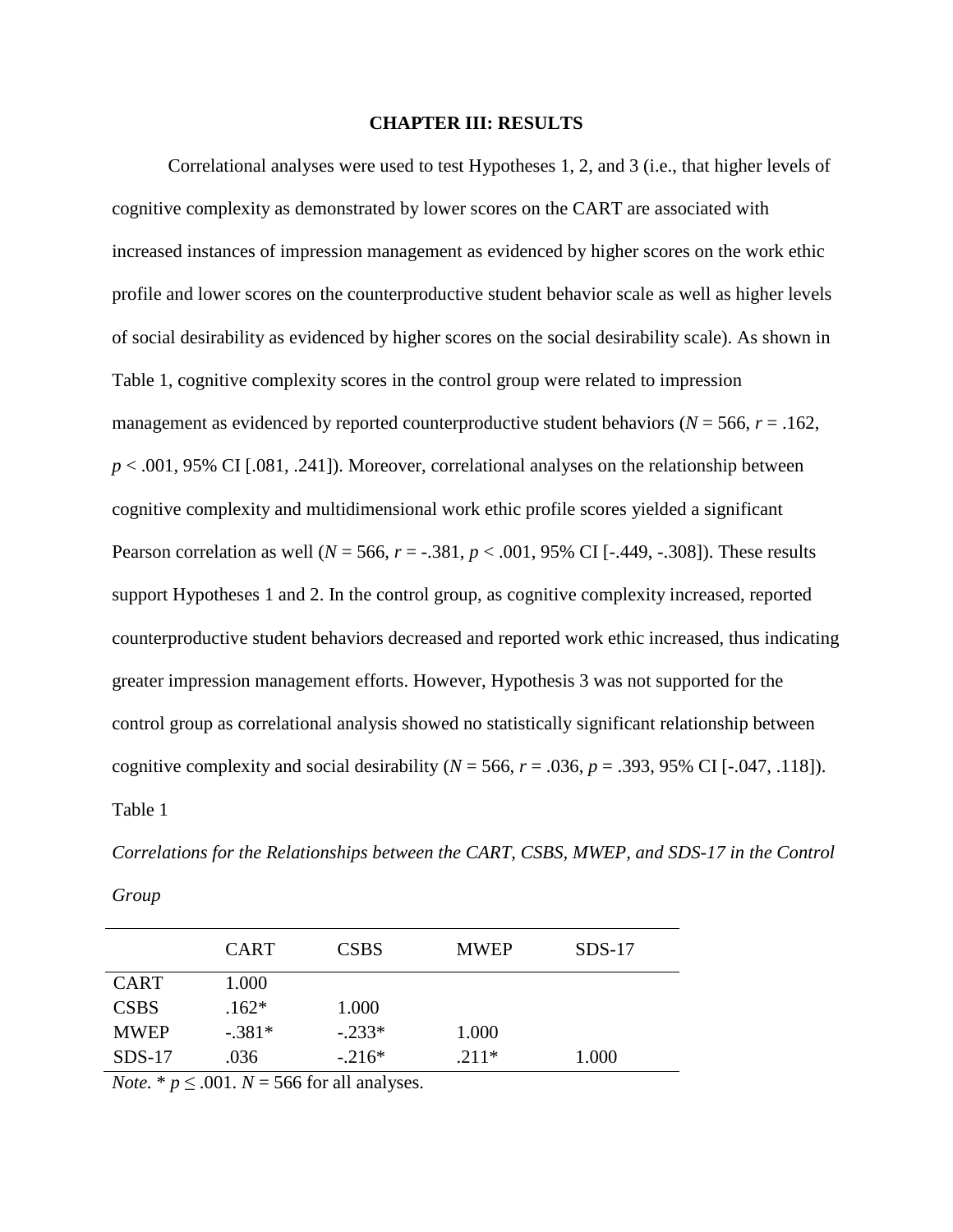The correlation between cognitive complexity and impression management was also examined in the experimental group. As shown in Table 2, cognitive complexity was positively correlated with impression management with respect to CSBS scores as indicated by a Pearson correlation ( $N = 343$ ,  $r = .233$ ,  $p < .001$ , 95% CI [.131, .331]. In addition, a Pearson correlational analysis attained significance when examining the relationship between cognitive complexity and MWEP scores ( $N = 343$ ,  $r = -.259$ ,  $p < .001$ , 95% CI [-.355, -.157]). These results indicate that cognitive complexity was again correlated with impression management as demonstrated by CSBS scores and MWEP scores, offering support for Hypotheses 1 and 2. However, correlational analysis did not uncover a significant relationship between cognitive complexity and social desirability for the experimental group ( $N = 343$ ,  $r = -.003$ ,  $p = .953$ , 95% CI [-.109, .103]) indicating that, contrary to expectations, cognitive complexity and social desirability scores were not related in this study in the control or experimental groups. Consequently, Hypothesis 3 was not supported.

Table 2

*Correlations for the Relationships between the CART, CSBS, MWEP, and SDS-17 in the* 

*Experimental Group*

|             | <b>CART</b>                    | <b>CSBS</b> | <b>MWEP</b> | $SDS-17$ |  |
|-------------|--------------------------------|-------------|-------------|----------|--|
| <b>CART</b> | 1.000                          |             |             |          |  |
| <b>CSBS</b> | $.233*$                        | 1.000       |             |          |  |
| <b>MWEP</b> | $-.259*$                       | $-.217*$    | 1.000       |          |  |
| $SDS-17$    | $-.003$                        | $-.270*$    | $.242*$     | 1.000    |  |
| $-$         | $\sim$ 0.04 $\sim$ 0.10 $\sim$ |             |             |          |  |

*Note.* \*  $p \le 0.001$ .  $N = 343$  for all analyses.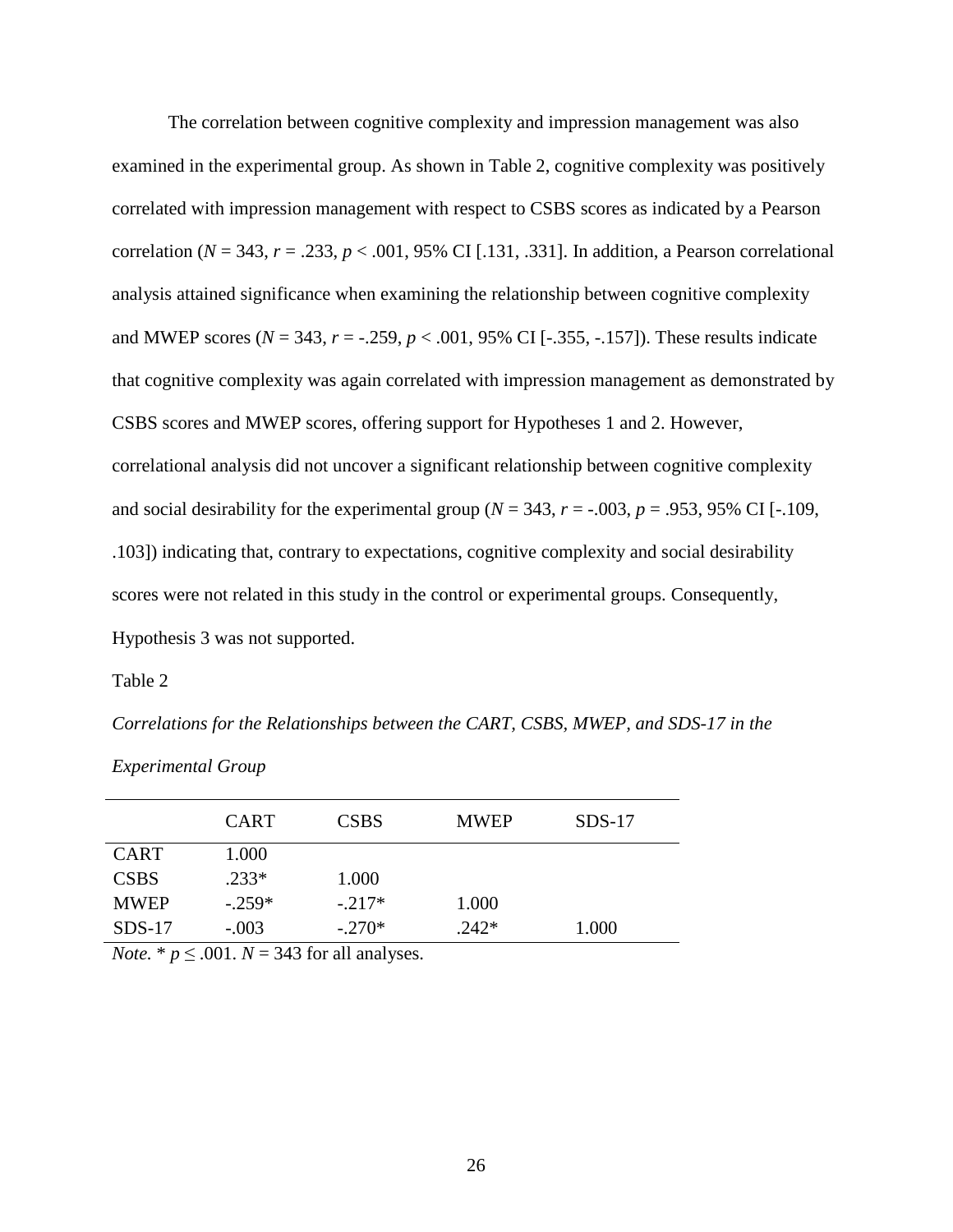Correlational findings for the full sample, ignoring group placement, were consistent with the findings for each of the two groups. These results are displayed in Table 3 for enrichment.

Table 3

*Sample*

*Correlations for the Relationships between the CART, CSBS, MWEP, and SDS-17 in the Full* 

| <b>CART</b> | <b>CSBS</b> | <b>MWEP</b> | $SDS-17$ |
|-------------|-------------|-------------|----------|
| 1.000       |             |             |          |
| $.177*$     | 1.000       |             |          |
| $-.344*$    | $-.226*$    | 1.000       |          |
| .020        | $-.236*$    | $.244*$     | 1.000    |
|             |             |             |          |

*Note.* \*  $p \leq .001$ .  $N = 909$  for all analyses.

A series of *t*-tests were then conducted in order to determine whether the manipulation of the experimental group was effective. These analyses were designed to examine group differences that would be expected between the control and experimental groups on the SDS-17, the CSBS, and the MWEP if the experimental manipulation functioned as intended. First, a Folded *F* test was used to determine whether the groups exhibited equality of variance with regard to SDS-17 scores. Results of this analysis indicated that variances differed little between groups,  $F(342, 565) = 1.14$ ,  $p = .174$ . Accordingly, a pooled equal variances *t*-test was employed to test the effect of group on the level of social desirability displayed by participants. Results indicated that SDS-17 scores obtained in the control group and the experimental group were not significantly different,  $t(907) = -.98$ ,  $p = .327$ ,  $d = -.067$ , 95% CI [-.201, .067]. Descriptive statistics are shown in Table 4. These findings suggest that the manipulation did not have a significant effect on social desirability scores between groups. Thus, Hypothesis 4 was not supported.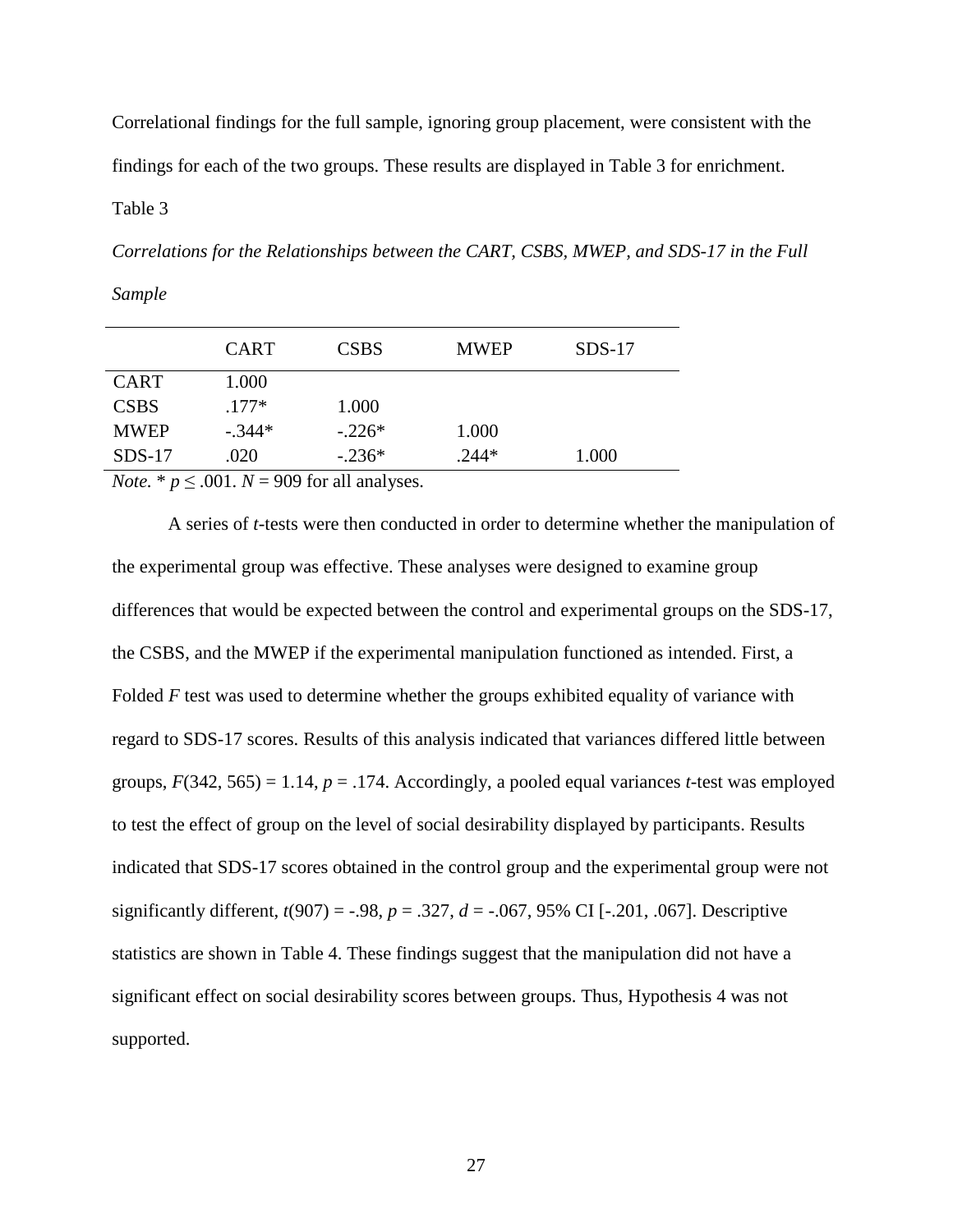# Table 4

| Group        | Mean | SD   |
|--------------|------|------|
| Experimental | 8.56 | 3.23 |
| Control      | 8.35 | 3.03 |

*Mean SDS Scores in the Experimental and Control Groups* 

Next, a Folded *F* test was used to determine whether the two groups displayed equality of variance with regard to CSBS scores. Results of this analysis indicated that the variances differed little between groups, *F*(565, 342) = 1.09, *p* = .387. Results of a pooled-equal variances *t-*test indicated that CSBS scores in the control group and the experimental group were not significantly different,  $t(907) = -.21$ ,  $p = .830$ ,  $d = -.014$ , 95% CI [-.148, .120]. Descriptive statistics are shown in Table 5. These findings indicate that the manipulation did not have an influence on reported counterproductive student behaviors between groups. In light of this, Hypothesis 5 was not supported by the findings of this study.

## Table 5

*Mean CSBS Scores in the Experimental and Control Groups* 

| Group        | Mean  | SD    |
|--------------|-------|-------|
| Experimental | 46.87 | 20.14 |
| Control      | 46.56 | 21.02 |

A final Folded *F* test was used to determine whether the groups had equality of variance with regard to MWEP scores. Results of this analysis indicated that the variances differed little between groups,  $F(342, 565) = 1.00$ ,  $p = .968$ . In addition, results of a pooled-equal variances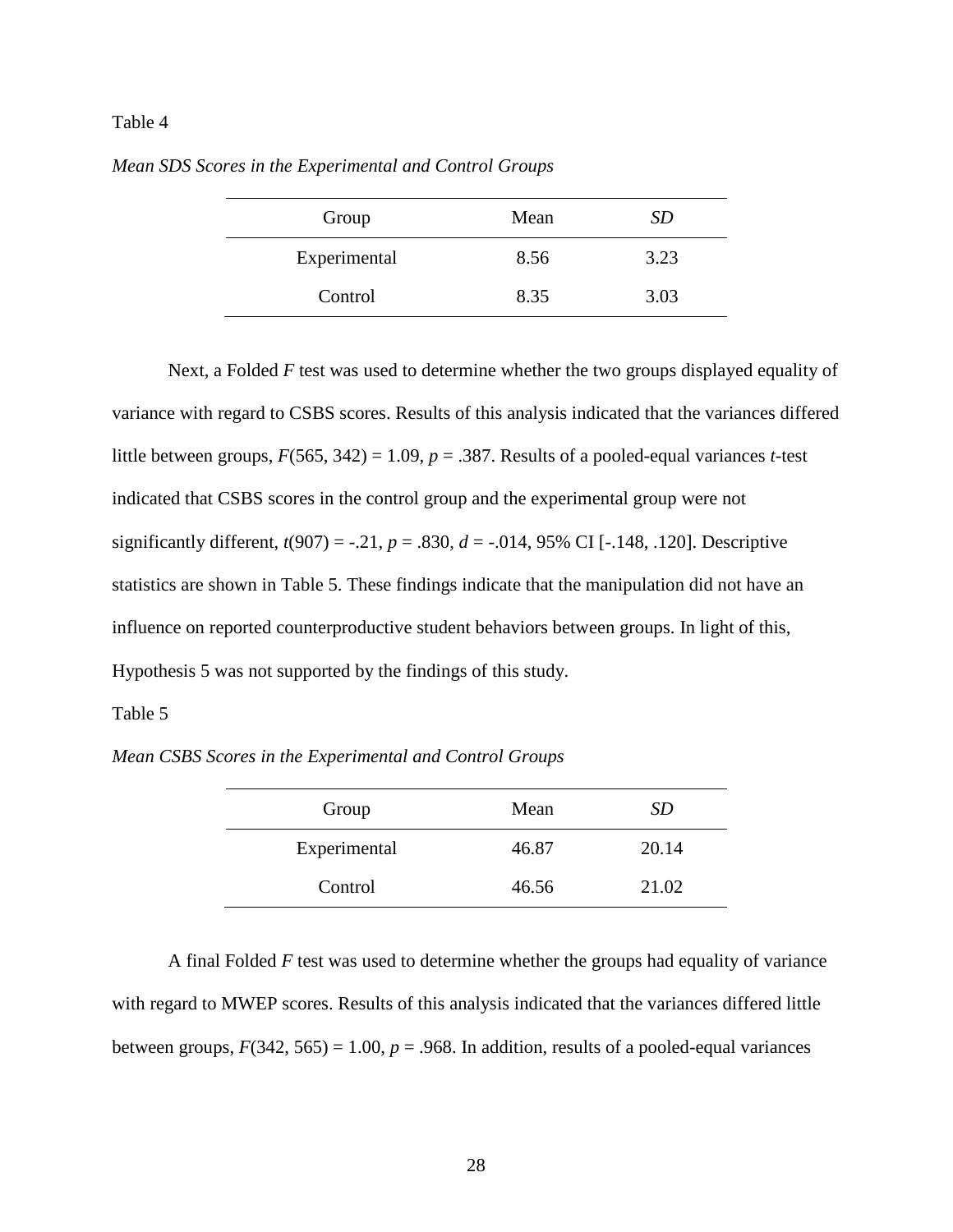*t-*test indicated that MWEP scores in the control group and the experimental group were not significantly different,  $t(907) = -1.95$ ,  $p = .052$ ,  $d = -.133$ , 95% CI [ $-.268, .001$ ]. These findings indicate that the experimental manipulation fell just short of statistical significance with regard to participants' MWEP scores. Descriptive statistics are shown in Table 6. These results fail to support Hypothesis 6 (i.e., that predicted group differences would be present as a result of the experimental manipulation). Taken together, the results of the three *t*-tests failed to offer support for the experimental manipulation, as scores on the SDS-17, CSBS, and MWEP did not differ significantly between the experimental and control groups.

# Table 6

*Mean MWEP Scores in the Experimental and Control Groups* 

| Group        | Mean  | SD   |
|--------------|-------|------|
| Experimental | 27.52 | 3.63 |
| Control      | 27.04 | 3.62 |

Potthoff analyses were then conducted as a further means of checking the experimental manipulation and in order to determine whether the relationship between cognitive complexity and impression management (as indicated by scores on the CSBS and MWEP) differed significantly between the control and experimental groups. CSBS scores were the first marker of impression management examined. Potthoff's common *b*-coefficient test was employed to test the null hypothesis of parallelism within the data. Results indicated that the slopes differed, *F*(1,  $905$ ) = 4.060,  $p = 0.044$ . Next, a test of equal intercepts was conducted in order to test the null hypothesis that the intercepts of the regression lines were equivalent. Results indicated that the intercepts of the regression lines did not differ significantly,  $F(1, 905) = 3.129$ ,  $p = .077$ .

Although intercepts were not found to differ significantly, the finding that slopes differed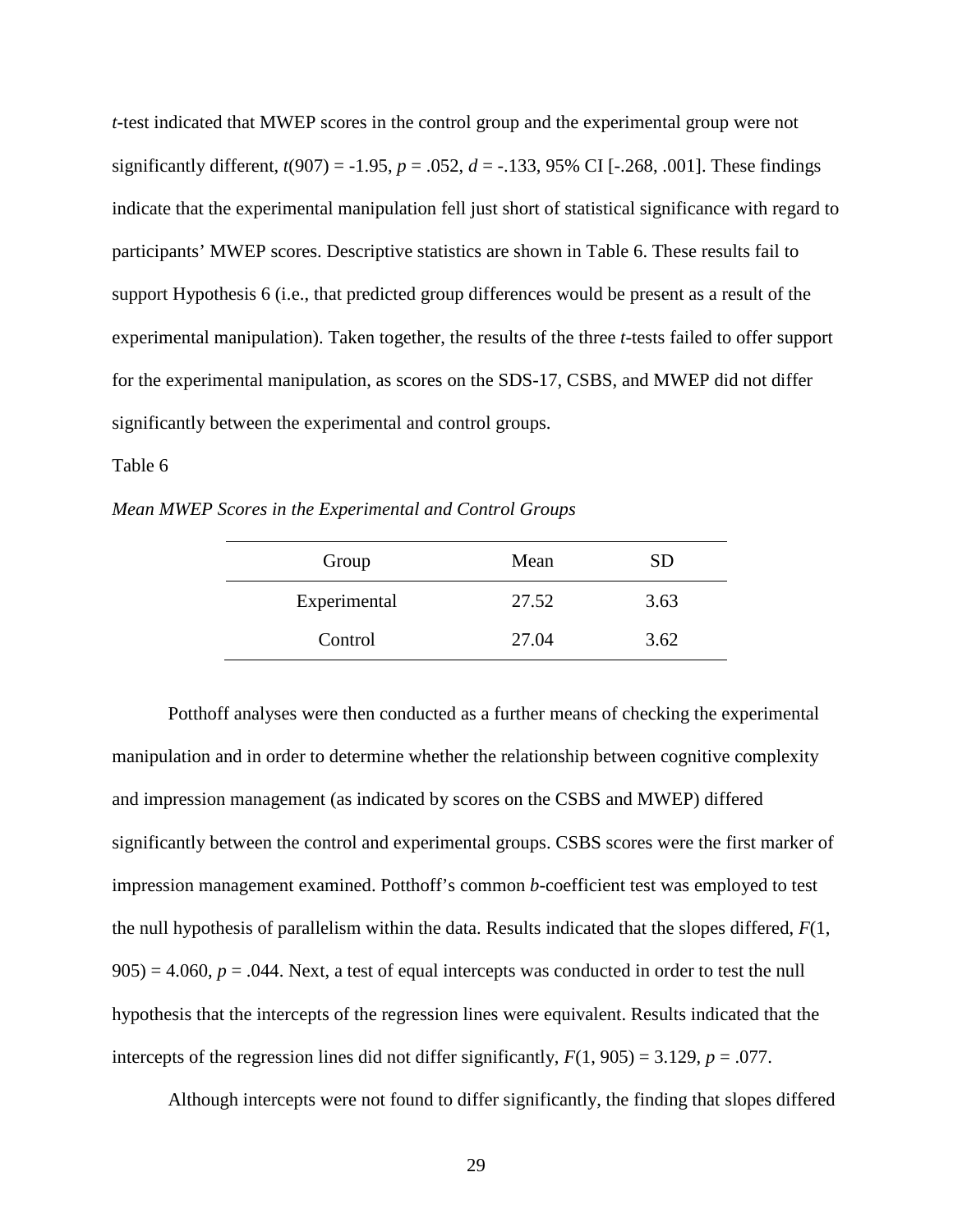between groups indicated that further analyses were required in order to determine the nature of the difference. Accordingly, within-groups analyses of the control and experimental groups were conducted in order to determine the regression lines for predicting CSBS scale score impression management (*i*) from cognitive complexity (*c*). First, the within-groups analysis of the control group yielded the following regression line  $i = .031c + 35.882$ . Next, within-groups analysis of the experimental group indicated the following regression line for the relationship between cognitive complexity and CSBS scale scores in the experimental group  $i = .066c + 25.569$ . These regression lines for the relationships between cognitive complexity and reported CSBS within the groups, when considered in the context of Potthoff's common *b*-coefficient test which indicated that the slopes differed, indicate that level of cognitive complexity had a significantly greater impact on CSBS score impression management in the experimental group than in the control group. These results support Hypothesis 7.

 The relationship between cognitive complexity and MWEP scores as the measure of impression management was then examined. Potthoff's common *b*-coefficient test was employed to test the null hypothesis of parallelism within the data with the results causing the null hypothesis to fail to be rejected,  $F(1, 905) = .042$ ,  $p = .838$ . Furthermore, a test of equal intercepts was employed in order to test the null hypothesis that the intercepts of the regression lines were the same with the results again causing the null hypothesis to fail to be rejected, *F*(1, 905) = .181, *p* =.671. These results fail to support Hypothesis 8 which predicted that the magnitude of the relationship between cognitive complexity and work ethic profile scale scores would be greater in the experimental group than in the control group, and further indicate that the experimental manipulation failed to have the desired effect.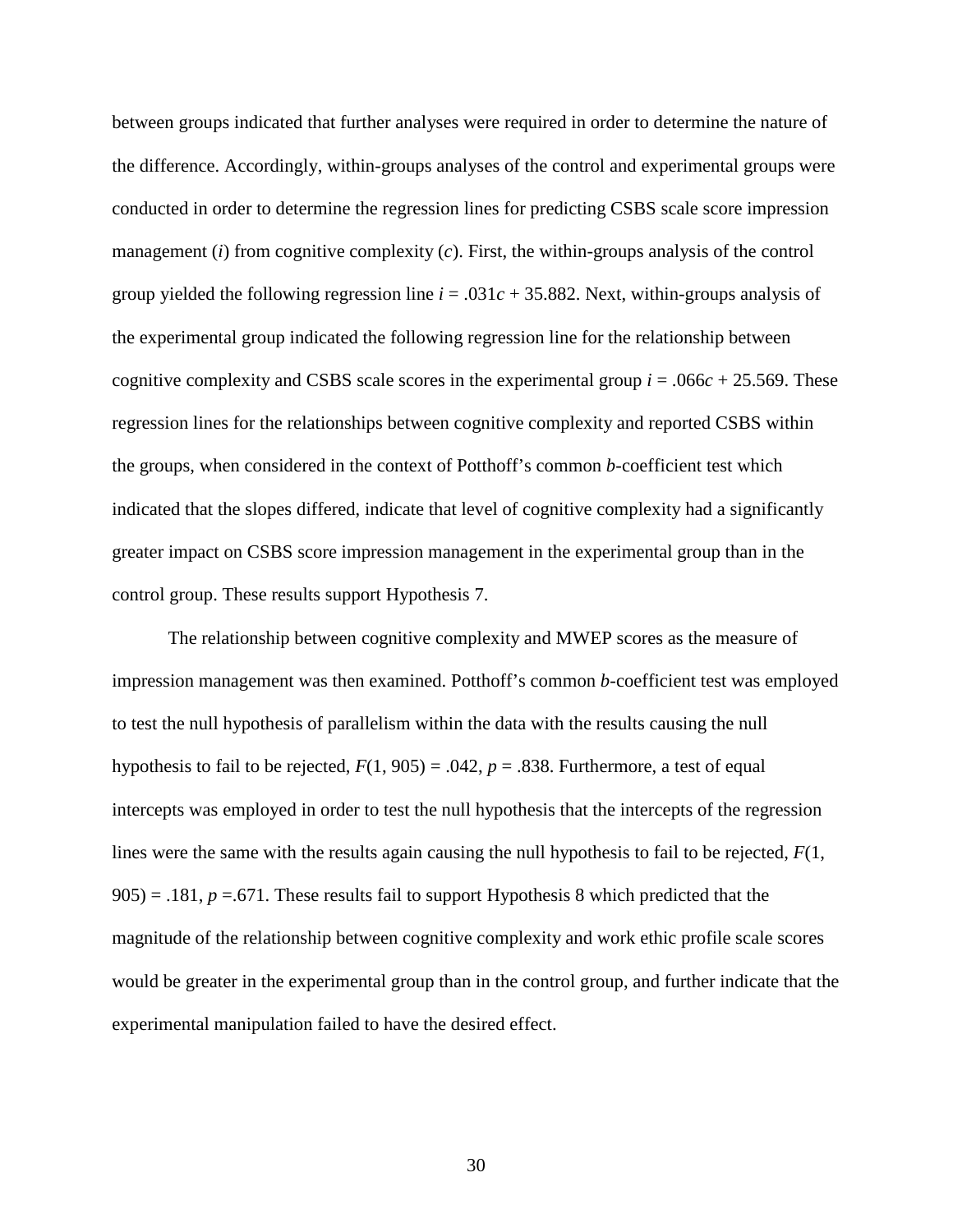The final step in testing the hypotheses was to use multiple regression to determine whether social desirability moderated the established relationship between cognitive complexity and impression management. First, the predictors representing cognitive complexity and social desirability were standardized to  $M = 0$ ,  $SD = 1$  and the interaction term was created. Next, multiple regression was undertaken including the variables for cognitive complexity, social desirability, and the interaction between the two as predictors of impression management and CSBS score as the manifestation of impression management. This action was specifically taken to test Hypothesis 9 which predicted that social desirability would moderate the relationship between cognitive complexity and impression management such that the relationship between cognitive complexity and impression management would be stronger when social desirability was high than when low. The results revealed significant zero-order correlations between CSBS scores and cognitive complexity ( $r = .177$ ,  $p < .001$ ) as well as social desirability ( $r = .236$ ,  $p <$ .001). Only cognitive complexity ( $\beta$  = .188,  $p$  < .001) and social desirability ( $\beta$  = -.241,  $p$  < .001) had significant partial effects in the full model with the interaction between cognitive complexity and impression management falling short of statistical significance ( $\beta$  = -.022, *p* = .500). Although the three-predictor model accounted for 9% of the variance in CSBS scores, *F*(3, 905)  $= 27.011, p < .001, R<sup>2</sup> = .089$ , the absence of a significant interaction indicated that social desirability did not moderate the relationship between cognitive complexity and impression management. In light of the interaction falling short of statistical significance the two-predictor main effects model was examined excluding the interaction of cognitive complexity and social desirability. Within the main effects model both cognitive complexity ( $\beta$  = .182,  $p$  < .001) and social desirability ( $\beta$  = -.240,  $p$  < .001) had significant partial effects. Furthermore, the twopredictor model was able to account for 9% of the variance in CSBS scores,  $F(2, 906) = 40.307$ ,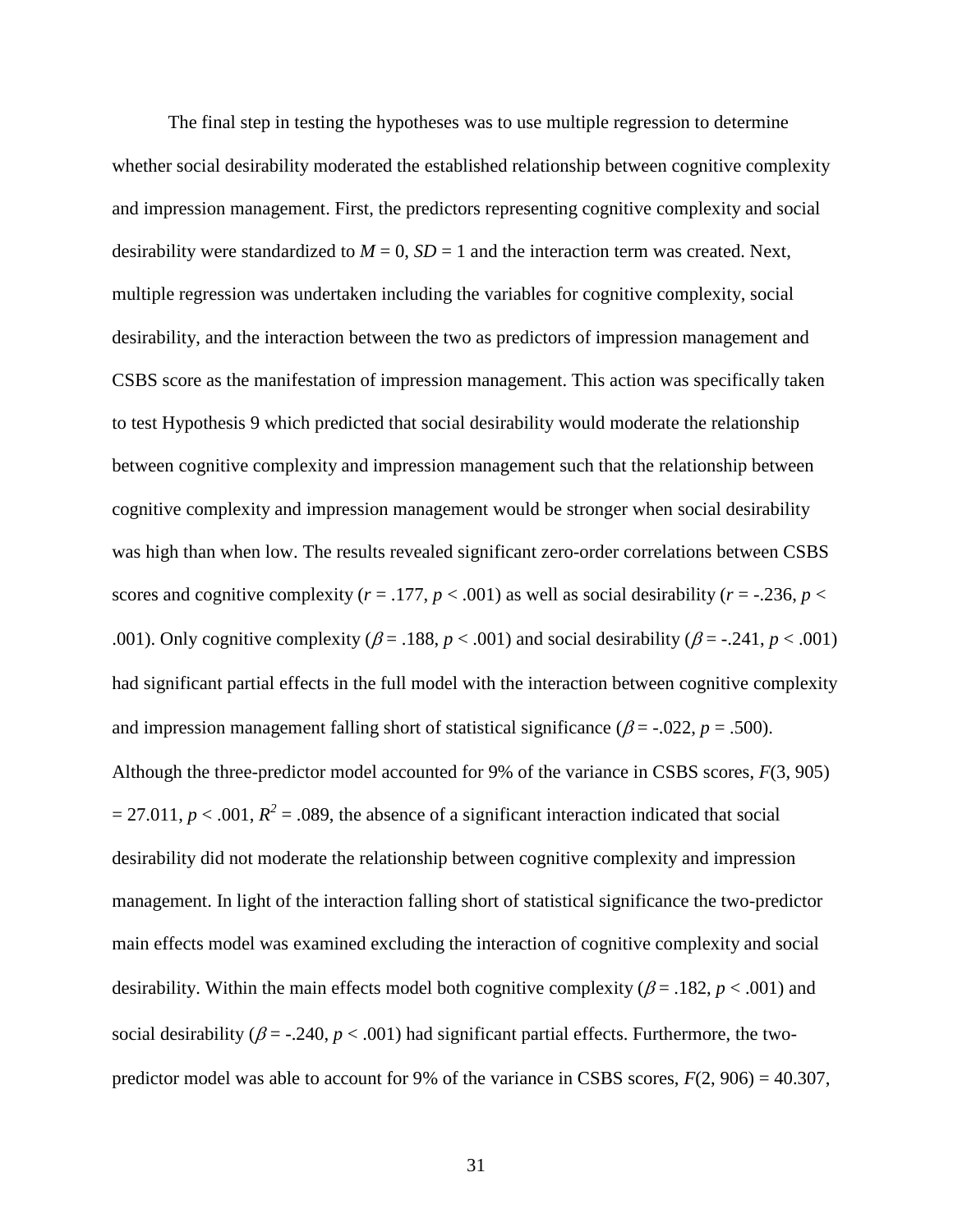$p < .001$ ,  $R<sup>2</sup> = .088$ , just as with the three-predictor model. This provided further evidence that social desirability did not moderate the relationship between cognitive complexity and impression management in the form of reported CSBS scores. Thus, these results failed to support Hypothesis 9.

 The next step was to test cognitive complexity, social desirability, and the interaction between the two as predictors of impression management as indicated by MWEP scores. This action was specifically taken to test Hypothesis 10 which predicted that social desirability would moderate the relationship between cognitive complexity and impression management such that that relationship would be stronger for those high in social desirability. Results indicated that MWEP score impression management was correlated with cognitive complexity  $(r = -0.344, p <$ .001) and social desirability ( $r = .244$ ,  $p < .001$ ). Only cognitive complexity ( $\beta = -.353$ ,  $p < .001$ ) and social desirability ( $\beta$  = .232,  $p$  < .001) had significant partial effects in the full model with the interaction between cognitive complexity and impression management falling short of statistical significance ( $\beta$  = .014,  $p$  = .646). Although the three-predictor model accounted for 17% of the variance in MWEP scores,  $F(3, 905) = 52.094$ ,  $p < .001$ ,  $R^2 = .172$ , the absence of a significant interaction indicated that social desirability did not moderate the relationship between cognitive complexity and impression management. Again, due to the interaction falling short of statistical significance when examining the three-predictor model, a two- predictor main effects model was examined excluding the interaction of cognitive complexity and social desirability. Within the main effects model both cognitive complexity ( $\beta$  = -.349,  $p$  < .001) and social desirability ( $\beta$  = .231,  $p$  < .001) had significant partial effects. In addition, the two- predictor model was able to account for 17% of the variance in CSBS scores,  $F(2, 906) = 78.053$ ,  $p < .001$ ,  $R^2$  = .172, which was on par with the three-predictor model. This result further indicated that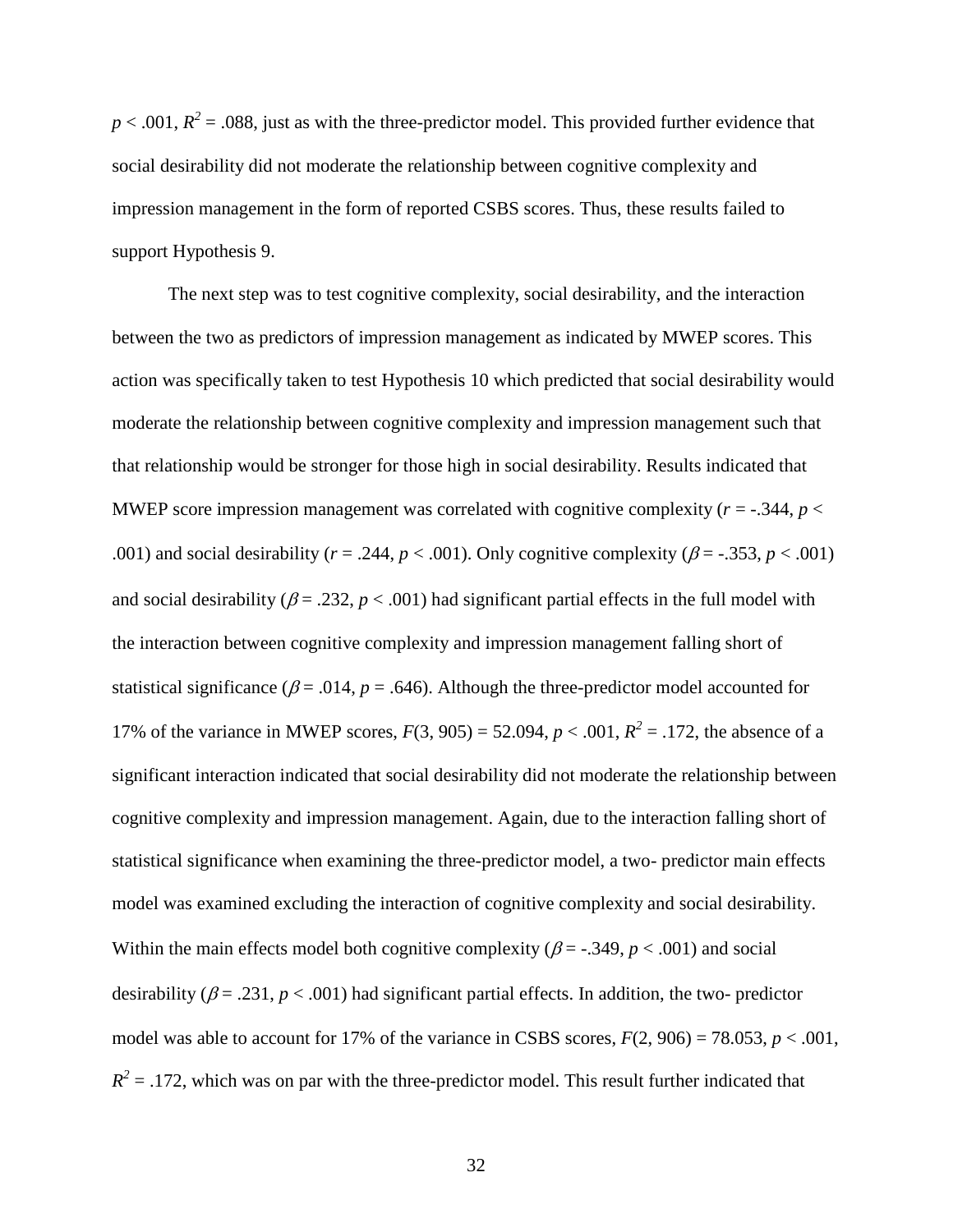social desirability did not moderate the relationship between cognitive complexity and impression management in the form of MWEP scores in this study. Thus, these results failed to support Hypothesis 10.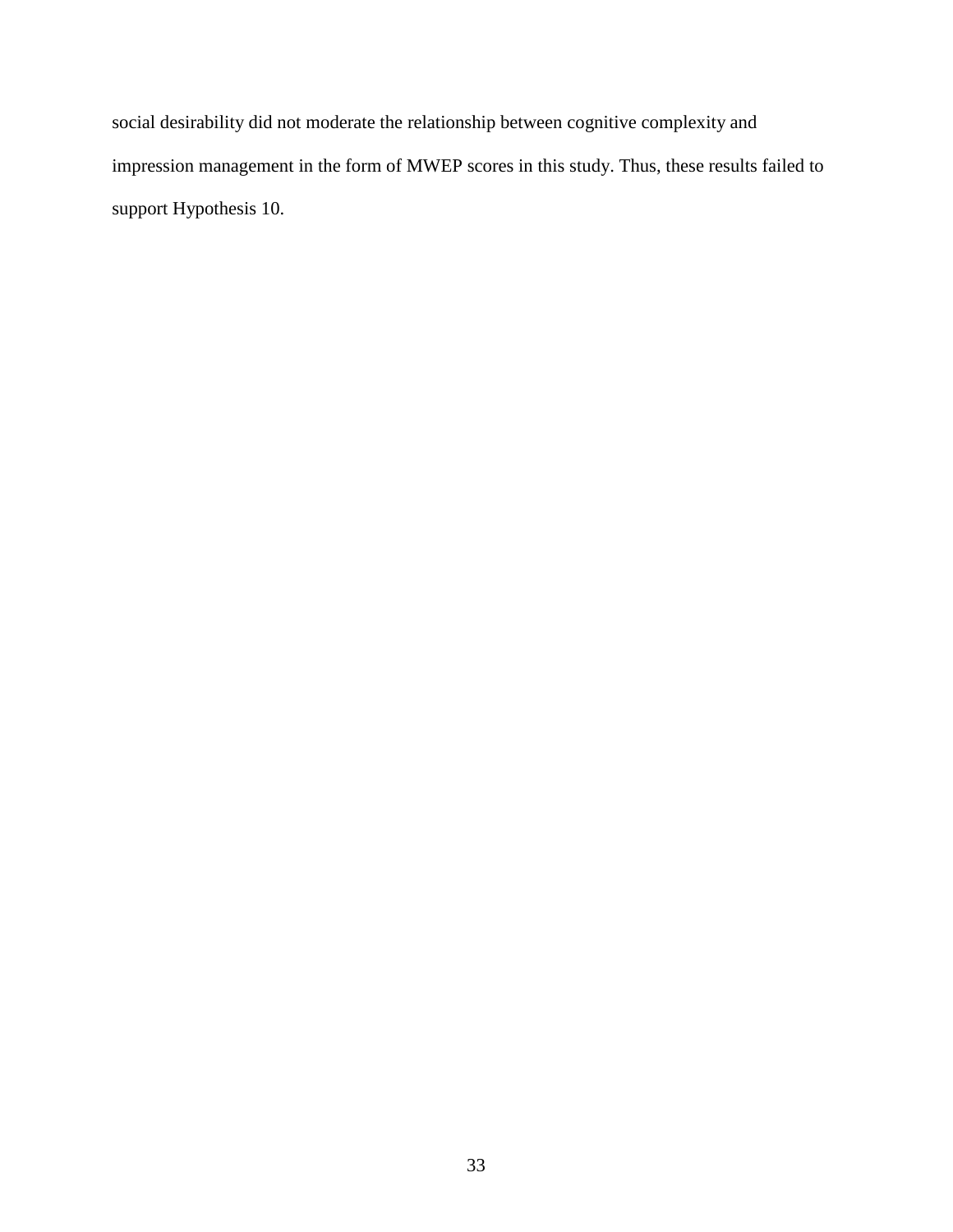## **CHAPTER IV: DISCUSSION**

The findings of the present study contribute to our understanding of cognitive complexity and the way in which it relates to impression management. The results of this study provide support for a positive association between cognitive complexity and impression management such that as individual levels of cognitive complexity increase, impression management efforts increase as well. The fact that this relationship held true in both the control and experimental groups further emphasizes the strength of this relationship.

Furthermore, knowledge about the nature of cognitive complexity was further increased by the conclusion that social desirability did not moderate the relationship between cognitive complexity and impression management as indicated by either CSBS or MWEP scores. Although moderation by social desirability makes intuitive sense, the results failed to support this relationship. The findings instead indicated that cognitive complexity was significantly correlated with impression management and social desirability was significantly correlated with impression management, but they did not interact with each other in any significant way as it pertains to impression management. These results coupled with the conclusion that social desirability was not significantly correlated with cognitive complexity are mystifying in that they run counter to the relationships hypothesized. It is possible that social desirability moderates the relationship between cognitive complexity and impression management, but that the CSBS and MWEP did not sufficiently capture this construct. In light of this, the relationship between social desirability, cognitive complexity, and impression management should be explored via other avenues in order to clarify the obviously complex nature of their relationship. Even if a relationship between cognitive complexity and social desirability cannot be confirmed with respect to impression management behavior, it appears that the inclusion of cognitive complexity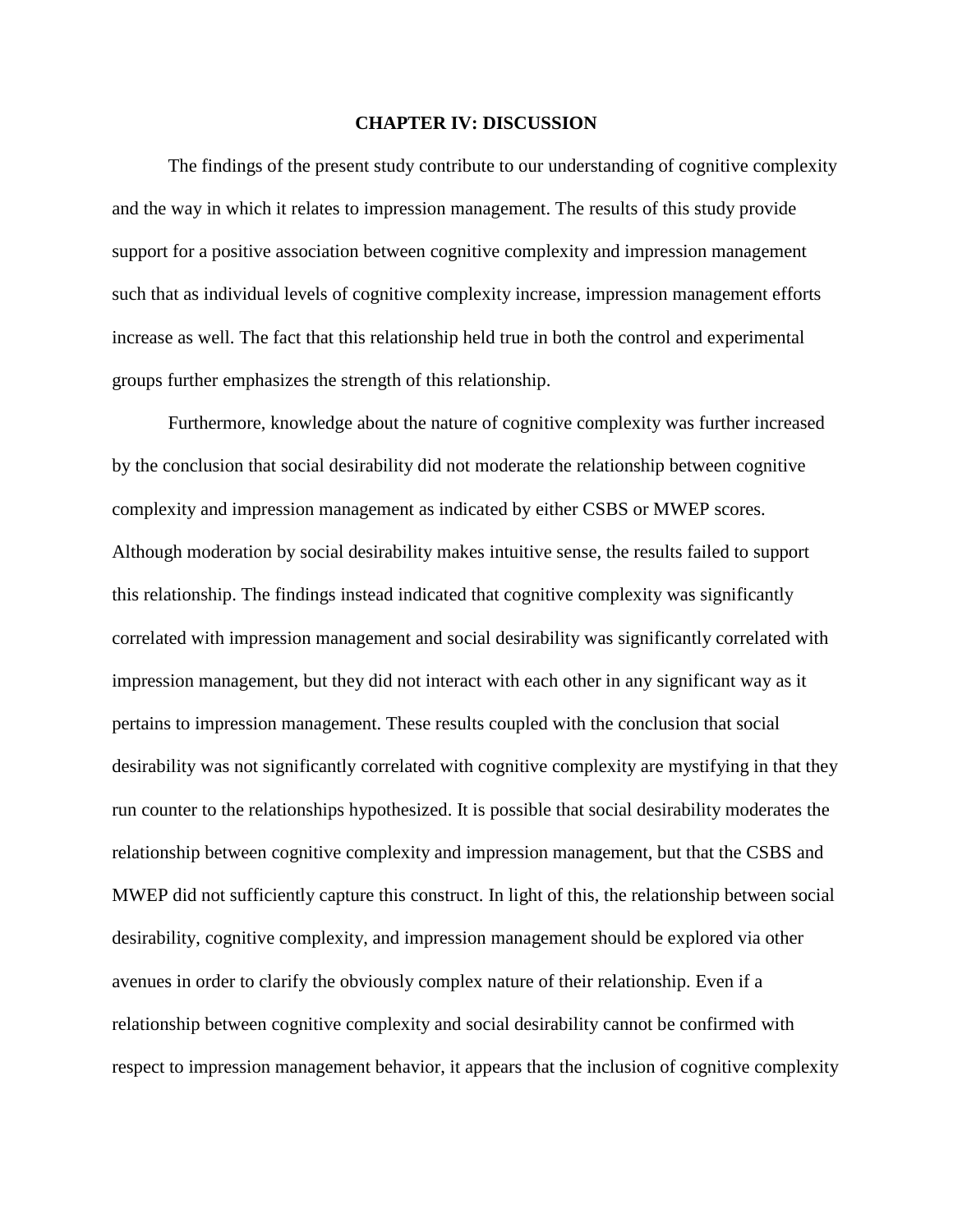provides incremental validity over the use of social desirability scores alone when predicting impression management.

#### **Limitations and Directions for Future Research**

Although the results of this study contributed to the body of knowledge about cognitive complexity and its relationship to impression management and social desirability, several limitations need to be acknowledged. First, the sample was largely composed of Caucasian females. Although this distribution accurately represented the population from which the participants were drawn, a more diverse sample should be used for future research in order to extend the generalizability of the findings. Second, although the results of this study revealed a correlational relationship between cognitive complexity and impression management across both normal and experimentally manipulated scenarios, the findings are limited by the fact that all of the data were collected at a single point in time. It would be beneficial to examine the relationship between cognitive complexity and impression management longitudinally in order to verify that cognitive complexity impacts impression management and not the other way around.

A third major limitation of this research is that the experimental manipulation did not have the desired effect on the study participants. The shortcoming of this manipulation limits the conclusions that can be drawn with respect to the control and experimental groups and highlights the fact that the sample consisted of college students with the majority being under the age of 20. The featured manipulation (in which participants were asked to present themselves as if they were applying to a job they really wanted) may not have resonated as clearly with younger participants as it would with an adult population. In addition, all of the data were collected online; so it is possible that participants did not attend to all of the information presented to them. Thus, it seems likely that this manipulation may function more optimally in a face-to-face rather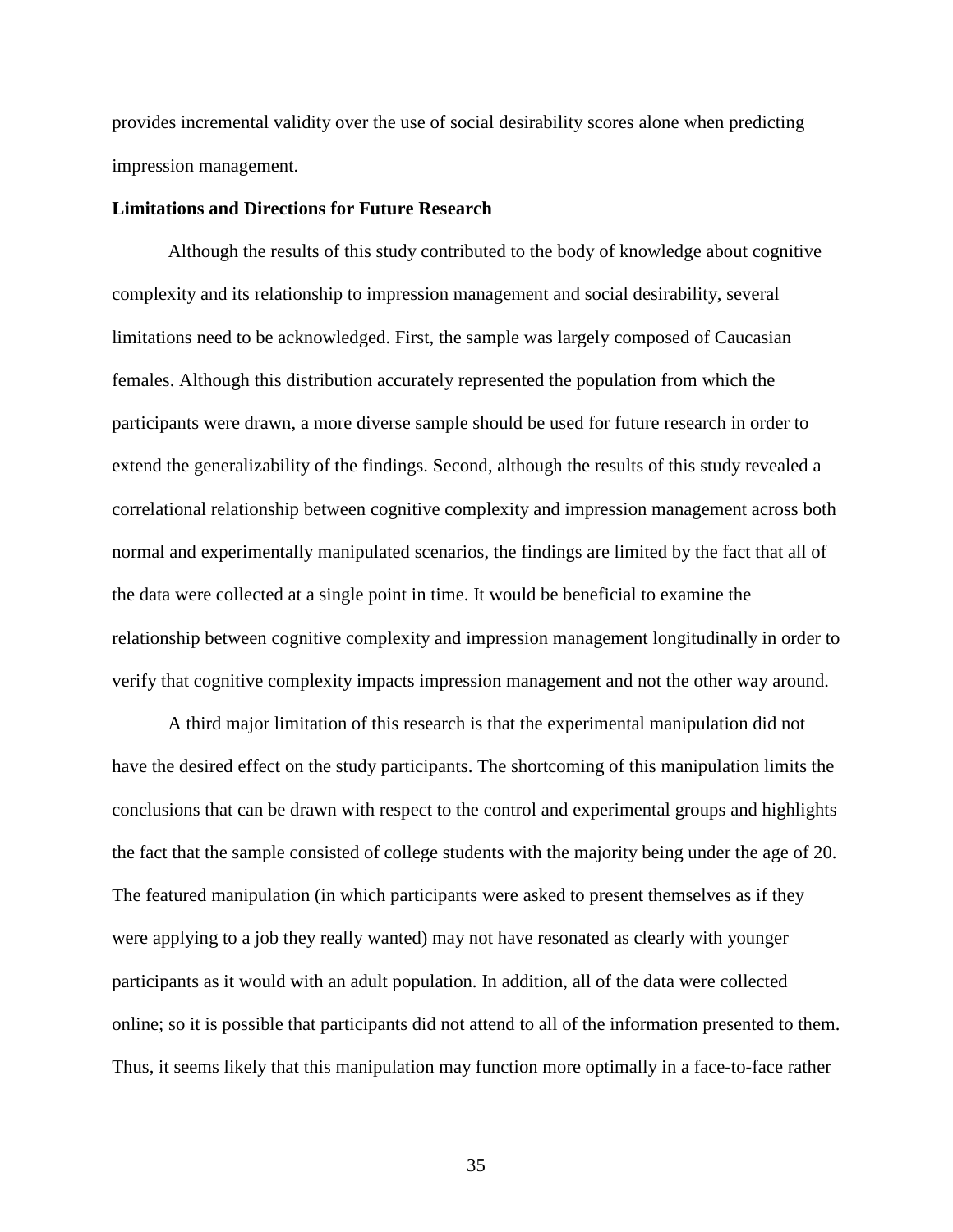than an online administration format. Although the experimental manipulation fell short of its intended purpose, the results that were obtained are nonetheless still informative given that impression management occurs to a certain extent in any situation.

In addition, the pattern of responses to the CSBS was an unexpected finding in this study, and once again, these results may reflect the fact that many of the participants had never applied to jobs. Given that the manipulation asked participants to present themselves as if they were applying for a job that they really wanted, it is possible that participants were not aware of the expectations of job applicants. Furthermore, participants may have perceived that certain responses would be acceptable in a workplace setting due to their lack of vocational experience. Regardless, the inconsistent pattern of responses to the attempted manipulation represents a shortcoming of this study, and future work in this area should feature additional manipulations, especially if student samples are used.

Finally, the fact that the results failed to support hypotheses formulated based upon past research in similar domains suggests that some of the criterion measures may not have performed optimally. It must be stressed that this is preliminary research into the relationship between cognitive complexity and impression management and as such, it is little surprise that the results generate as many questions as they do answers. Among the most interesting questions to come of out the research is the possibility that higher MWEP scores and lower CSBS scores being correlated with higher cognitive complexity may not be a result of impression management at all but rather due to cognitively complex individuals actually being different in these domains than their less cognitively complex counterparts. This conclusion would make sense in light of the findings that social desirability does not moderate the relationship between cognitive complexity and CSBS or MWEP as instruments of impression management, but far more research is needed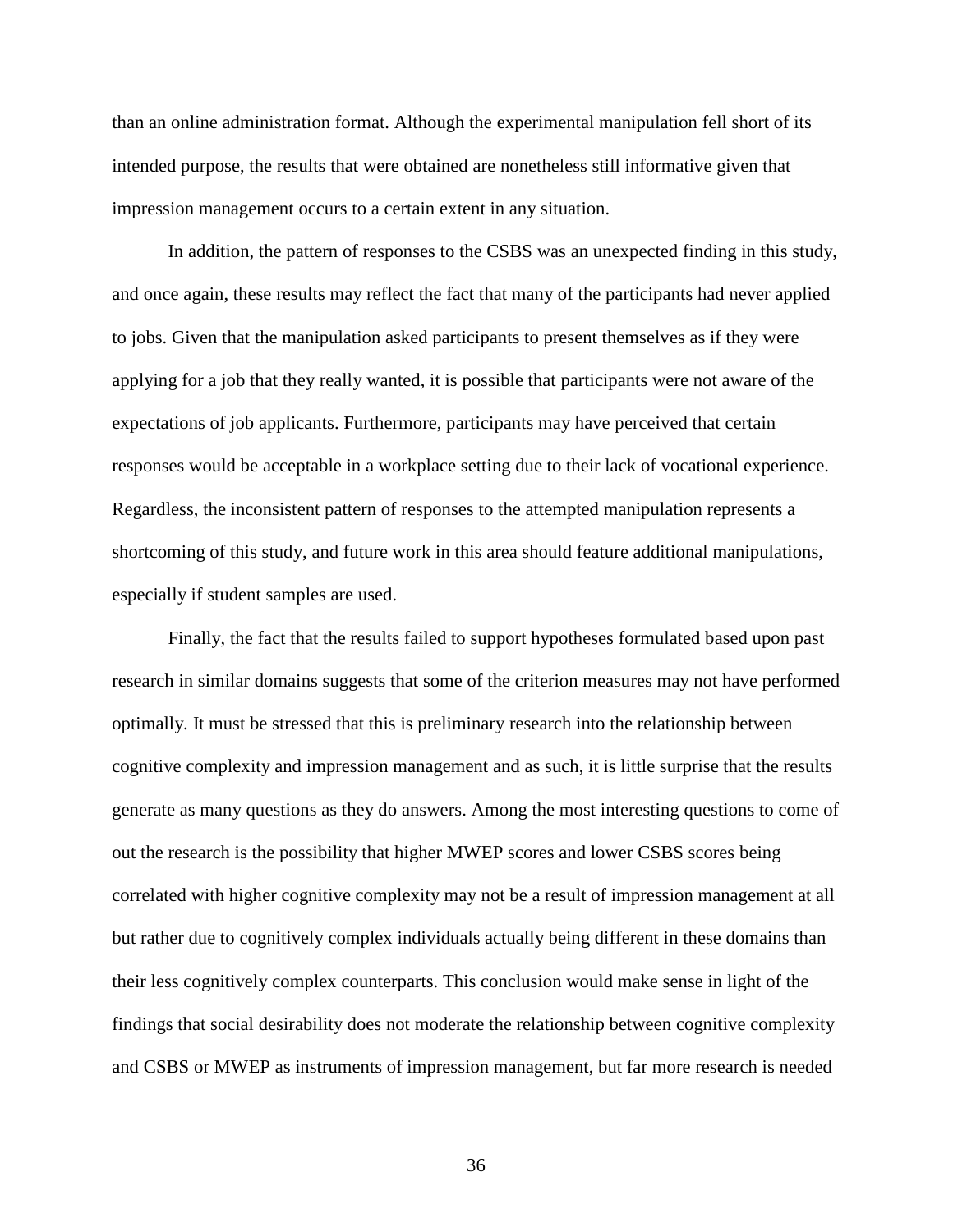in order to support such an assertion. Accordingly, future research should focus on the use of additional (preferably real-world) criterion measures in order to further examine the relationship between cognitive complexity, impression management, and social desirability in order to fill out the body of knowledge on the subjects to a point where many of the preliminary questions generated by breaking ground can be answered.

### **Conclusion**

This study augments our understanding of cognitive complexity by establishing a correlation between cognitive complexity and impression management such that impression management efforts are associated with increasing levels of cognitive complexity. Furthermore, the lack of a correlation between cognitive complexity and social desirability offers insight into this complex construct. However, the manner in which these relationships are affected by situational variables requires further clarification. Furthermore, social desirability did not moderate the relationship between cognitive complexity and impression management as manifest by CSBS scores of MWEP scores. Nonetheless, the results of this study suggest that cognitive complexity may add incremental validity to the prediction of individual impression management efforts.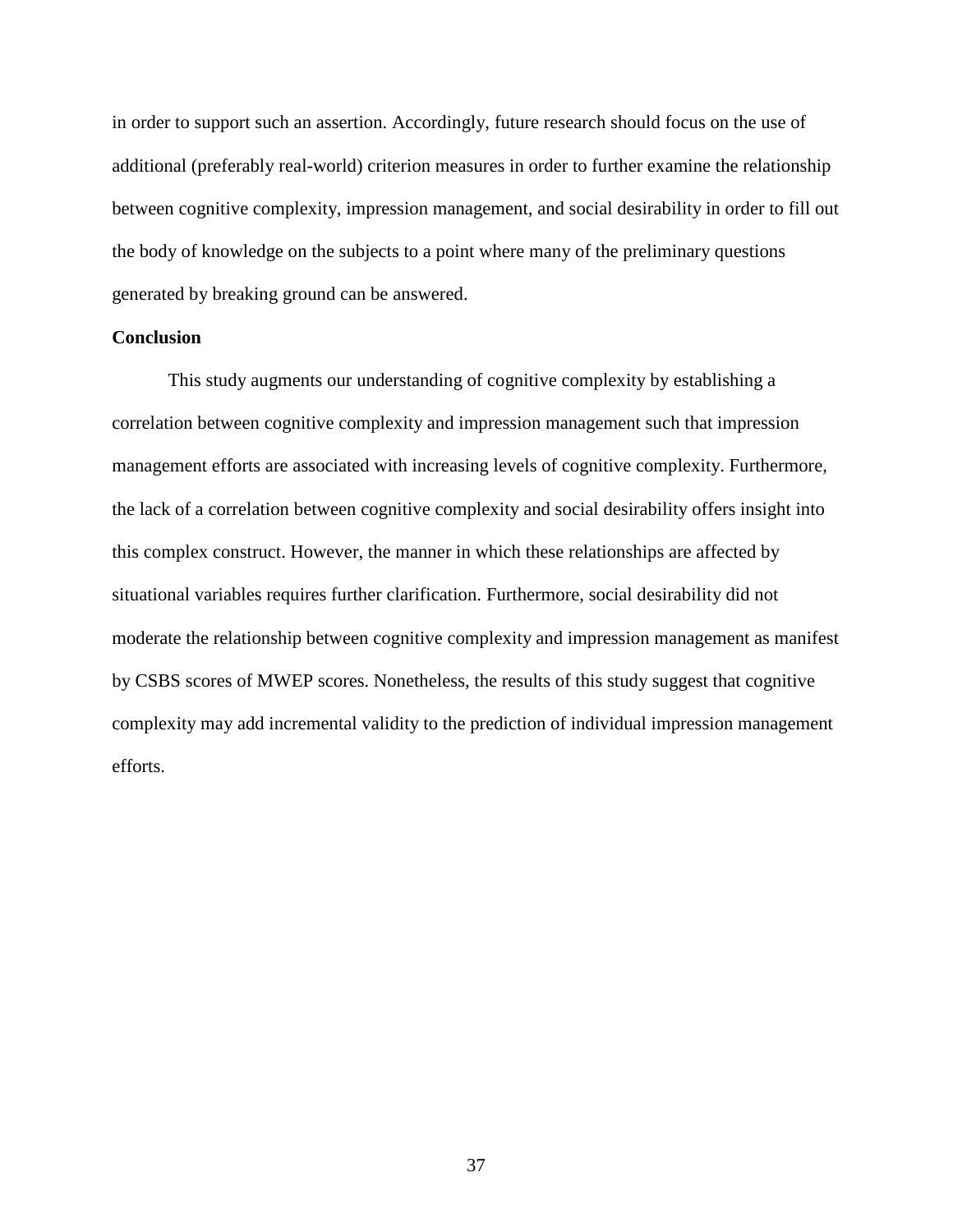## **References**

- Applegate, J. L, Burk, J. A., Burleson, B. R., Delia, J. G., & Kline, S. (1985). Reflectionenhancing parental communication. In I. E. Siegel (Ed), *Parental belief systems: The psychological consequences for children* (pp. 245-282). Hillsdale, NJ: Lawrence Erlbaum.
- Baumeister, R. F. (1982). A self-presentational view of social phenomena. *Psychological Bulletin*, *91,* 3–26. doi:10.1037/0033-2909.91.1.3
- Bieri, J. (1955). Cognitive complexity-simplicity and predictive behavior. *Journal of Abnormal and Social Psychology*, *51,* 263-268.
- Bieri, J., Atkins, A. L., Briar, S., Leaman, R. L., Miller, H., & Tripodi, T. (1966). *Clinical and social judgment*. New York, NY: Wiley.
- Bieri, J., & Blacker, E. (1956). The generality of cognitive complexity in the perception of people and inkblots. *Journal of Abnormal and Social Psychology*, *53,* 112-117.
- Bolino, M. C., Kacmar, K. M., Turnley, W. H., & Gilstrap, J. B. (2008). A multi-level review of management motives and behaviors. *Journal of Management, 34*, 1080-1109.
- Bolino, M. C., & Turnley, W. H. (1999). Measuring impression management in organizations: A scale development based on the Jones and Pittman taxonomy. *Organizational Research Methods, 2*, 187-206.
- Bolino, M. C., & Turnley, W. H. (2003). More than one way to make an impression: Exploring profiles of impression management. *Journal of Management*, *29*, 141-160. doi:10.1177/014920630302900202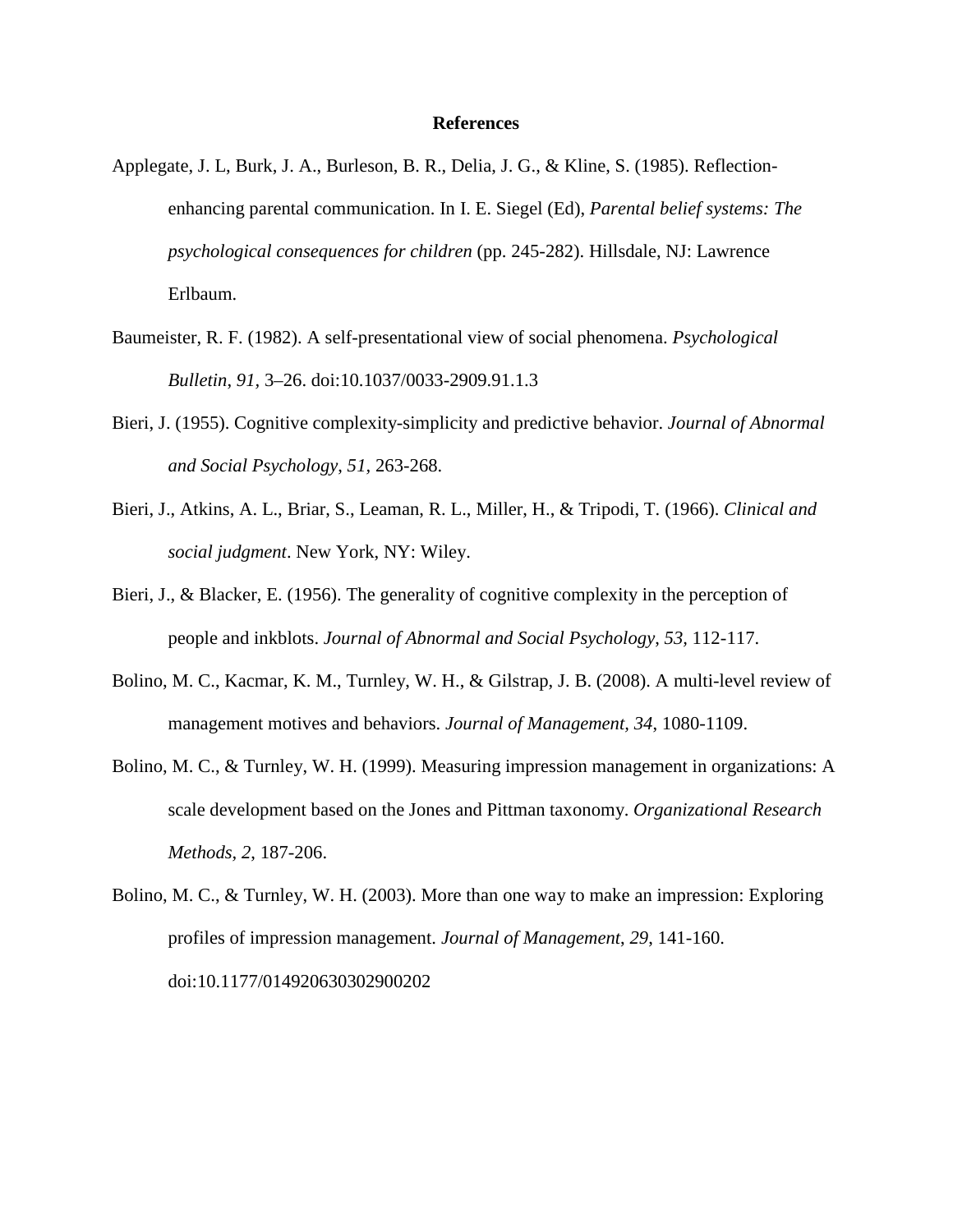- Bozeman, D. P., & Kacmar, K. M. (1997). A cybernetic model of impression management processes in organizations. *Organizational Behavior and Human Decision Processes, 69, 9-30.*
- Burleson, B. R. (1987). Cognitive complexity. In J. C. McCroskey & J. A. Daly (Eds.), *Personality and interpersonal communication* (pp. 305-350). Beverly Hills, CA: Sage.
- Burleson, B. R. (1994). Friendship and similarities in social-cognitive and communication abilities: Social skill bases of interpersonal attraction in childhood. *Personal Relationships*, *1,* 371-389.
- Burleson, B. R., & Caplan, S. E. (1998). Cognitive complexity. In J. C. McCroskey, J.A. Daly, & M.M. Martin (Eds.), *Communication and personality: Trait perspectives* (pp. 233–286). Cresskill, NJ: Hampton Press.
- Burleson, B. R., & Samter, W. (1985). Consistencies in theoretical and naïve evaluations of comforting messages: Two empirical studies. *Communication Monographs, 52,* 103-123.
- Burleson, B. R., & Samter, W. (1990). Effect of cognitive complexity on the perceived importance of communication skills of friends. *Communication Research. 17,*165- 182.
- Cappella, J. N. (1981). Mutual influence in expressive behavior: Adult-adult and infant-adult dyadic interaction. *Psychological Bulletin, 89,* 101-132.
- Chen, L. (1996). Cognitive complexity, situational influences, and topic selection in intracultural and intercultural dyadic interactions. *Communication Reports*, *9*, 1-12. doi:10.1080/08934219609367630
- Delia, J. G. (1987). Twentieth century communication research: An historical perspective. In C. E. Berger & S. H. Chaffee (Eds.), *Handbook of communication science*. Newbury Park, CA: Sage.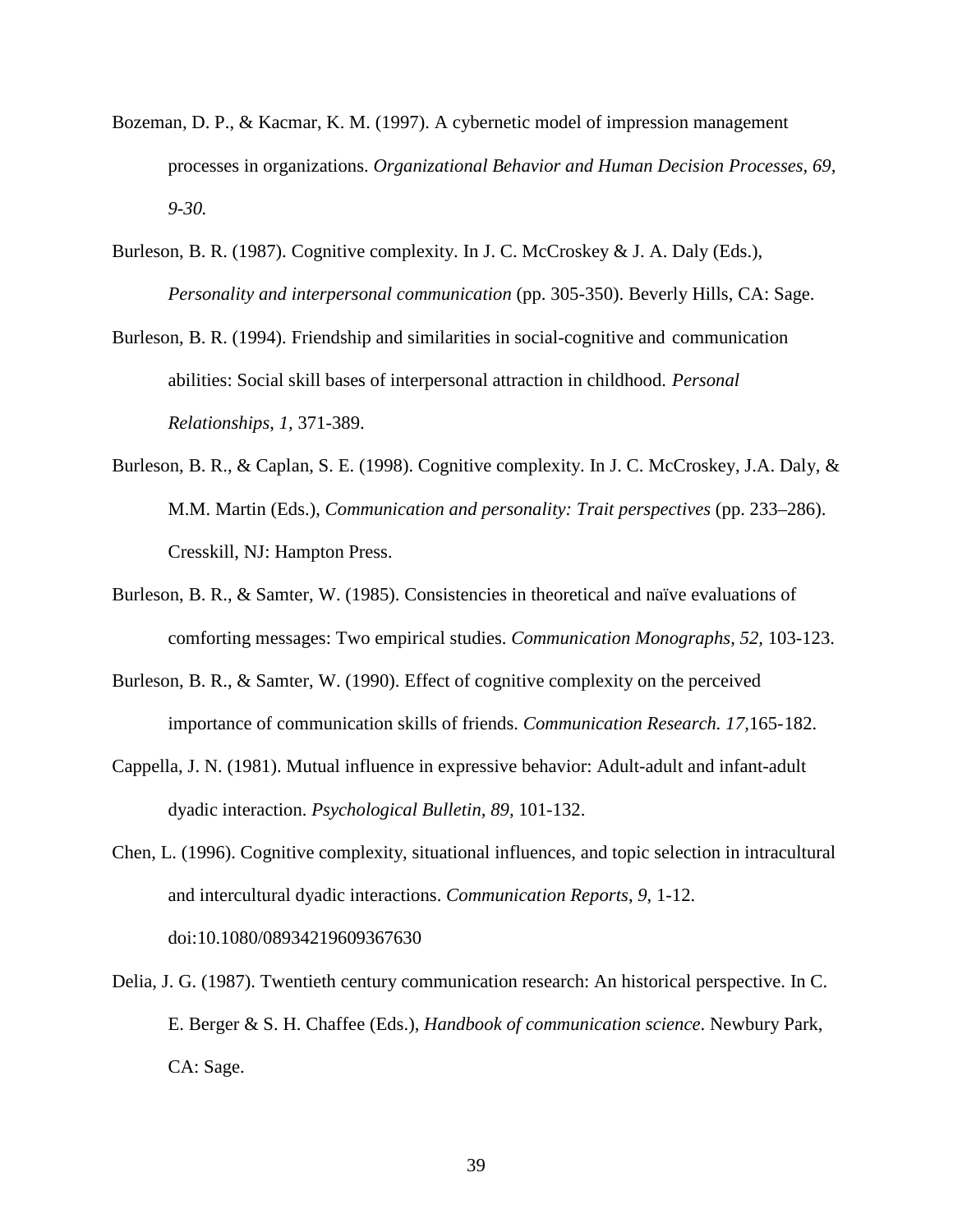- Fiske, S. T., Cuddy, A. J. C., & Glick, P. (2007). Universal dimensions of social cognition: Warmth and competence. *Trends in Cognitive Sciences*, *11*, 77–83. doi:10.1016/j.jesp.2012.09.001
- Gatewood, R. D., Feild, H. S., & Barrick, M. (2011). *Human resource selection (7th ed*.). Mason, OH: South-Western.

Goffman, E. (1959). *The presentation of self in everyday life.* New York, NY: Doubleday.

- Granello, D. (2010). Cognitive complexity among practicing counselors: How thinking changes with experience. *Journal of Counseling & Development*, *88*, 92-100.
- Greenwald, A. G., & Breckler, S. J. (1985). To whom is the self presented? In B. R. Schlenker (Ed.), *The self and social life* (pp. 126- 145). New York, NY: McGraw-Hill.
- Hogan, R., Jones, W. H., & Cheek, J. M. (1985). Socioanalytic theory: An alternative to armadillo psychology. In B. R. Schlenker (Ed.), *The self and social life* (pp. 175-198). New York, NY: McGraw-Hill.
- Holoien, D., & Fiske, S. T. (2013). Downplaying positive impressions: Compensation between warmth and competence in impression management. *Journal of Experimental Social Psychology*, *49*, 33-41. doi:10.1016/j.jesp.2012.09.001
- Johnson, J. W. (1994, April). *The effect of rater cognitive complexity on performance rating effectiveness*. Paper presented at the  $9<sup>th</sup>$  annual meeting of the Society for Industrial and Organizational Psychology, Nashville, TN.
- Jones, E. E., & Pittman, T. S. 1982. Toward a general theory of strategic self-presentation. In J. Suls (Ed.), *Psychological perspectives on the self* (pp. 231–262). Hillsdale, NJ: Lawrence Erlbaum.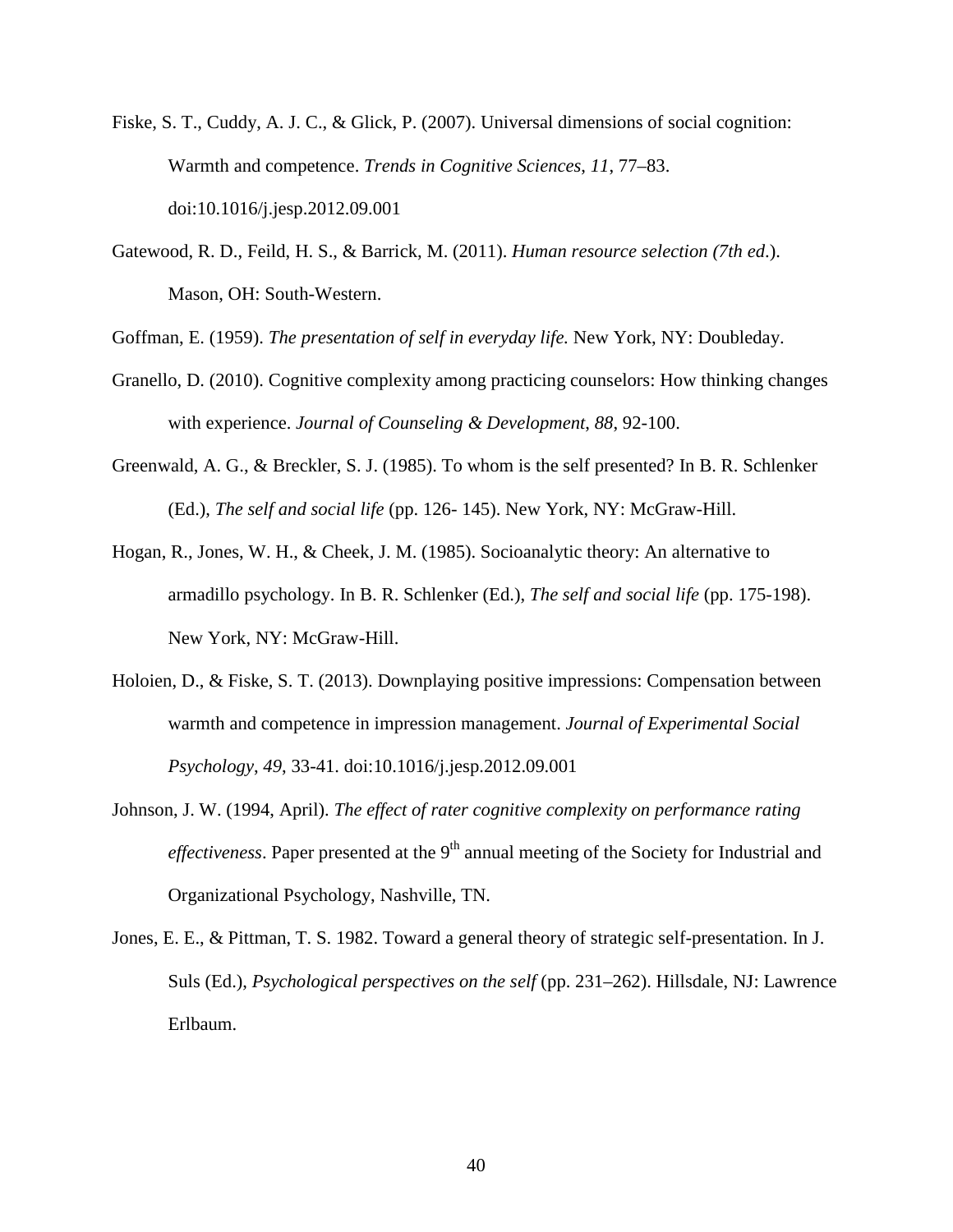Kacmar, K. M., Harris, K. J., & Nagy, B. G. (2007). Further validation of the Bolino and Turnley impression management scale. *Journal of Applied Behavioral Management, 9*, 16-32.

Kelly, G. (1955). *The psychology of personal constructs.* New York, NY: Norton.

- Kidd, J. M. (2004). Emotion in career contexts: Challenges for theory and research. *Journal of Vocational Behavior, 64*, 441-454.
- King, Z. (2004). Career self-management: Its nature, causes and consequences. *Journal of Vocational Behavior, 65*, 112-133.
- Labouvie-Vief, G., & Diehl, M. (2000). Cognitive complexity and cognitive affective integration: Related or separate domains of adult development? *Psychology and Aging*, *15*, 490-504.
- Law, K. S., Wong, C., & Mobley, W. H. (1998). Toward a taxonomy of multidimensional constructs. *Academy of Management Review*, *23,* 741–755.
- Leary, M. R. (1995). *Self-presentation: Impression management and interpersonal behavior.*  Boulder, CO: Westview Press.
- Leary, M. R., & Allen, A. (2011). Self-presentational persona: Simultaneous management of multiple impressions. *Journal of Personality and Social Psychology*, *101*, 1033-1049.
- Leary, M. R., Allen, A., & Terry, M. L. (2011). Managing social images in naturalistic versus laboratory settings: Implications for understanding and studying self‐presentation. *European Journal of Social Psychology*, *41*, 411-421. doi:10.1002/ejsp.813
- Leary, M. R., & Kowalski, R. M. (1990). Impression management: A literature review and twocomponent model. *Psychological Bulletin, 107,* 34–47. doi:10.1037/0033-2909.107.1.34
- Leighty, G., & Applegate, J. L. (1991). Social-cognitive and situational influences on the use of face-saving persuasive strategies. *Human Communication Research, 17,* 451-484.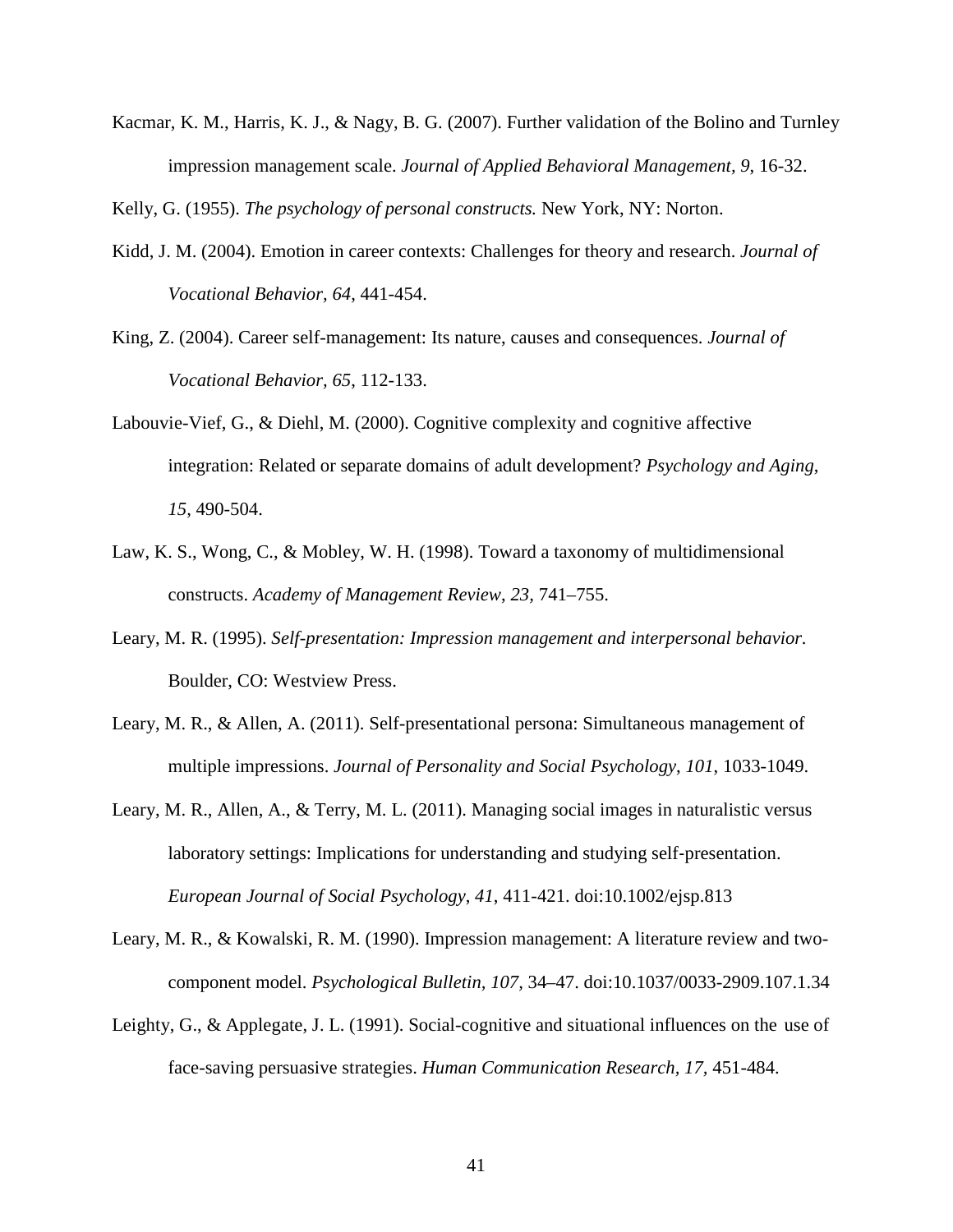- Lejarraga, T. (2010). When experience is better than description: Time delays and complexity. *Journal of Behavioral Decision Making*, *23*, 100-116.
- Lejarraga, T., & Gonzalez, C. (2011). Effects of feedback and complexity on repeated decisions from description. *Organizational Behavior and Human Decision Processes*, *116*, 286- 295.
- Lundy, R. M., & Berkowitz, L. (1957). Cognitive complexity and assimilative projection in attitude change. *Journal of Abnormal and Social Psychology*, *55*, 34-37.
- Martin, K. A., & Leary, M. R. (1999). Would you drink after a stranger? The influence of selfpresentational motives on willingness to take a health risk. *Personality and Social Psychology Bulletin, 25,* 1092–1100. doi:10.1177/01461672992512003
- Mayo, C. W., & Crockett, W. H., (1964) Cognitive complexity and primacy-recency effects in impression formation. *Journal of Abnormal and Social Psychology*, *68,* 335-338.
- Meriac, J. P., Woehr, D. J., Gorman, C. A., & Thomas, A. L. E. (2013). Development and validation of a short form for the multidimensional work ethic profile. *Journal of Vocational Behavior, 82,* 155-164.
- Murphy, N. A. (2007). Appearing smart: The impression management of intelligence, person perception accuracy, and behavior in social interaction. *Personality and Social Psychology Bulletin*, *33*, 325– 339. doi: 10.1177/0146167206294871
- Nagy, B., Kacmar, M., & Harris, K. (2011). Dispositional and situational factors as predictors of impression management behaviors. *Journal of Behavioral and Applied Management*, *12*, 229-245.
- Nezlek, J. B., Schutz, A., & Sellin, I. (2007). Self-presentational success in daily social interaction. *Self and Identity, 6,* 361–379 doi:10.1016/j.jesp.2012.09.001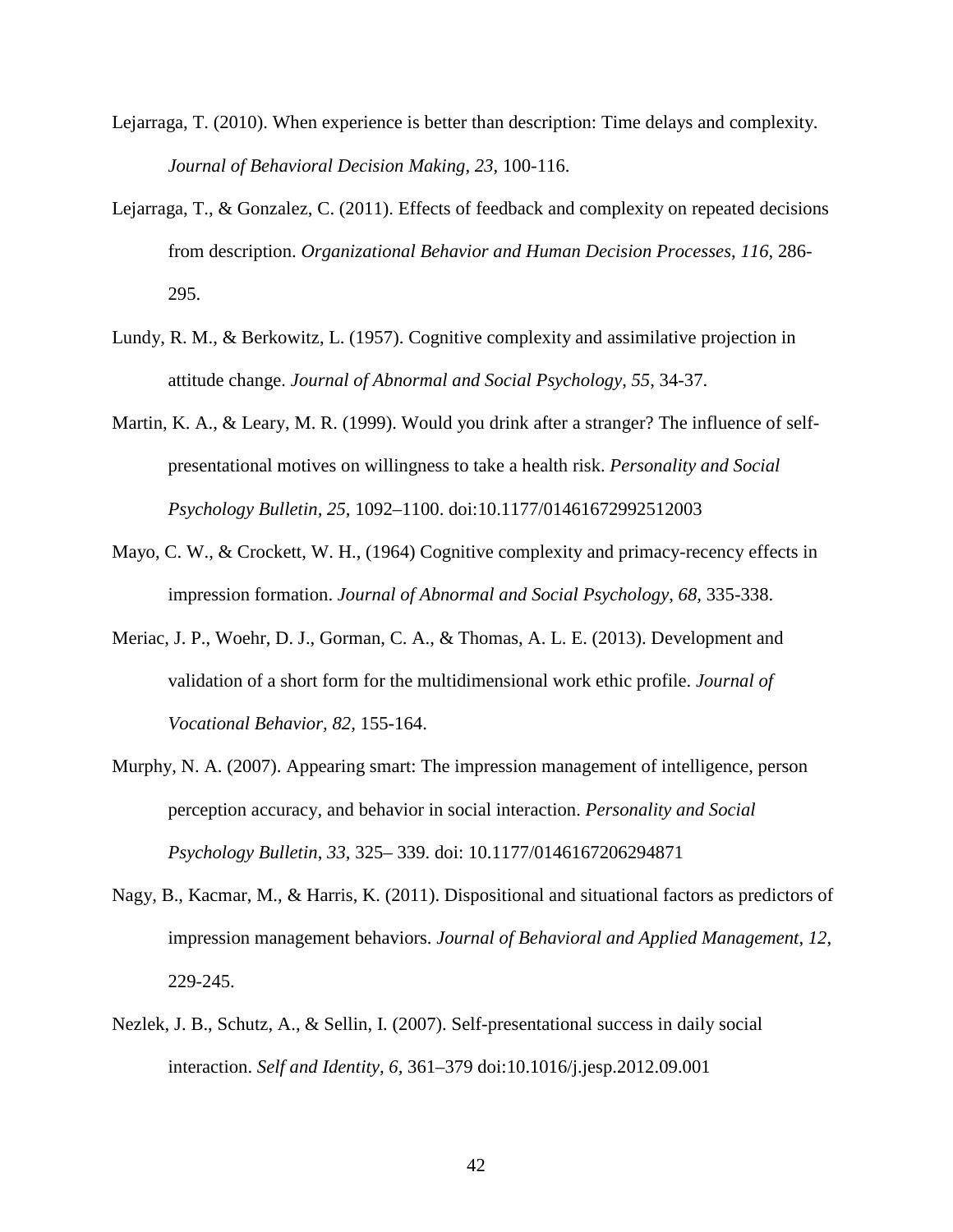- Nicholson, N. (1990). The transition cycle: Causes, outcomes, processes and forms. In S. Fisher & C. L. Cooper (Eds.), *On the move: The psychology of change and transition* (pp. 83- 108). Chichester, England: John Wiley and Sons.
- O'Keefe, B. J. (1984). The evolution of impressions in small working groups: Effects of construct differentiation. In H. E. Sypher & J. L. Applegate (Eds.), *Communication by children and adults: Social cognitive and strategic processes* (pp. 262-291). Beverly Hills, CA: Sage.
- O'Keefe, B. J., & Delia, J. G. (1982). Impression formation and message production. In M. Roloff & C. R. Gerger (Eds.), *Social cognition and communication* (pp. 33-72). Beverly Hills, CA: Sage
- O'Keefe, B. J., & McCornack, S. A. (1987). Message design logic and message goal structure: Effects on perceptions of message quality in regulative communication situations. *Human Communication Research, 14,* 68-92.
- O'Keefe, D., & Shepherd, G. J. (1987). The pursuit of multiple objectives in face-to-face persuasive interactions: Effects of construct differentiation on message organization. *Communication Monographs, 64,* 396-419.
- O'Keefe, D., & Shepherd, G. J. (1989). The communication of identity during face-to-face persuasive interaction: Effects of perceiver's construct differentiation and target's message strategies. *Communication Research, 16,* 375-404.
- Pataki, S. P., & Clark, M. S. (2004). Self-presentations of happiness: Sincere, polite, or cautious? *Personality and Social Psychology Bulletin*, *30*, 905-914. doi:10.1177/0146167204264090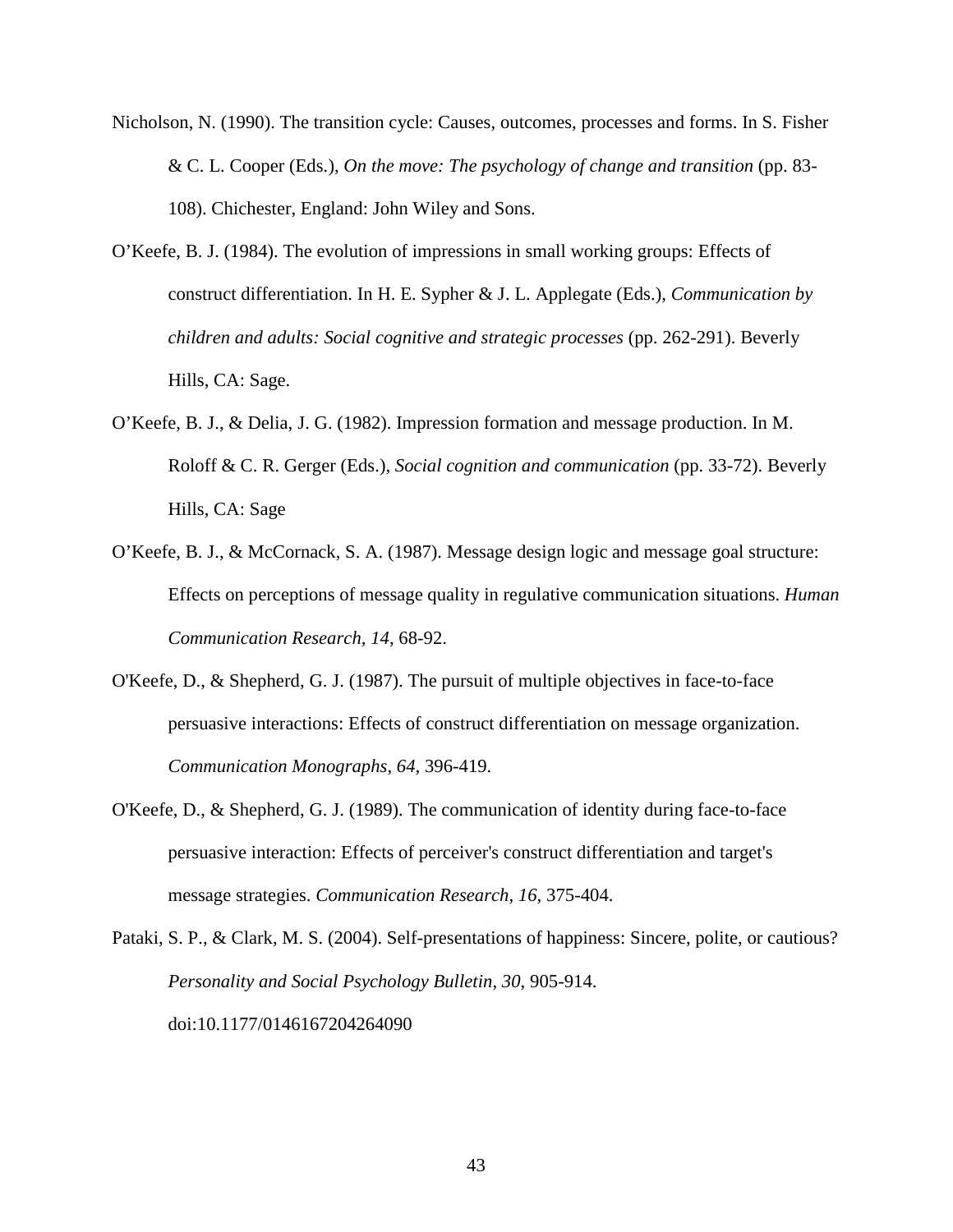- Rimkus, L. K. (2012). *A new measure of counterproductive student behavior* (Master's thesis). East Carolina University, Greenville, NC.
- Rosenfeld, H. M. (1967). Nonverbal reciprocation of approval: An experimental analysis. *Journal of Experimental Social Psychology, 3,* 102-111.
- Rosenfeld, P. R., Giacalone, R. A., & Riordan, C. A. 1995. *Impression management in organizations: Theory, measurement, and practice*. New York, NY: Routledge.
- Schlenker, B. R. (1980). *Impression management: The self-concept, social identity, and interpersonal relations.* Monterey, CA: Brooks/Cole.
- Schlenker, B. R. (1985). Identity and self-identification. In B. R. Schlenker (Ed.), *The self and social life (pp.* 65-99). New York, NY: McGraw-Hill.
- Schmitt, N., & Kunce, C. (2002). The effects of required elaboration of answers to biodata measures. *Personnel Psychology*, *55,* 569-588.
- Schmitt, N., Oswald, F. L., Kim, B. H., Yoo, T., Gillespie, M. A., & Ramsay, L. J. (2003). Impact of elaboration on socially desirable responding and the validity of biodata measures. *Journal of Applied Psychology*, *88,* 979-988
- Scott, W. A., (1963). Cognitive complexity and cognitive balance. *Sociometry*, *26,* 66-74.
- Shepherd, G. J., & Trank, D. M. (1989). Individual differences in consistency of evaluation: Student perception of teacher effectiveness. *Journal of Research and Development in Education, 22*, 45-52.
- Stöber, J. (2001). The Social Desirability Scale-17 (SDS-17). *European Journal of Psychological Assessment, 17,* 222-232.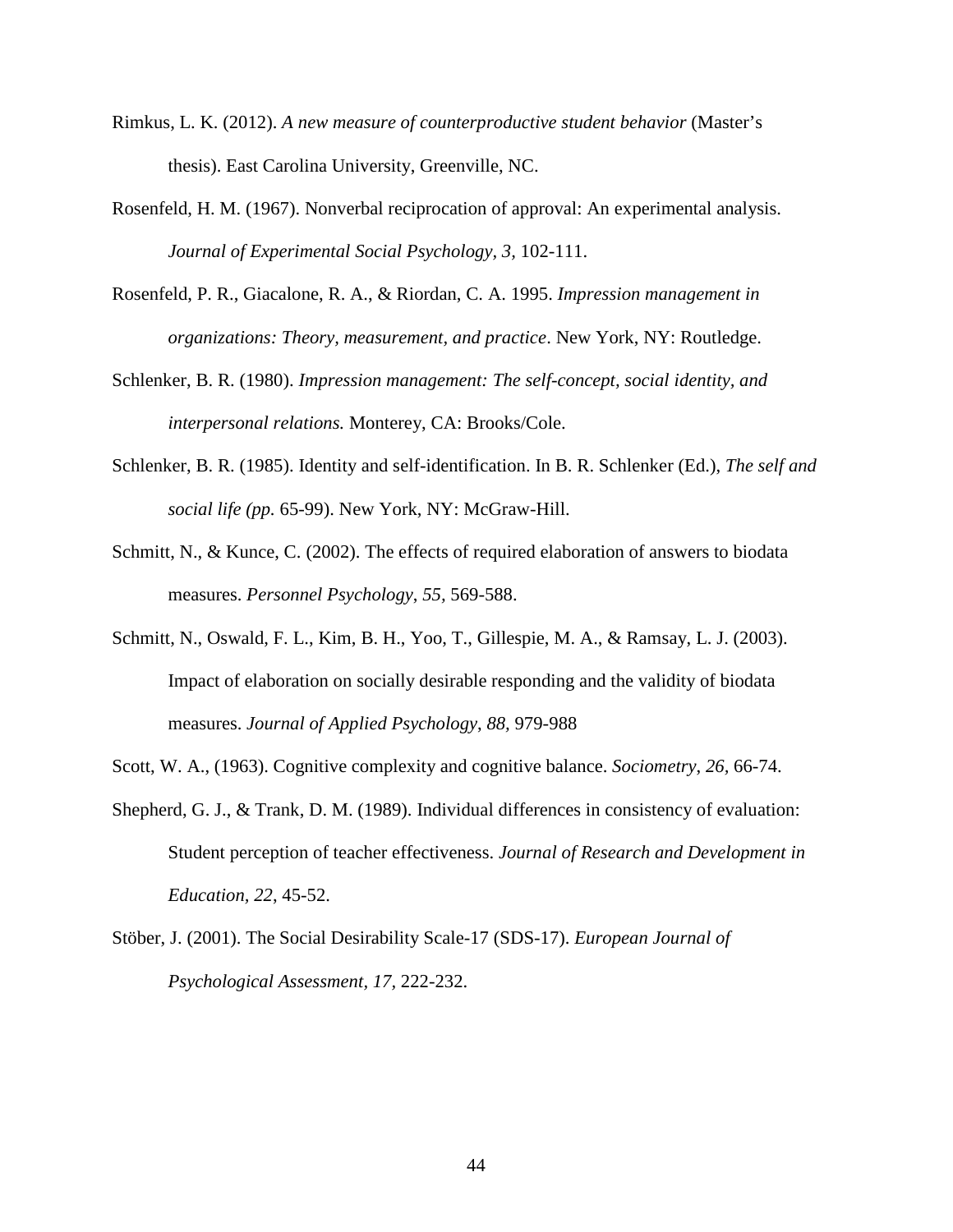- Tedeschi, J. T., & Melburg, V. (1984). Impression management and influence in the organization. In S. B. Bacharach & E. J. Lawler (Eds.), *Research in the sociology of organizations* (Vol. 3., pp. 31-58). Greenwich, CT: JAI.
- Vannoy, J. S. (1965). Generality of cognitive complexity-simplicity as a personality construct. *Journal of Personality and Social Psychology*, *2*, 385-396. doi:10.1037/h0022270
- Vorauer, J. D., & Miller, D. T. (1997). Failure to recognize the effect of implicit social influence on the presentation of self. *Journal of Personality and Social Psychology*, *73*, 281-295. doi:10.1037/0022-3514.73.2.281
- Wayne, S. J., & Ferris, G. R. (1990). Influence tactics, affect, and exchange quality in supervisor-subordinate interactions: A laboratory experiment and field study. *Journal of Applied Psychology*, *75*, 487-499.
- Weiss, B., & Feldman, R. S. (2006). Looking good and lying to do it: Deception as an impression management strategy in job interviews. *Journal of Applied Social Psychology, 36,* 1070–1086. doi:10.1111/ j.0021-9029.2006.00055.x
- Wiener, D. N. (1948). Subtle and obvious keys for the MMPI. *Journal of Consulting Psychology*, *12,* 164-170.
- Woehr, D. J., Miller, M. J., & Lane, J. A. S. (1998). The development and evaluation of a computer-administered measure of cognitive complexity. *Personality and Individual Differences*, *25*, 1037-1049.